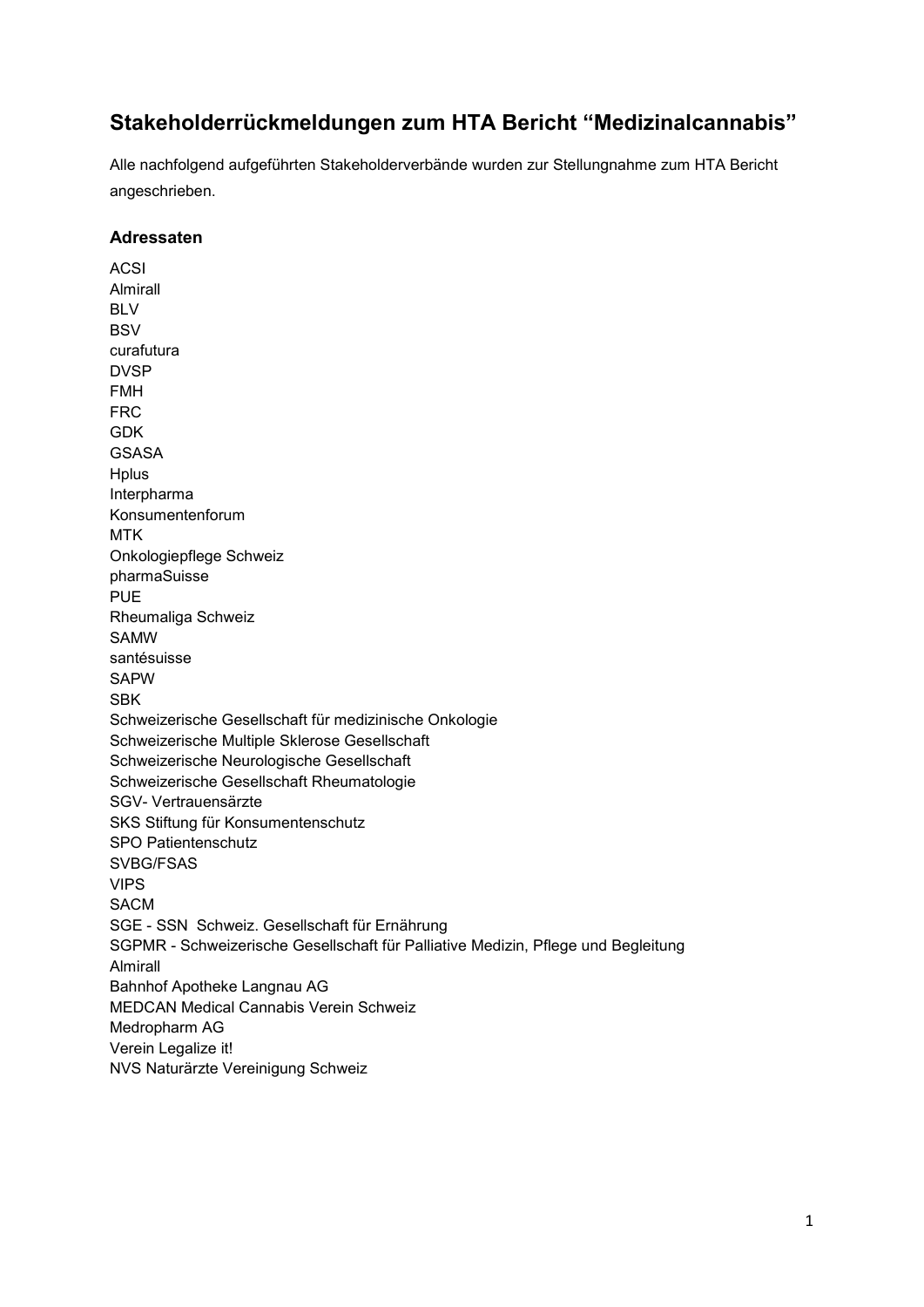## **Folgende Stakeholder haben Stellungnahmen zum Scoping Bericht eingereicht:**

VIPS, IG MedCann, SGCM-SSCM, GDK, curafutura, Medropharm GmbH, santésuisse, Kanton Graubünden und Kanton Glarus, Medical Cannabis Verein Schweiz, Schw. Akademie Pharm. Wiss. (SAPhW), Dr.med. Claude Vaney in the name of SMSS Society, Almirall.

Die in den Stellungnahmen enthaltenen Kommentare wurden in zwei Formulare eingeteilt: Formular A beinhaltet Kommentare zum vorliegenden HTA Bericht, Formular B beinhaltet Kommentare zum Medizinalcannabis in der Schweiz allgemein. Die individuellen Kommentare der Stakeholder zum vorliegenden HTA Bericht sowie die Würdigung der Kommentare durch die Sektion HTA des BAG und durch die Auftragnehmer sind im Formular A nachfolgend aufgeführt. Die Würdigung der Kommentare in Formular B zu Medizinalcannabis in der Schweiz im Allgemeinen ist im Rahmen der Stakeholderkonsultation zum vorliegenden HTA Bericht nicht vorgesehen.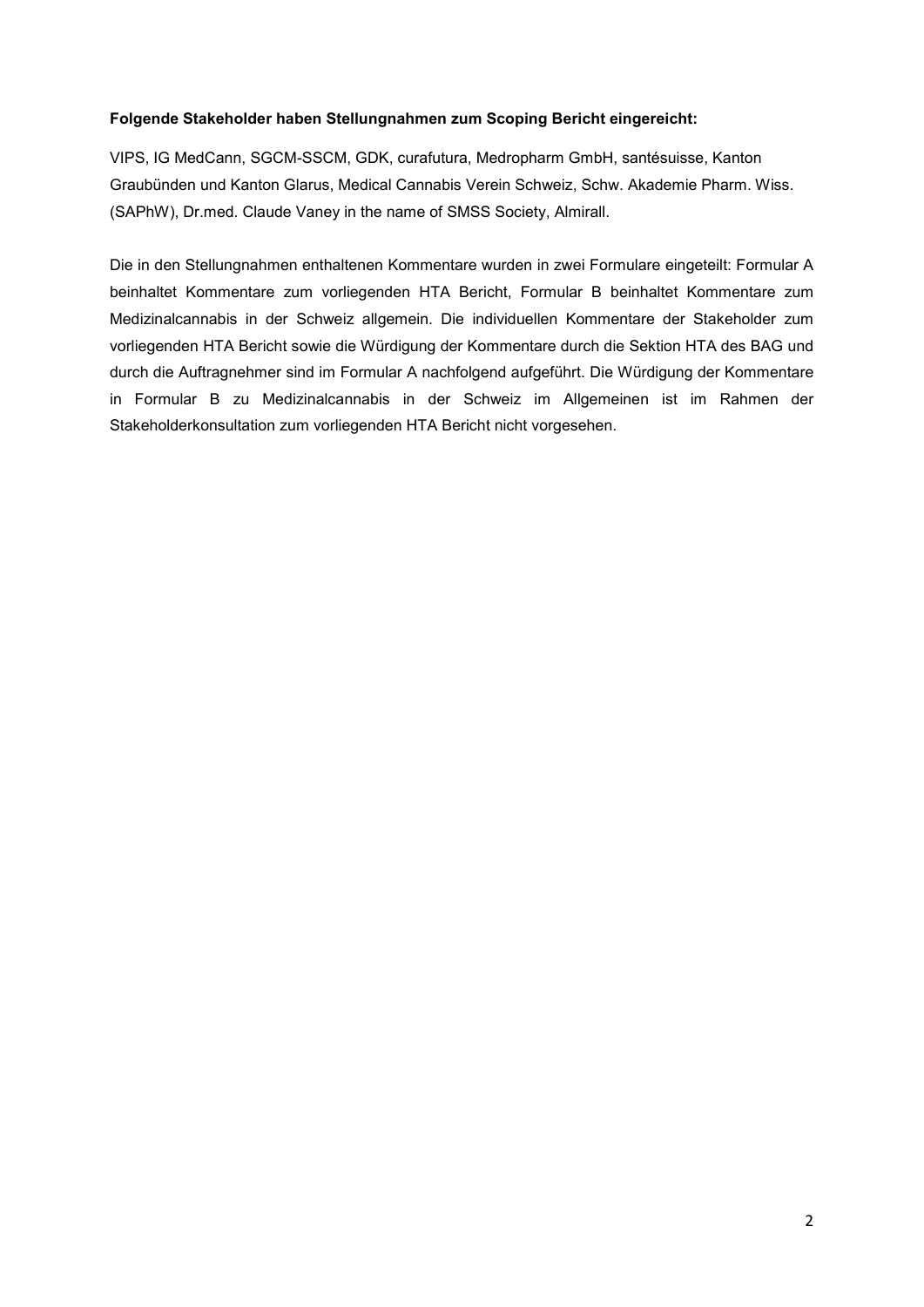| Stake-<br>holder | <b>Stakeholder comment</b>                                                                                                                                                                                                                                                                                                                                                                                                                                                                                                                                                                                                                                                                                                                                                                                                                                                                                                                                                                                                                                                                                                                                                                                                                                                                                                                                                                                                                                                                                                                                                                                                                                                                                                                                                                                                                                                                                                                                                                                                                                                                                                                                                                                                                                                                                                                                                                                                                                                                                                                                                                                                                                                                                                                                                                                                                                                                                                                                                                                                                                                                                              | <b>Response</b>                                                                                                                                                                                                                                                                                                                                                                                                                                                                                                                                                                                                                                                                                                                                                                                                                                                                                                                                                                                                                                                                                                                                                                                                                                                                                                                                                                                                                                                                                                                                                                                                                                                                                                                                                                                                                                                                                                                                                                                                                                                                                                                                                                                                                                                                                                                              |
|------------------|-------------------------------------------------------------------------------------------------------------------------------------------------------------------------------------------------------------------------------------------------------------------------------------------------------------------------------------------------------------------------------------------------------------------------------------------------------------------------------------------------------------------------------------------------------------------------------------------------------------------------------------------------------------------------------------------------------------------------------------------------------------------------------------------------------------------------------------------------------------------------------------------------------------------------------------------------------------------------------------------------------------------------------------------------------------------------------------------------------------------------------------------------------------------------------------------------------------------------------------------------------------------------------------------------------------------------------------------------------------------------------------------------------------------------------------------------------------------------------------------------------------------------------------------------------------------------------------------------------------------------------------------------------------------------------------------------------------------------------------------------------------------------------------------------------------------------------------------------------------------------------------------------------------------------------------------------------------------------------------------------------------------------------------------------------------------------------------------------------------------------------------------------------------------------------------------------------------------------------------------------------------------------------------------------------------------------------------------------------------------------------------------------------------------------------------------------------------------------------------------------------------------------------------------------------------------------------------------------------------------------------------------------------------------------------------------------------------------------------------------------------------------------------------------------------------------------------------------------------------------------------------------------------------------------------------------------------------------------------------------------------------------------------------------------------------------------------------------------------------------------|----------------------------------------------------------------------------------------------------------------------------------------------------------------------------------------------------------------------------------------------------------------------------------------------------------------------------------------------------------------------------------------------------------------------------------------------------------------------------------------------------------------------------------------------------------------------------------------------------------------------------------------------------------------------------------------------------------------------------------------------------------------------------------------------------------------------------------------------------------------------------------------------------------------------------------------------------------------------------------------------------------------------------------------------------------------------------------------------------------------------------------------------------------------------------------------------------------------------------------------------------------------------------------------------------------------------------------------------------------------------------------------------------------------------------------------------------------------------------------------------------------------------------------------------------------------------------------------------------------------------------------------------------------------------------------------------------------------------------------------------------------------------------------------------------------------------------------------------------------------------------------------------------------------------------------------------------------------------------------------------------------------------------------------------------------------------------------------------------------------------------------------------------------------------------------------------------------------------------------------------------------------------------------------------------------------------------------------------|
|                  | <b>General comments</b>                                                                                                                                                                                                                                                                                                                                                                                                                                                                                                                                                                                                                                                                                                                                                                                                                                                                                                                                                                                                                                                                                                                                                                                                                                                                                                                                                                                                                                                                                                                                                                                                                                                                                                                                                                                                                                                                                                                                                                                                                                                                                                                                                                                                                                                                                                                                                                                                                                                                                                                                                                                                                                                                                                                                                                                                                                                                                                                                                                                                                                                                                                 |                                                                                                                                                                                                                                                                                                                                                                                                                                                                                                                                                                                                                                                                                                                                                                                                                                                                                                                                                                                                                                                                                                                                                                                                                                                                                                                                                                                                                                                                                                                                                                                                                                                                                                                                                                                                                                                                                                                                                                                                                                                                                                                                                                                                                                                                                                                                              |
| <b>VIPS</b>      | Medizinische Leitlinien in den Indikationen sind zu beachten<br>Der medizinische Nutzen einer Cannabistherapie ist erwiesen. Es liegen umfassende<br>Sicherheitsdaten für die entsprechende Anwendung vor. Alles in allem zeigt Medizinalcannabis<br>ein positives Nutzen-Risiko Verhältnis in den Indikationsgebieten Spastik und chronische<br>Schmerzen. Man weiss von keinen lebensbedrohlichen Komplikationen nach der Gabe von<br>Medizinalcannabis. Vielmehr berichtet eine zunehmende Zahl von Patienten, dass sie dank<br>Cannabis geringere Schmerzen und mehr Lebensqualität haben. Diesen Erfahrungen ist<br>Rechnung zu tragen.<br>Einsatz zugelassener Arzneimittel in der Cannabistherapie ist elementar<br>Cannabis basierte Fertigarzneimittel werden von der Swissmedic in einem umfassenden und<br>kritischen Review auf ihre Wirksamkeit, Sicherheit und Qualität untersucht. Erste Zulassungen in<br>der Schweiz wurden bereits erteilt. Der klinische Nutzen und die Sicherheit sind belegt - sowohl<br>bei der Aufnahme als auch bei der Verwendung durch den Patienten im Alltag.<br>Daten zur Kosteneffizienz wurden bereits durch andere Europäische Behörden wie NICE in UK<br>oder den Gemeinsamen Bundesausschuss G-BA in Deutschland positiv bewertet. Solche<br>Bewertungs- und Erstattungs-Entscheide aus anderen Ländern sollten in die Beurteilung in der<br>Schweiz mit einfliessen.<br>In der Versorgung chronisch kranker Patienten mit unheilbaren Autoimmunerkrankungen wie<br>z.B. Multiple Sklerose sind zugelassene Cannabis basierte Fertigarzneimittel zu bevorzugen, da<br>bei den zugelassenen Therapien im Gegensatz zu den magistralen Rezepturen<br>- umfassende klinische Entwicklungs- und Forschungsprogramme gelaufen sind;<br>- Studien aus dem präklinischen und klinischen Stadium publiziert sind;<br>- Real-Life Studien mit grossen Populationen vorliegen und publiziert sind;<br>- Nutzen und Preis in vielen Ländern durch öffentliche Institutionen bestätigt sind;<br>- eine laufende Pharmacovigilanz sichergestellt ist;<br>- klare Dosis-Wirkungsbeziehungen sowie ausreichende Sicherheitsdaten in der jeweiligen<br>Indikation vorliegen.<br>Kritik an der eigentlichen Vorgehensweise - im Hinblick auf künftige HTA-Verfahren<br>Die Umsetzung der HTA-Methodik im aktuellen Bericht Medizinalcannabis hat anhand<br>international anerkannter evidenzbasierter EbM-Guidelines zu erfolgen. Ein unzureichend<br>begründeter Ausschluss zulassungsrelevanter klinischer Studien höchsten Evidenzlevels ist eine<br>schwerwiegende Verletzung erwähnter Prinzipien. Hierzu verweisen wir auf die deutlichen Worte<br>im Cochrane Handbook Online, Chapter 4: «Searches should be motivated directly by the<br>eligibility criteria for the review, and it is important that all types of eligible studies are considered<br>when planning the search.»<br>Vor diesem Hintergrund ist das Ergebnis des vorliegenden HTAs zu Medizinalcannabis eine<br>verzerrte Darstellung klinischer Evidenz - insbesondere bei Arzneimitteln, deren Wirksamkeit, | - Integrating clinical guidelines<br>Within the field of evidence-based medicine, clinical guidelines are not<br>considered as a source of primary evidence. Primary evidence originated from<br>primary studies published in peer-reviewed journals. Guidelines are considered<br>secondary literature.<br>- Capturing patient experiences in terms of pain and spasticity reduction<br>The PICO in Table 3 shows that changes pain, spasticity as well as health-<br>related quality of life (HRQoL) were among the pre-specified outcomes. The<br>evidence identified on efficacy of medical cannabis for these outcomes are<br>described in Chapter 8. Effects in terms of spasticity, pain and HRQoL were<br>also considered within the cost-effectiveness analyses.<br>- Comparison with conclusions on cost-effectiveness in other countries<br>A systematic search was performed on cost-effectiveness analyses in other<br>countries. The results are presented in Chapter 9.2.1. Conclusions on cost-<br>effectiveness can differ between countries, for example due to differences in<br>the research question addressed (i.e. indication and product), the clinical data<br>selected, the model assumptions, the model inputs (i.e. mortality rates, costs of<br>the product and healthcare costs) and the cost-effectiveness threshold.<br>Therefore, one cannot easily compare cost-effectiveness assessments<br>between countries.<br>- Efficacy and safety outcomes from RCTs<br>A systematic review was conducted to summarise pertinent efficacy and safety<br>data on medical cannabis from original studies. The general objective of safety<br>in this project is not aimed at the harms of medical cannabis use in general or<br>from existing guidelines, but relates to the comparison of adverse events or<br>safety in RCTs in the intervention groups compared with the placebo groups.<br>In those types of RCTs, the efficacy of medical cannabis is one of the primary<br>outcomes of interest. It is not the aim of the FOPH to provide a full overview of<br>safety data on medical cannabis. The required safety data for the HTA was<br>determined based on the input necessary for the economic modeling and was<br>assessed in close cooperation with clinical experts and the FOPH.<br>- EbM guidelines |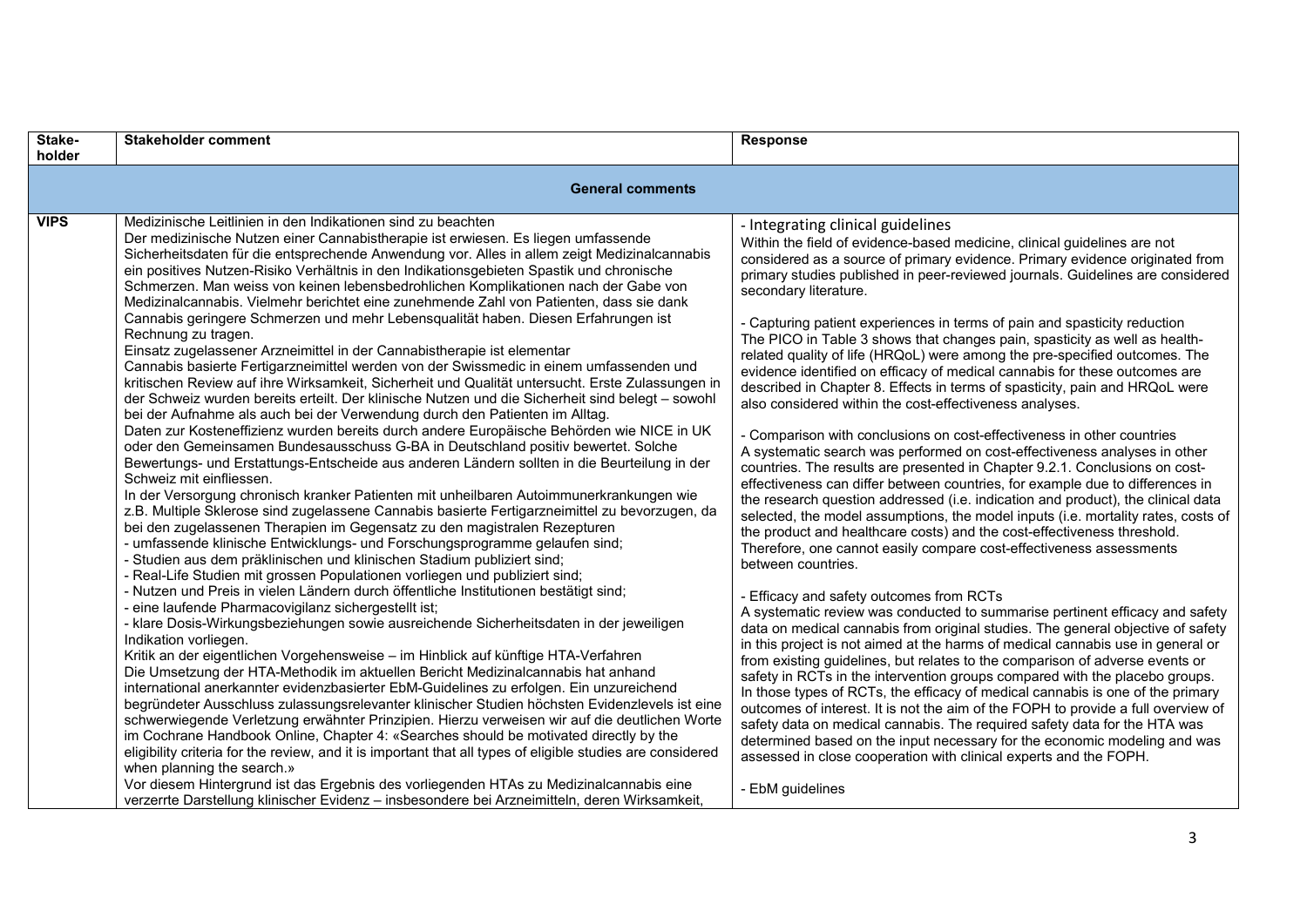|                                               | Sicherheit und Qualität durch eine arzneimittelrechtliche Zulassung bereits geprüft und belegt<br>wurden. Die Auswirkungen sind nicht zu unterschätzen, kann das HTA-Ergebnis doch als<br>mögliche Quelle für Fehlbewertungen und Entscheidungen für alle Akteure im<br>Gesundheitswesen dienen. Deshalb unser Appell, dieses Versäumnis nachzubessern.                                                                                                                                                                                                                                                                                                                                                                                                                                                                                                                                                                                                                                                                                                                                                                                                                                                                                                                                                                                                                                                                                                                                                                                                                                                                                                                                                                                                                                                                                                                                                                                                                                                                                                                                                                                                                                                                                                                                                                                                                                                                                                                                                                                                                                                                                                                                                                                                                                                                                                                                                                                                                                                                                                                                          | The applied systematic review methodology followed international standards,<br>such as the Cochrane Collaboration guidelines for performing systematic<br>reviews, and the reporting of the systematic review followed the<br>recommendations of the Preferred Reporting Items for Systematic Reviews<br>and Meta-Analyses (PRISMA). The focus of HTAs conducted by the FOPH is<br>to search for the highest available scientific and most homogeneous evidence<br>provided by RCTs. Based on the amount and quality of evidence found on a<br>specific topic and in case of gaps in information, it is optional to conduct an<br>additional literature search for observational studies.                                                                                                                                                                                                                                                                                                                                                                                                                                                                                                                                                                                                                                                                                                                                                                                                                                                                                                                                                                                                                                                                                                                                                                                                                                                                                                                                                                                                                                         |
|-----------------------------------------------|--------------------------------------------------------------------------------------------------------------------------------------------------------------------------------------------------------------------------------------------------------------------------------------------------------------------------------------------------------------------------------------------------------------------------------------------------------------------------------------------------------------------------------------------------------------------------------------------------------------------------------------------------------------------------------------------------------------------------------------------------------------------------------------------------------------------------------------------------------------------------------------------------------------------------------------------------------------------------------------------------------------------------------------------------------------------------------------------------------------------------------------------------------------------------------------------------------------------------------------------------------------------------------------------------------------------------------------------------------------------------------------------------------------------------------------------------------------------------------------------------------------------------------------------------------------------------------------------------------------------------------------------------------------------------------------------------------------------------------------------------------------------------------------------------------------------------------------------------------------------------------------------------------------------------------------------------------------------------------------------------------------------------------------------------------------------------------------------------------------------------------------------------------------------------------------------------------------------------------------------------------------------------------------------------------------------------------------------------------------------------------------------------------------------------------------------------------------------------------------------------------------------------------------------------------------------------------------------------------------------------------------------------------------------------------------------------------------------------------------------------------------------------------------------------------------------------------------------------------------------------------------------------------------------------------------------------------------------------------------------------------------------------------------------------------------------------------------------------|-----------------------------------------------------------------------------------------------------------------------------------------------------------------------------------------------------------------------------------------------------------------------------------------------------------------------------------------------------------------------------------------------------------------------------------------------------------------------------------------------------------------------------------------------------------------------------------------------------------------------------------------------------------------------------------------------------------------------------------------------------------------------------------------------------------------------------------------------------------------------------------------------------------------------------------------------------------------------------------------------------------------------------------------------------------------------------------------------------------------------------------------------------------------------------------------------------------------------------------------------------------------------------------------------------------------------------------------------------------------------------------------------------------------------------------------------------------------------------------------------------------------------------------------------------------------------------------------------------------------------------------------------------------------------------------------------------------------------------------------------------------------------------------------------------------------------------------------------------------------------------------------------------------------------------------------------------------------------------------------------------------------------------------------------------------------------------------------------------------------------------------|
| IG<br>MedCann/<br><b>SGCM-</b><br><b>SSCM</b> | This is an extensive review by a competent group of researchers who seem to apply the<br>standard HTA methods seriously and with scientific rigor. One of our two main critics is, that HTA<br>does not seem to be the appropriate method to judge on the efficacy and cost-effectiveness of<br>medical cannabis. See the article "Limitations of traditional health technology assessment<br>methods and implications for the evaluation of novel therapies" by Doctor and McEwan in<br>Current Medical Research and Opinion in 2017,<br>https://www.tandfonline.com/doi/full/10.1080/03007995.2017.1359151<br>They state e.g. that HTA methodology cannot be uniformly applied in case of long treatment<br>history (with failure of conventional therapies), that specific attention should be given if there are<br>patient subgroups, in case of specific patient preferences of a certain health technology. All<br>these limitations apply to the concerned field.<br>Furthermore, we are not sure whether the stated aim of the BAG can be achieved with this type<br>of report and whether all relevant data could be taken into account. BAG's fact sheet of 24 June<br>2020 explicitly states on p. 2 - 3: "[] A so-called Health Technology Assessment (HTA) report<br>will be prepared to clarify the scientific evidence regarding the efficacy and cost-effectiveness of<br>medicinal cannabis products that are exempt from authorisation. [] The HTA report will form the<br>basis for the reimbursement decision for cannabis medicinal products that are exempt from<br>authorisation."<br>Since according to the definition only RCTs (randomised controlled trials) are included in the<br>HTA - and such studies are almost exclusively collected and financed within the framework of<br>approval procedures - it should have been clear from the outset that no unapproved medicinal<br>product could clear the HTA's entry hurdle. It must therefore be concluded that such an HTA is<br>an unsuitable method for achieving the BAG's goal as defined above. It is contradictory to start<br>an HTA with the aim of assessing the efficacy and cost-effectiveness of cannabis medicinal<br>products that are exempt from authorisation, while at the same time no empirical data from<br>Switzerland are taken into account, but only RCTs are used and, as a consequence, only Sativex<br>is included in the test report.<br>Therefore, we suggest to specify in the title or subtitle of the HTA report that the health-economic<br>analysis focused on Sativex (and not on medicinal cannabis products that are exempt from<br>authorization). Without this specification we fear that this HTA might be contra-productive in<br>guiding sick funds' decision on reimbursing medicinal cannabis products that are exempt from<br>authorization. As mentioned under chapter 6, we believe that a different approach is needed for<br>assessing the clinical efficacy and health economic impact of medicinal cannabis products that<br>are exempt from authorization. | - Suitability of the HTA framework<br>Indeed, a HTA perspective is not the only perspective to evaluate a health<br>technology. A HTA report addresses the research question, defined in the<br>report, applying recognized and well-defined methods. The report documents<br>its limitations and uncertainties. It does not claim to answer all questions<br>related to the technology.<br>- Excluding non-RCTs<br>This current report addresses the efficacy and cost-effectiveness questions by<br>evaluating the best-available evidence, which is conform with HTA<br>methodology. The best-available evidence happens to be RCTs. If only lesser<br>quality evidence had been available, the search strategy would have been<br>adapted accordingly.<br>- Variety of medical cannabis products<br>A broad systematic literature search was conducted without restrictions for the<br>type of medical cannabis studied. Sativex® (THC:CBD spray) was the most<br>frequently studied form of medical cannabis. No conclusions on other forms of<br>medical cannabis could be drawn given the issues described in the HTA<br>report, and therefore transferring the findings across medical cannabis<br>products is not applicable.<br>- Focus on THC:CBD spray in cost-effectiveness and budget impact modelling<br>The research question encompassed all medical cannabis products, and a<br>broad search was performed as described above. Given the broad approach<br>(e.g. in terms of populations and products included in the PICO), we believe<br>that the title is appropriate as it is. However, no efficacy data that could be<br>used for cost-effectiveness modelling was identified for products other than<br>THC:CBD spray. Hence, the focus on THC:CBD spray results from the scarcity<br>and quality of available evidence and it was not an a-priori decision to exclude<br>other products. We consistently refer to THC:CBD spray and no to medical<br>cannabis when it concerns cost-effectiveness and budget impact modelling,<br>and throughout the report we acknowledge that the conclusions on cost- |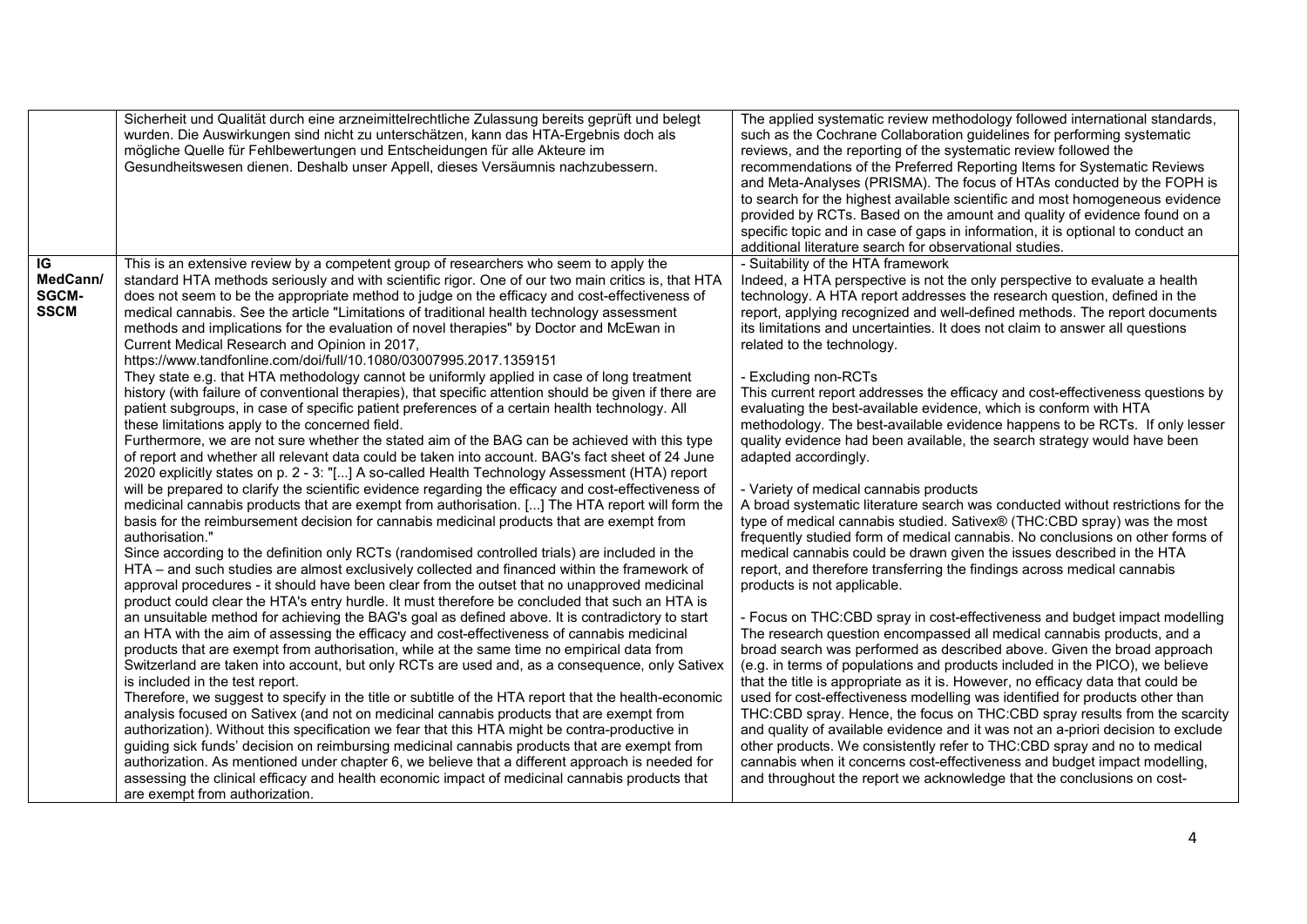|                                                                                                            | To define this approach, inspiration can be found in other countries, that legalized medical<br>cannabis since many years.                                                                                                                                                                                                                                                                                                                            | effectiveness and budget impact are not transferable to other products, other<br>populations, or other modes of administration.                                                                                                                                                                                                                                                                                                                                                                                                                                                                                                                                                                                                                                                                                                                                                                                                                                     |
|------------------------------------------------------------------------------------------------------------|-------------------------------------------------------------------------------------------------------------------------------------------------------------------------------------------------------------------------------------------------------------------------------------------------------------------------------------------------------------------------------------------------------------------------------------------------------|---------------------------------------------------------------------------------------------------------------------------------------------------------------------------------------------------------------------------------------------------------------------------------------------------------------------------------------------------------------------------------------------------------------------------------------------------------------------------------------------------------------------------------------------------------------------------------------------------------------------------------------------------------------------------------------------------------------------------------------------------------------------------------------------------------------------------------------------------------------------------------------------------------------------------------------------------------------------|
|                                                                                                            |                                                                                                                                                                                                                                                                                                                                                                                                                                                       | - Selection of symptoms and outcomes of interest included<br>The choice to focus this HTA report on the symptoms chronic pain and<br>spasticity is explained in Chapter 3 'Summary of the scoping phase findings'.<br>The FOPH preferred a broad approach in which the research questions are<br>based on symptoms (regardless of underlying cause) and not on specific<br>diseases. The outcomes of interest were therefore defined to study the direct<br>effect of medical cannabis on the symptoms pain and spasticity. If medical<br>cannabis were to be used for treating multiple symptoms simultaneously, this<br>is not captured within the scope of the current HTA report.                                                                                                                                                                                                                                                                               |
|                                                                                                            |                                                                                                                                                                                                                                                                                                                                                                                                                                                       | - Inclusion of Quality of life information<br>The PICO in Table 3 shows that changes in HRQoL were among the pre-<br>specified outcomes. When reported, quality of life outcomes were described<br>(for example in Table 12). In the cost-effectiveness modelling, the impact of<br>THC:CBD spray on quality of life is captured within the quality-adjusted life<br>years (QALY). We have added a clarification in the text epxplaining that we<br>express health-related quality of life in terms of utilities (on a scale from 0 to 1).                                                                                                                                                                                                                                                                                                                                                                                                                          |
|                                                                                                            |                                                                                                                                                                                                                                                                                                                                                                                                                                                       | - Information of patient preferences<br>The issue of the black market is noted in Chapter 5.7 as well as in Chapter<br>10.2.3. In response to the stakeholder comments, Chapter 5.7. now more<br>strongly emphasizes the proportion of patients in Switzerland resorting to the<br>black market for obtaining medical cannabis.                                                                                                                                                                                                                                                                                                                                                                                                                                                                                                                                                                                                                                     |
| Schweizer<br>ischen<br>Konferenz<br>der<br>kantonale<br>Gesundhe<br>itsdirektor<br>innen und<br>direktoren | Es ist ein umfassendes Review, das den Standard der HTA-Methodik anwendet und<br>wissenschaftlich vorgeht.<br>Trotzdem muss die Frage aufgeworfen werden, ob HTA die adäquate Vorgehensweise ist, wenn<br>es um die Beurteilung von neuen Methoden geht. In der Publikation von Doctor und MacEwan,<br>2017, wird darauf hingewiesen, dass bei langen Behandlungszeiträumen und bei<br>unterschiedlichen Patientenuntergruppen, Vorsicht geboten ist. | - Suitability of the HTA framework<br>The main reason for this HTA was to assess the available evidence on medical<br>cannabis for patients with various symptoms. Since the HTA could also serve<br>as a possible basis for reimbursement by the compulsory health insurance, a<br>medicinal product needs to be efficacious, appropriate and cost-effective. The<br>basis for proofing efficacy need to be supported by the highest possible<br>available evidence.<br>A HTA can be conducted during all phases of technology's life-cycle. Whether<br>the technology is new or has been adopted since various years is reflected by<br>the size of the body of evidence and the description of the quality of the<br>evidence within the report.<br>If the focus of research question in a report are the long-term effects of a<br>technology (e.g. effects of cannabis after 2 years of treatment) the search<br>strategy would have been adapted accordingly. |
| curafutura                                                                                                 | Formular B                                                                                                                                                                                                                                                                                                                                                                                                                                            |                                                                                                                                                                                                                                                                                                                                                                                                                                                                                                                                                                                                                                                                                                                                                                                                                                                                                                                                                                     |
| Medropha                                                                                                   | Wir haben festgestellt, dass durch die strenge Eingrenzung der Suchkriterien viele Informationen                                                                                                                                                                                                                                                                                                                                                      | - Strict search and selection criteria                                                                                                                                                                                                                                                                                                                                                                                                                                                                                                                                                                                                                                                                                                                                                                                                                                                                                                                              |
| rm GmbH                                                                                                    | herausgefiltert wurden, welche ebenfalls relevant gewesen wären. Brauchbare Resultate zur                                                                                                                                                                                                                                                                                                                                                             |                                                                                                                                                                                                                                                                                                                                                                                                                                                                                                                                                                                                                                                                                                                                                                                                                                                                                                                                                                     |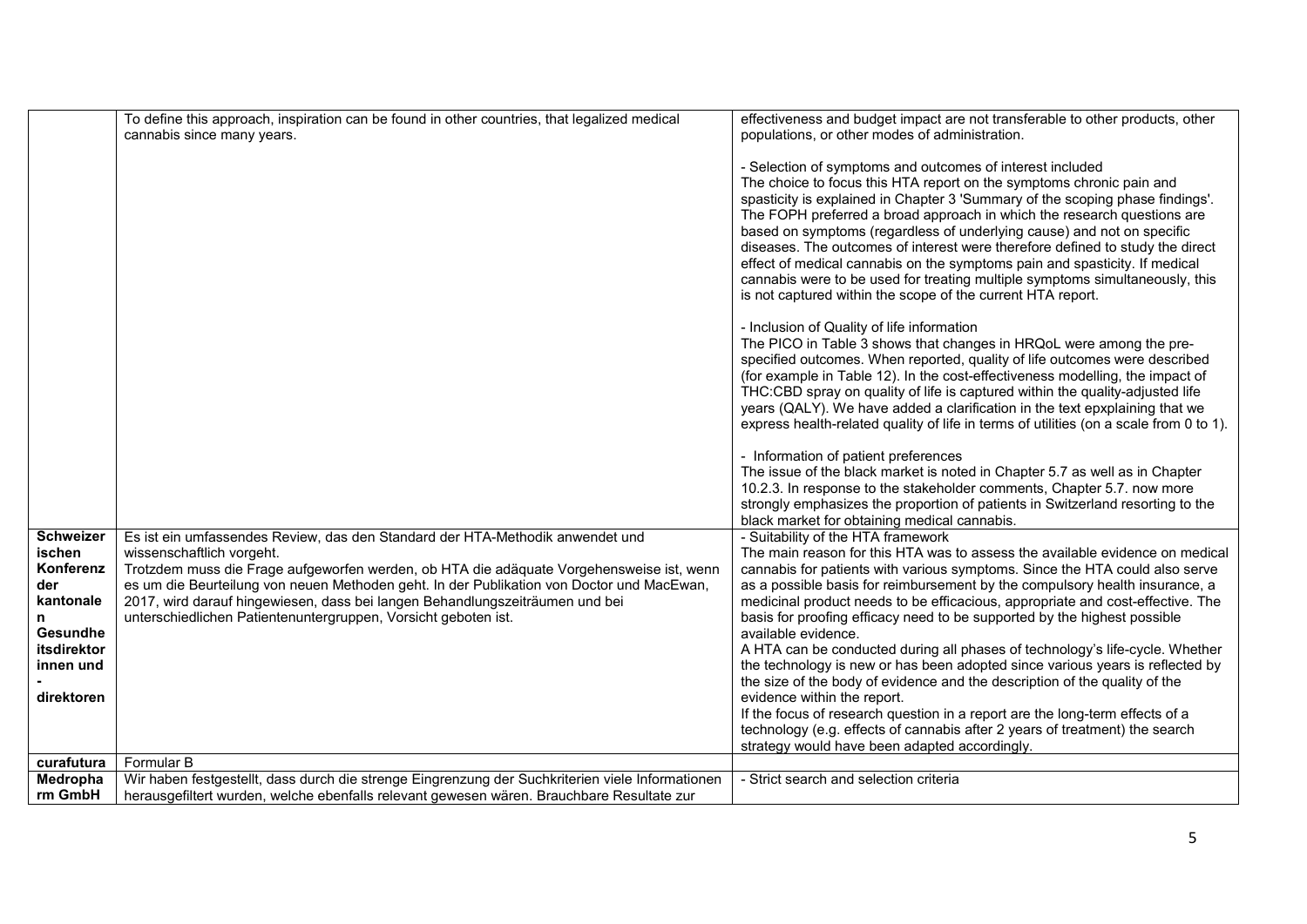|                                                               | Weiterverfolgung gab es lediglich für die Indikationen chronische Schmerzen und Spastik. Das<br>Medropharm Team ist sich bewusst, dass das Vergleichen der vielen heterogenen Daten die<br>Eingrenzungen nötig gemacht hat. Dabei gingen jedoch wertvolle Daten für andere Indikationen<br>und Darreichungsformen verloren.<br>Wir vermissten auch die Aufteilung nach Blüten, Tinkturen, Patches u.a. welche je nach<br>Patientengruppe Ihre Vor- und Nachteile haben. Daher teilen wir die vorgenommene Bewertung<br>und die daraus erfolgten Schlussfolgerungen nur bedingt.<br>Es sollte unter anderem berücksichtigt werden, dass aussagekräftige Studien vor allem auf<br>Grund der schlechten, unattraktiven Rahmenbedingungen und Restriktionen fehlen. | The choice to focus this HTA report on the symptoms chronic pain and<br>spasticity is explained in Chapter 3 'Summary of the scoping phase findings'.<br>The search for these symptoms was broad: building on the PICO-framework,<br>only search strings on 'population' and 'intervention' were applied in<br>combination with a search string for the study design RCTs. The selection<br>criteria were defined based on the research objective of this HTA and the<br>PICO details.<br>- Variety of medical cannabis products<br>A broad systematic literature search was conducted without restrictions for the<br>type of medical cannabis studied. Sativex® was the most frequently studied<br>form of medical cannabis. No conclusions on other forms of medical cannabis<br>could be drawn given the issues described in the HTA report, and therefore<br>stratification based on the combination of type of medical cannabis product<br>and patient population is not applicable. |
|---------------------------------------------------------------|-----------------------------------------------------------------------------------------------------------------------------------------------------------------------------------------------------------------------------------------------------------------------------------------------------------------------------------------------------------------------------------------------------------------------------------------------------------------------------------------------------------------------------------------------------------------------------------------------------------------------------------------------------------------------------------------------------------------------------------------------------------------|--------------------------------------------------------------------------------------------------------------------------------------------------------------------------------------------------------------------------------------------------------------------------------------------------------------------------------------------------------------------------------------------------------------------------------------------------------------------------------------------------------------------------------------------------------------------------------------------------------------------------------------------------------------------------------------------------------------------------------------------------------------------------------------------------------------------------------------------------------------------------------------------------------------------------------------------------------------------------------------------|
| santésuis<br>se                                               | Formular B                                                                                                                                                                                                                                                                                                                                                                                                                                                                                                                                                                                                                                                                                                                                                      |                                                                                                                                                                                                                                                                                                                                                                                                                                                                                                                                                                                                                                                                                                                                                                                                                                                                                                                                                                                            |
| Kanton<br>Graubünd<br>en und<br>Kanton<br><b>Glarus</b>       | Bln damit einverstanden.                                                                                                                                                                                                                                                                                                                                                                                                                                                                                                                                                                                                                                                                                                                                        | Thank you.                                                                                                                                                                                                                                                                                                                                                                                                                                                                                                                                                                                                                                                                                                                                                                                                                                                                                                                                                                                 |
| <b>Medical</b><br><b>Cannabis</b><br>Verein<br><b>Schweiz</b> | Die Anwendungen auf Diagnosen und Medikamente zu beschränken, macht keinen Sinn. Dieser<br>Bericht stützt sich auf die am besten erforschten Cannabinoide THC und CBD. Die neue<br>Cannabisforschung zeigt aber, dass alle Inhaltsstoffe für die medizinische Wirkung<br>verantwortlich sind. Diese Symbiose nennt man Entourage-Effekt.                                                                                                                                                                                                                                                                                                                                                                                                                        | - Variety of medical cannabis products<br>A broad systematic literature search was conducted without restrictions for the<br>type of medical cannabis studied. Sativex® (THC:CBD spray) was the most<br>frequently studied form of medical cannabis. No conclusions on other forms of<br>medical cannabis could be drawn given the issues described in the HTA<br>report, and therefore transferring the findings across medical cannabis<br>products is not applicable.                                                                                                                                                                                                                                                                                                                                                                                                                                                                                                                   |
| Schw.<br>Akademie<br>Pharm.<br>Wiss.<br>(SAPhW)               | > HTA, auch wenn wiss. fundiert, ungeeignete Methodik zur fairen Beurteilung des med.<br>Potentials von MedCann.<br>> HTA-Bericht ist einerseits zu stark Sativex®-fokussiert und diskriminiert anderseits Cannabis-<br>und Cannabinoid-basierte Präparate.<br>> Evidenzbasierte Daten und Schlussfolgerungen repräsentieren im Falle von MedCann die<br>Situation im Real Life nur ungenügend.<br>> HTA-Autoren hätten zumindest versuchen sollen, empirische Fakten mit zu berücksichtigen.                                                                                                                                                                                                                                                                   | - Variety of medical cannabis products<br>A broad systematic literature search was conducted without restrictions for the<br>type of medical cannabis studied. Sativex® (THC:CBD spray) was the most<br>frequently studied form of medical cannabis. No conclusions on other forms of<br>medical cannabis could be drawn given the issues described in the HTA<br>report, and therefore transferring the findings across medical cannabis<br>products is not applicable.                                                                                                                                                                                                                                                                                                                                                                                                                                                                                                                   |
|                                                               |                                                                                                                                                                                                                                                                                                                                                                                                                                                                                                                                                                                                                                                                                                                                                                 | - RCTs versus observational studies:<br>The focus of HTAs conducted by the FOPH is to search for the highest<br>available scientific and most homogeneous evidence provided by RCTs.<br>Based on the amount and quality of evidence found on a specific topic and in<br>case of gaps in information, it is optional to conduct an additional literature<br>search for observational studies. It should be kept in mind that the PICO and                                                                                                                                                                                                                                                                                                                                                                                                                                                                                                                                                   |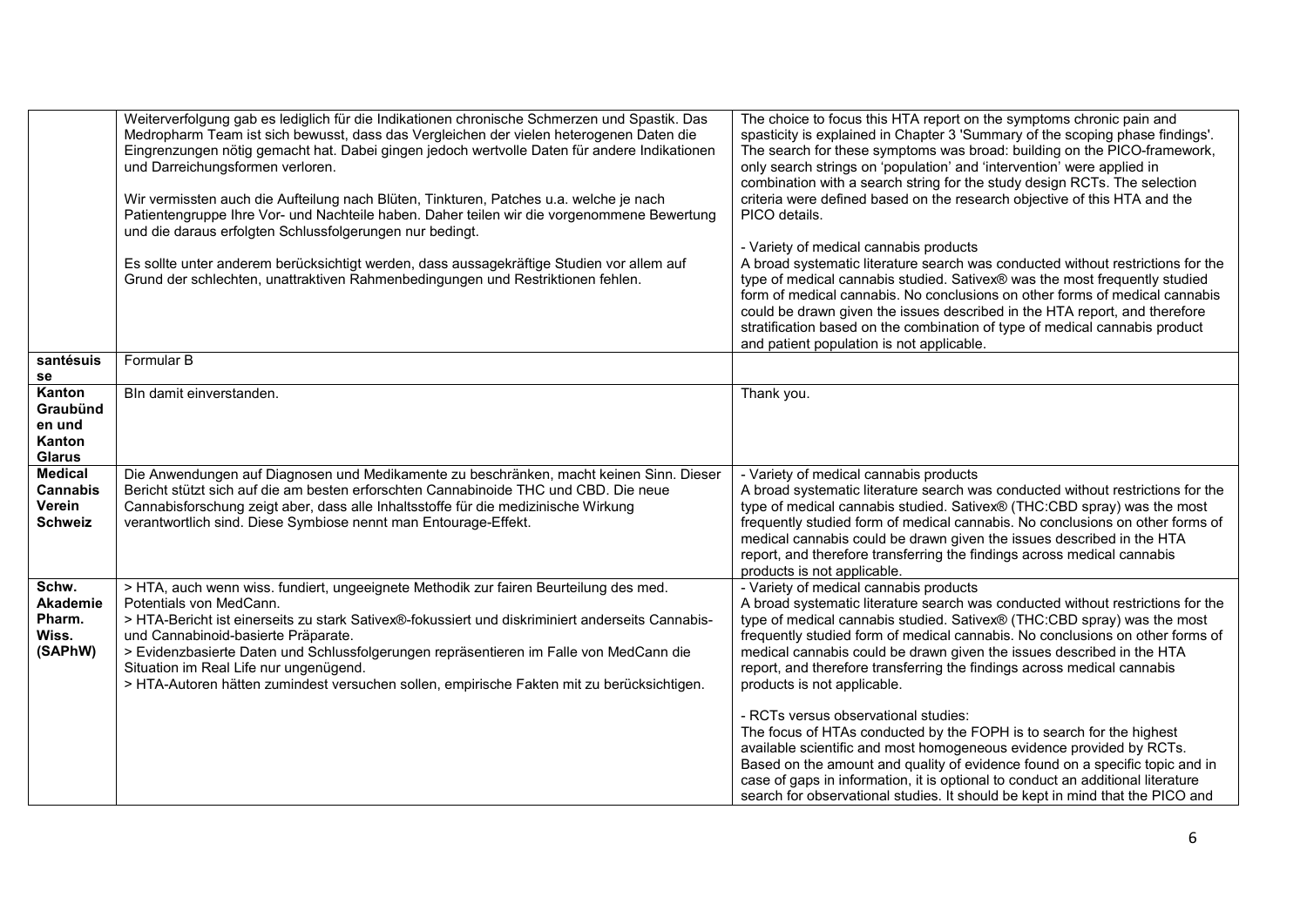| Dr.med.<br>Claude<br>Vaney in<br>the name<br>of SMSS<br><b>Society</b><br><b>Almirall</b><br><b>AG</b> | Formular B<br>Ein HTA-Bericht zu Sativex® (THC:CBD-Spray) bei der Spastik aufgrund von Multiple Sklerose<br>(MS) muss alle hochwertigen klinischen Daten in dem zugelassenen Anwendungsgebiet<br>einschliessen. Leider wurden jedoch zwei zulassungskonforme Sativex®-Studien (RCTs) aus<br>nicht nachvollziehbaren Gründen ausgeschlossen: 1. Novotna et al. 2011 (=GWSP0604, Phase<br>3 Studie), 2. Markova et al. 2019 (=SAVANT, Phase 4 Studie).<br>Dadurch ist die entscheidende Evidenz für das zugelassene Anwendungsgebiet von Sativex®<br>(THC:CBD-Spray) unberücksichtigt geblieben, was die Ergebnisse des HTA zur klinischen<br>Wirksamkeit verfälscht.<br>Beide ausgeschlossenen Sativex®-Studien sind in therapeutischen Leitlinien zur<br>symptomatischen Behandlung der MS-Spastik durch medizinische Fachgesellschaften der<br>Neurologie und eine Vielzahl von Klinikern international anerkannt: (1) S2K-Leitlinie der DGN | inclusion/exclusion criteria for these kind of HTAs are very tailored, which will<br>limit the number of eligible observational studies.<br>- Reasons for excluding two studies<br>After extensive critical appraisal and discussion of the articles of Novotna,<br>2011 and Markova, 2019 it was decided to exclude these RCTs. Both RCTs<br>are excluded for a combination of the reasons high risk of selection bias and<br>no useful results for efficacy: only treatment responders are enrolled in phase<br>B of the RCTs; the first large effect of Sativex is not included in the change in<br>spasticity score; in the RCT of Markova, 2019 the washout period is too short<br>in the responders to reach baseline spasticity level; and the RCTs only provide<br>insight in the follow-up effect after 4 weeks of Sativex treatment in responders,<br>this is not in line with our PICO. |
|--------------------------------------------------------------------------------------------------------|-----------------------------------------------------------------------------------------------------------------------------------------------------------------------------------------------------------------------------------------------------------------------------------------------------------------------------------------------------------------------------------------------------------------------------------------------------------------------------------------------------------------------------------------------------------------------------------------------------------------------------------------------------------------------------------------------------------------------------------------------------------------------------------------------------------------------------------------------------------------------------------------------------------------------------------------------|----------------------------------------------------------------------------------------------------------------------------------------------------------------------------------------------------------------------------------------------------------------------------------------------------------------------------------------------------------------------------------------------------------------------------------------------------------------------------------------------------------------------------------------------------------------------------------------------------------------------------------------------------------------------------------------------------------------------------------------------------------------------------------------------------------------------------------------------------------------------------------------------------|
|                                                                                                        | (DGN 2020), (2) EAN Guideline (Solari et al. 2020), (3) Italian Consensus on MS Treatment<br>2019 (Comi et al. 2020)                                                                                                                                                                                                                                                                                                                                                                                                                                                                                                                                                                                                                                                                                                                                                                                                                          |                                                                                                                                                                                                                                                                                                                                                                                                                                                                                                                                                                                                                                                                                                                                                                                                                                                                                                    |
|                                                                                                        | Kommentare zu Efficacy, Effectiveness und Safety                                                                                                                                                                                                                                                                                                                                                                                                                                                                                                                                                                                                                                                                                                                                                                                                                                                                                              |                                                                                                                                                                                                                                                                                                                                                                                                                                                                                                                                                                                                                                                                                                                                                                                                                                                                                                    |
| <b>VIPS</b>                                                                                            |                                                                                                                                                                                                                                                                                                                                                                                                                                                                                                                                                                                                                                                                                                                                                                                                                                                                                                                                               |                                                                                                                                                                                                                                                                                                                                                                                                                                                                                                                                                                                                                                                                                                                                                                                                                                                                                                    |
| IG<br>MedCann/<br><b>SGCM-</b><br><b>SSCM</b>                                                          | In this HTA "medical cannabis" is considered as one medication, whereas cannabinoids-based<br>medications cover a wide variety of galenic forms and contents, notably with regard to the<br>THC:CBD proportion. In most selected studies a THC-CBD oral spray was used (1:1), no<br>deduction can be made on other preparations. Also, on most studies a specific outcome (pain,<br>spasticity) was selected, whereas cannabinoids often have a "multi-effect", eg on pain, sleep,<br>depressive symptoms. All these issues are not addressed in the "limits" section.                                                                                                                                                                                                                                                                                                                                                                        | - Variety of medical cannabis products<br>A broad systematic literature search was conducted without restrictions for the<br>type of medical cannabis studied. Sativex® (THC:CBD spray) was the most<br>frequently studied form of medical cannabis. No conclusions on other forms of<br>medical cannabis could be drawn given the issues described in the HTA<br>report, and therefore transferring the findings across medical cannabis<br>products is not applicable.                                                                                                                                                                                                                                                                                                                                                                                                                           |

- Benefits of medical cannabis beyond pain/spasticity

HTA report.

This HTA report was focused on the use of medical cannabis for treating pain and spasticity, and additional effects were therefore not investigated in the SR

nor were they captured in the cost-effectiveness estimates. We now acknowledge in the limitations that medical cannabis may have (beneficial) effects beyond these symptoms and that these were not captured within the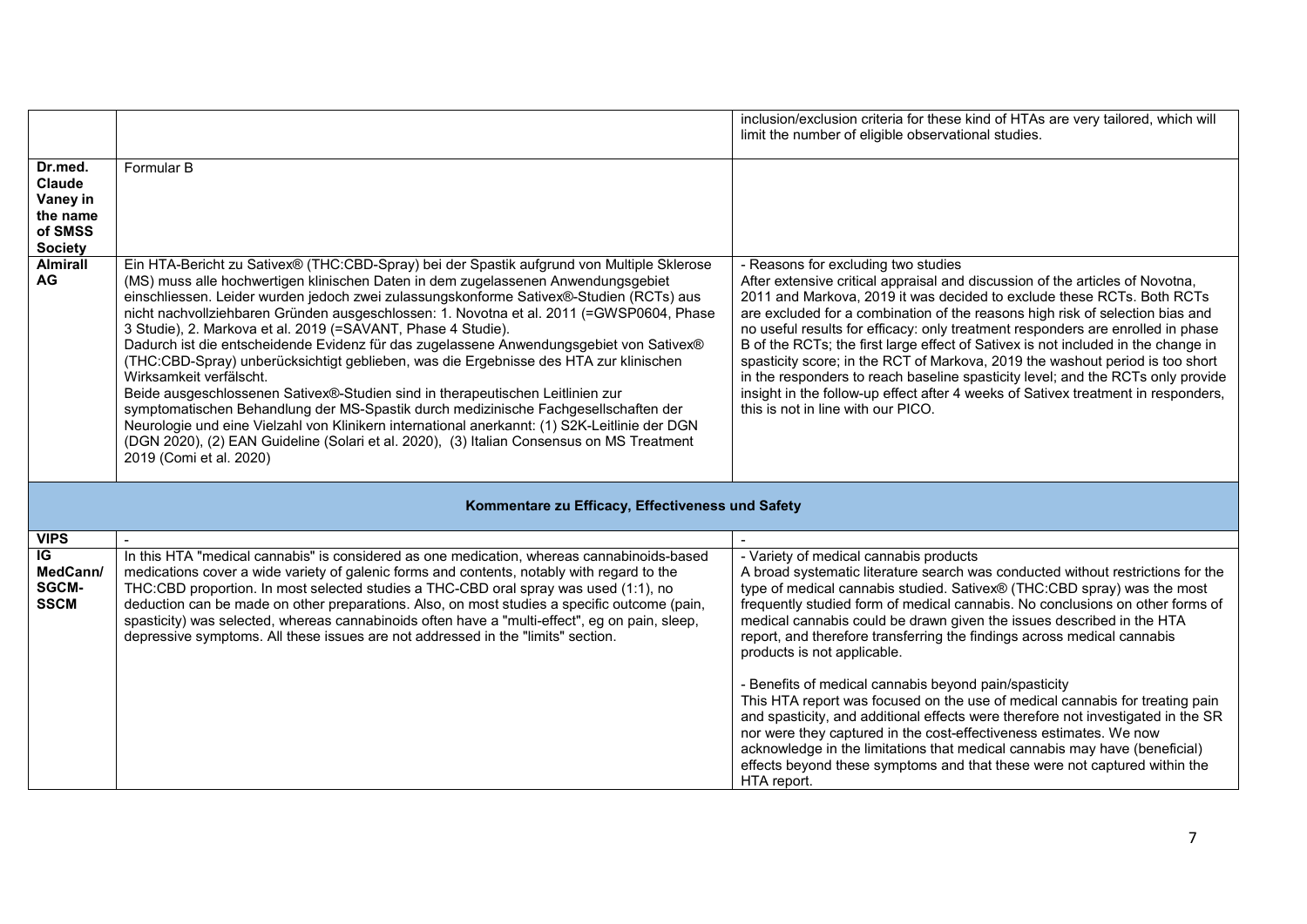| <b>Schweizer</b><br>ischen<br>Konferenz<br>der<br>kantonale<br><b>Gesundhe</b><br>itsdirektor<br>innen und<br>direktoren | In diesem HTA-Bericht wird Medizinalcannabis als ein Medikament betrachtet, obwohl es<br>verschiedene Formen gibt, die sich insbesondere im Hinblick auf das THC:CBD-Verhältnis<br>unterscheiden. In den meisten ausgewählten Studien wurde ein THC-CBD-Oralspray verwendet<br>(1:1), somit kann die Schlussfolgerung nicht auf andere Präparate übertragen werden. Auch<br>wurde in den meisten Studien ein spezifischer Outcome (Schmerz, Spastik) ausgewählt, obwohl<br>Cannabinoide oft eine Mehrfachwirkung haben, z.B. auf Schmerz, Schlaf, depressive Symptome.<br>Evidenzen für die Behandlung in anderen Bereichen (z.B. Cannabisarzneimittel zur Substitution<br>bei Personen mit Cannabisabhängigkeit) wären ebenfalls von Interesse. | - Variety of medical cannabis products<br>A broad systematic literature search was conducted without restrictions for the<br>type of medical cannabis studied. Sativex® (THC:CBD spray) was the most<br>frequently studied form of medical cannabis. No conclusions on other forms of<br>medical cannabis could be drawn given the issues described in the HTA<br>report, and therefore transferring the findings across medical cannabis<br>products is not applicable.                                                                                                                                                                                                                                                                                                                                                                                                                                                                                                                                                             |
|--------------------------------------------------------------------------------------------------------------------------|--------------------------------------------------------------------------------------------------------------------------------------------------------------------------------------------------------------------------------------------------------------------------------------------------------------------------------------------------------------------------------------------------------------------------------------------------------------------------------------------------------------------------------------------------------------------------------------------------------------------------------------------------------------------------------------------------------------------------------------------------|--------------------------------------------------------------------------------------------------------------------------------------------------------------------------------------------------------------------------------------------------------------------------------------------------------------------------------------------------------------------------------------------------------------------------------------------------------------------------------------------------------------------------------------------------------------------------------------------------------------------------------------------------------------------------------------------------------------------------------------------------------------------------------------------------------------------------------------------------------------------------------------------------------------------------------------------------------------------------------------------------------------------------------------|
| curafutura                                                                                                               | Formular B                                                                                                                                                                                                                                                                                                                                                                                                                                                                                                                                                                                                                                                                                                                                       |                                                                                                                                                                                                                                                                                                                                                                                                                                                                                                                                                                                                                                                                                                                                                                                                                                                                                                                                                                                                                                      |
| Medropha<br>rm GmbH                                                                                                      | The present literature search is understandable, although we consider the inclusion and<br>exclusion criteria to be too narrow. This means that there is a risk that other important aspects<br>could not be incorporated into the result of the HTA. It cannot therefore be ruled out that findings<br>relating to efficiency, efficacy and safety have not been taken into account.                                                                                                                                                                                                                                                                                                                                                            | - Strict search and selection criteria<br>The choice to focus this HTA report on the symptoms chronic pain and<br>spasticity is explained in Chapter 3 'Summary of the scoping phase findings'.<br>The search for these symptoms was broad: building on the PICO-framework,<br>only search strings on 'population' and 'intervention' were applied in<br>combination with a search string for the study design RCTs. The selection<br>criteria were defined based on the research objective of this HTA and the<br>PICO details.<br>- Variety of medical cannabis products<br>A broad systematic literature search was conducted without restrictions for the<br>type of medical cannabis studied. Sativex® was the most frequently studied<br>form of medical cannabis. No conclusions on other forms of medical cannabis<br>could be drawn given the issues described in the HTA report, and therefore<br>stratification based on the combination of type of medical cannabis product<br>and patient population is not applicable. |
| santésuis<br>se                                                                                                          | Es ist nachvollziehbar, dass grundsätzlich nur RCTs in der Fragestellung berücksichtigt wurden.<br>So werden Beobachtungsstudien, die näher bei der Einzelanwendung sind, abgegrenzt. Damit<br>resultiert gleichzeitig eine geringe Evidenz in zwei Therapiegebieten und grösstenteils nur für ein<br>Produkt (Sativex). Mit der Durchsuche von lediglich zwei Datenbanken bleibt zudem unklar, ob<br>gewisse RCTs nicht erfasst wurden.                                                                                                                                                                                                                                                                                                         | - Alternative databases<br>It was chosen not to search in other databases, because in general there is<br>much overlap between databases. The choice for the literature databases was<br>discussed and agreed upon by the FOPH project team. During the full-text<br>screening phase, reference lists of the included studies in the scoping report<br>were checked to find any other studies that were not captured with our<br>literature search. For the efficacy, effectiveness, and safety systematic<br>literature search no additional studies were included by this process. The focus<br>of HTAs conducted by the FOPH is to search for the highest available scientific<br>and most homogeneous evidence provided by RCTs.                                                                                                                                                                                                                                                                                                 |
| Kanton<br>Graubünd<br>en und<br>Kanton<br><b>Glarus</b>                                                                  |                                                                                                                                                                                                                                                                                                                                                                                                                                                                                                                                                                                                                                                                                                                                                  |                                                                                                                                                                                                                                                                                                                                                                                                                                                                                                                                                                                                                                                                                                                                                                                                                                                                                                                                                                                                                                      |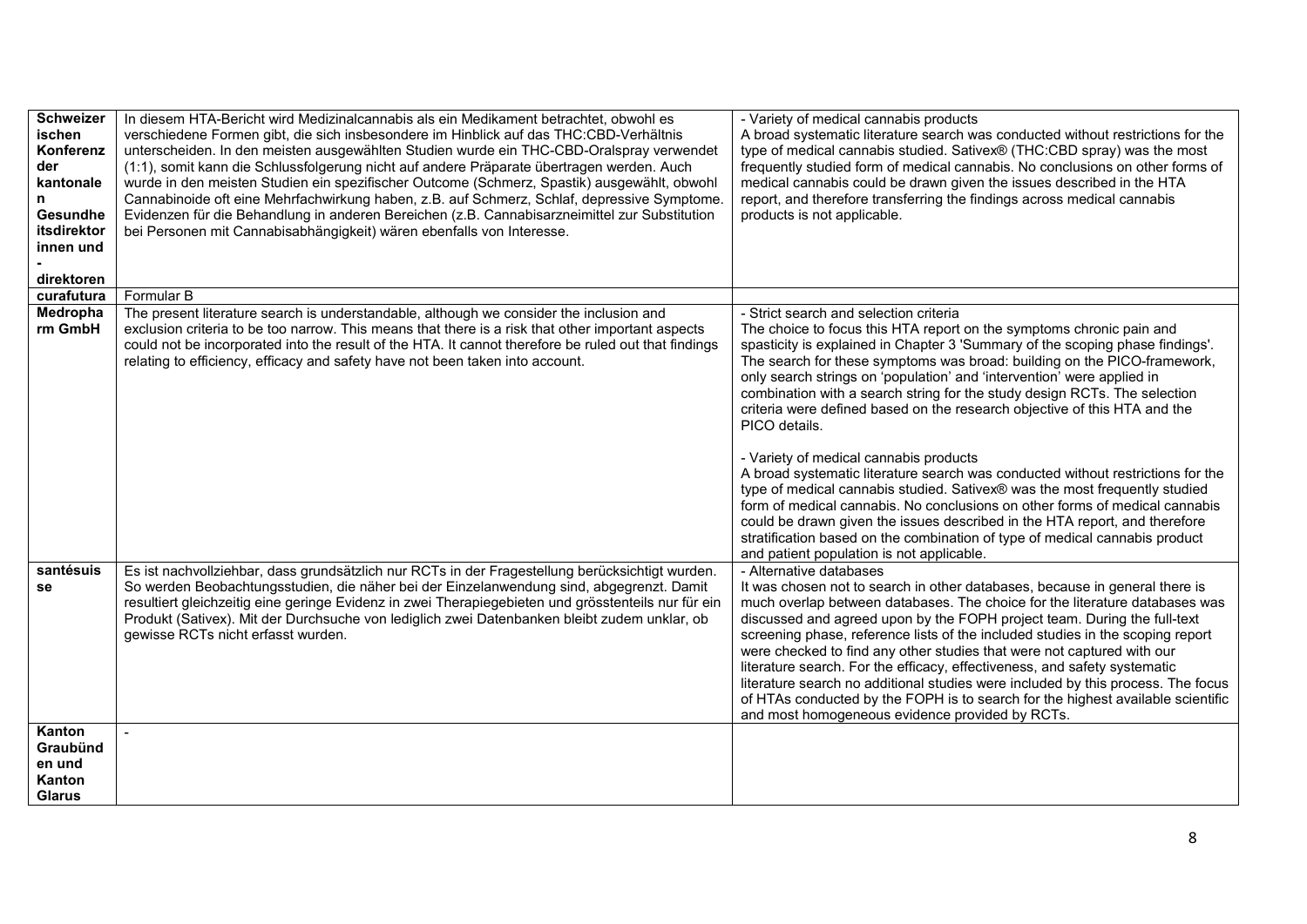| <b>Medical</b>                                                                | Formular B                                                                                                                                                                                                                                                                                                                                                                                                                                                                                                                                                                                                                                  |                                                                                                                                                                                                                                                                                                                                                                                                                                                                                                                                                                                                                                                                                                                                                                                                                                                                                                                                                                                                                                                                                                                                                                                                                                                                                                                                                                                                                                                        |
|-------------------------------------------------------------------------------|---------------------------------------------------------------------------------------------------------------------------------------------------------------------------------------------------------------------------------------------------------------------------------------------------------------------------------------------------------------------------------------------------------------------------------------------------------------------------------------------------------------------------------------------------------------------------------------------------------------------------------------------|--------------------------------------------------------------------------------------------------------------------------------------------------------------------------------------------------------------------------------------------------------------------------------------------------------------------------------------------------------------------------------------------------------------------------------------------------------------------------------------------------------------------------------------------------------------------------------------------------------------------------------------------------------------------------------------------------------------------------------------------------------------------------------------------------------------------------------------------------------------------------------------------------------------------------------------------------------------------------------------------------------------------------------------------------------------------------------------------------------------------------------------------------------------------------------------------------------------------------------------------------------------------------------------------------------------------------------------------------------------------------------------------------------------------------------------------------------|
| Cannabis                                                                      |                                                                                                                                                                                                                                                                                                                                                                                                                                                                                                                                                                                                                                             |                                                                                                                                                                                                                                                                                                                                                                                                                                                                                                                                                                                                                                                                                                                                                                                                                                                                                                                                                                                                                                                                                                                                                                                                                                                                                                                                                                                                                                                        |
| Verein                                                                        |                                                                                                                                                                                                                                                                                                                                                                                                                                                                                                                                                                                                                                             |                                                                                                                                                                                                                                                                                                                                                                                                                                                                                                                                                                                                                                                                                                                                                                                                                                                                                                                                                                                                                                                                                                                                                                                                                                                                                                                                                                                                                                                        |
| <b>Schweiz</b>                                                                |                                                                                                                                                                                                                                                                                                                                                                                                                                                                                                                                                                                                                                             |                                                                                                                                                                                                                                                                                                                                                                                                                                                                                                                                                                                                                                                                                                                                                                                                                                                                                                                                                                                                                                                                                                                                                                                                                                                                                                                                                                                                                                                        |
| Schw.<br>Akademie<br>Pharm.<br>Wiss.<br>(SAPhW)                               | > Die HTA-Methode ist grundsätzlich ungeeignet zur Beantwortung der BAG-definierten<br>Fragestellung.<br>> Spastizität: Die HTA vergleicht Cannabis nicht mit den aktuellen «first-line» Therapien für<br>Spastizität (Baclofen, Tizanidin), für deren Wirksamkeit die Evidenz scheinbar noch schlechter<br>ausfällt als für Cannabis.<br>> Die HTA differenziert nicht zwischen verschiedenen galenischen Formen,<br>Zusammensetzungen und Dosierungen und berücksichtigt nur sehr limitierte Outcomes Schmerz<br>und Spastizität, wobei Cannabinoide oftmals auch einen positiven Effekt auf andere Bereiche<br>(Schlaf, Stimmung) haben. | - Comparisons between medical cannabis and other drugs<br>The PICO and selection criteria specified in the HTA report allow for including<br>comparisons between medical cannabis and standard of care. Standard of<br>care was defined as 'Standard of care according to the treatment guidelines<br>(i.e. conventional drugs for the chronic pain condition, spasticity)'. However, no<br>studies were identified and/or included after the selection process that<br>compared medical cannabis as substitute for standard of care, that is, medical<br>cannabis versus standard of care. Rather, all the included studies all<br>investigated medical cannabis as add-on to standard of care, that is, medical<br>cannabis in addition to standard of care versus standard of care alone. The<br>fact that the report does not cover the comparisons mentioned by the<br>stakeholder results from the scarcity and quality of available evidence and it<br>was not an a-priori decision to exclude such comparisons. A broad systematic<br>literature search was conducted without restrictions for the type of medical<br>cannabis studied. Sativex® (THC:CBD spray) was the most frequently studied<br>form of medical cannabis. No conclusions on other forms of medical cannabis<br>could be drawn given the issues described in the HTA report, and therefore<br>transferring the findings across medical cannabis products is not applicable. |
| Dr.med.<br><b>Claude</b><br>Vaney in<br>the name<br>of SMSS<br><b>Society</b> | Looking at the drug's efficacy to improve spasticity, the authors have omitted to compare<br>Cannabis with the other so called first line antispastic drugs, such as Baclofen and Tizanidine.                                                                                                                                                                                                                                                                                                                                                                                                                                               | - Comparisons between medical cannabis and other drugs<br>The PICO and selection criteria specified in the HTA report allow for including<br>comparisons between medical cannabis and standard of care. Standard of<br>care was defined as 'Standard of care according to the treatment guidelines<br>(i.e. conventional drugs for the chronic pain condition, spasticity)'. However, no<br>studies were identified and/or included after the selection process that<br>compared medical cannabis as substitute for standard of care, that is, medical<br>cannabis versus standard of care. Rather, all the included studies all<br>investigated medical cannabis as add-on to standard of care, that is, medical<br>cannabis in addition to standard of care versus standard of care alone. The<br>fact that the report does not cover the comparisons mentioned by the<br>stakeholder results from the scarcity and quality of available evidence and it<br>was not an a-priori decision to exclude such comparisons.                                                                                                                                                                                                                                                                                                                                                                                                                                |
| <b>Amirall</b><br>AG                                                          | Der Ausschluss der beiden RCTs zu Sativex® (THC:CBD-Spray) führt zu einer verfälschten<br>klinischen Datenlage: 1.) Novotna et al. 2011 (GWSP0604) ist eine von offiziellen<br>Zulassungsbehörden international anerkannte Phase-3-Studie. Die Studie ist auch in der<br>Sativex®-Arzneimittelinformation der Swissmedic zitiert. 2.) Markova et al. 2019 (SAVANT) ist<br>eine von internationalen HTA-Agenturen wie dem G-BA und dem NICE anerkannte Phase-4-<br>Studie zu Sativex® (THC:CBD-Spray), die den Versorgungsalltag in einer RCT umsetzt.                                                                                       | - Reasons for excluding two studies<br>After extensive critical appraisal and discussion of the articles of Novotna,<br>2011 and Markova, 2019 it was decided to exclude these RCTs. Both RCTs<br>are excluded for a combination of the reasons high risk of selection bias and<br>no useful results for efficacy: only treatment responders are enrolled in phase<br>B of the RCTs; the first large effect of Sativex is not included in the change in                                                                                                                                                                                                                                                                                                                                                                                                                                                                                                                                                                                                                                                                                                                                                                                                                                                                                                                                                                                                |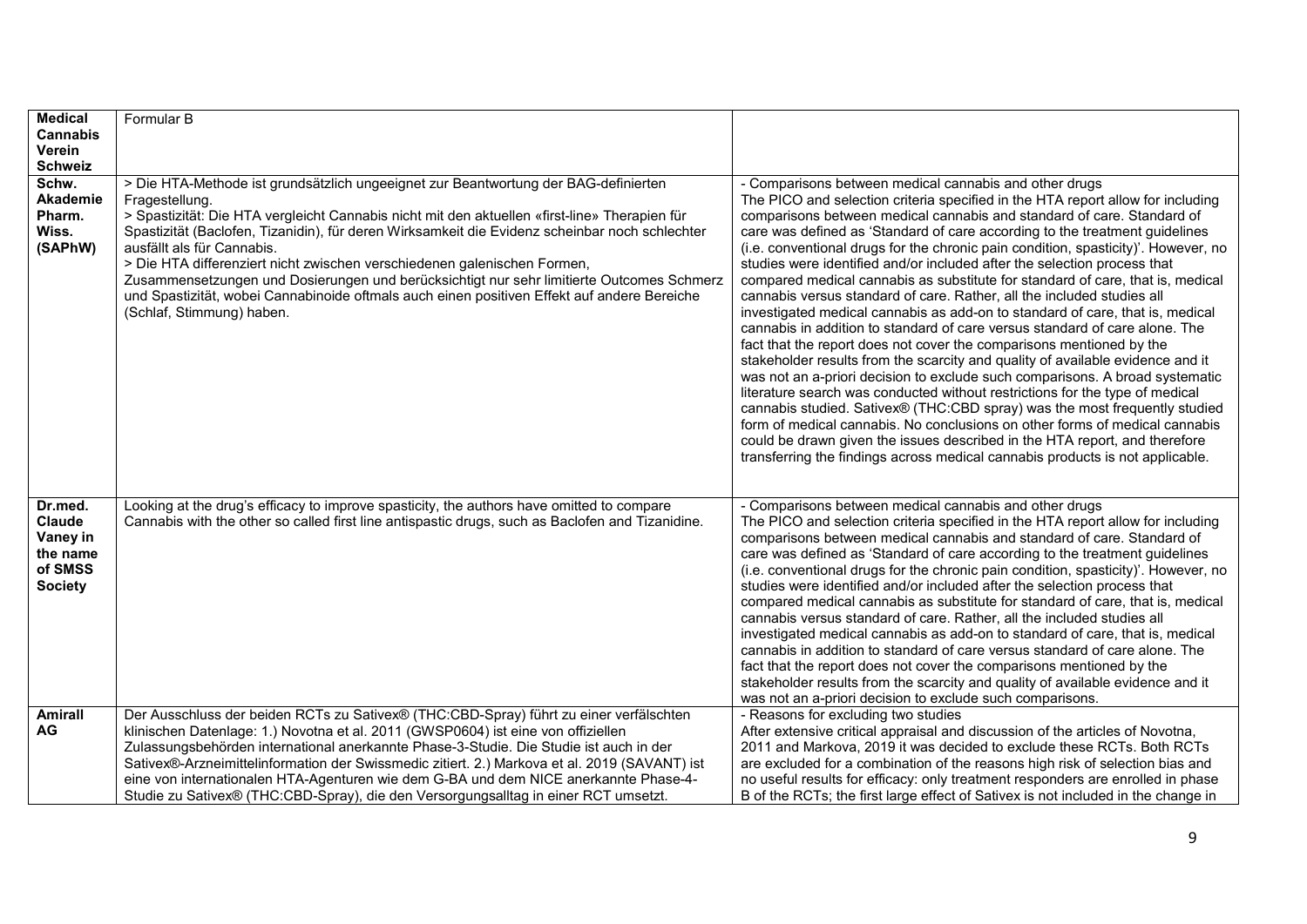|                                                                                                                                                                   | Beide Studien sind in einem von der FDA und Swissmedic anerkannten "enriched study design"<br>durchgeführt, das einem vorgeschriebenen 4-wöchigen Anfangstherapieversuch nach Sativex®-<br>Fachinformation entspricht. Beide RCTs wurden nach ICH GCP-Standards durchgeführt<br>Wright et al. 2012 bestätigt, dass RCTs mit Sativex® (THC:CBD-Spray) keine Entblindung der<br>Studienteilnehmer zur Folge hat. Mücke et al. 2018 schliesst Studien auch mit weniger als 25-50<br>Patienten ein                                                                                                                                                                           | spasticity score; in the RCT of Markova, 2019 the washout period is too short<br>in the responders to reach baseline spasticity level; and the RCTs only provide<br>insight in the follow-up effect after 4 weeks of Sativex treatment in responders,<br>this is not in line with our PICO.                                                                                                                                                                                                                                                                                                                                                                                                                                                                                                                                                                                                                                                                                                                              |
|-------------------------------------------------------------------------------------------------------------------------------------------------------------------|--------------------------------------------------------------------------------------------------------------------------------------------------------------------------------------------------------------------------------------------------------------------------------------------------------------------------------------------------------------------------------------------------------------------------------------------------------------------------------------------------------------------------------------------------------------------------------------------------------------------------------------------------------------------------|--------------------------------------------------------------------------------------------------------------------------------------------------------------------------------------------------------------------------------------------------------------------------------------------------------------------------------------------------------------------------------------------------------------------------------------------------------------------------------------------------------------------------------------------------------------------------------------------------------------------------------------------------------------------------------------------------------------------------------------------------------------------------------------------------------------------------------------------------------------------------------------------------------------------------------------------------------------------------------------------------------------------------|
|                                                                                                                                                                   | Kommentare zur Gesundheitsökonomie                                                                                                                                                                                                                                                                                                                                                                                                                                                                                                                                                                                                                                       |                                                                                                                                                                                                                                                                                                                                                                                                                                                                                                                                                                                                                                                                                                                                                                                                                                                                                                                                                                                                                          |
| <b>VIPS</b>                                                                                                                                                       |                                                                                                                                                                                                                                                                                                                                                                                                                                                                                                                                                                                                                                                                          |                                                                                                                                                                                                                                                                                                                                                                                                                                                                                                                                                                                                                                                                                                                                                                                                                                                                                                                                                                                                                          |
| IG<br>Medcann/<br><b>SGCM-</b><br>SSCM/<br><b>Schweizer</b><br>ischen<br>Konferenz<br>der<br>kantonale<br>n<br>Gesundhe<br>itsdirektor<br>innen und<br>direktoren | Outcomes on patient's quality of life are not included.                                                                                                                                                                                                                                                                                                                                                                                                                                                                                                                                                                                                                  | - Inclusion of Quality of life information<br>The PICO in Table 3 shows that changes in HRQoL were among the pre-<br>specified outcomes. When reported, quality of life outcomes were described<br>(for example in Table 12). In the cost-effectiveness modelling, the impact of<br>THC:CBD spray on quality of life is captured within the quality-adjusted life<br>years (QALY). The weighted quality of life score is also referred to as utility, we<br>have added this clarification between brackets in the report.                                                                                                                                                                                                                                                                                                                                                                                                                                                                                                |
| Curafutur                                                                                                                                                         | Formular B                                                                                                                                                                                                                                                                                                                                                                                                                                                                                                                                                                                                                                                               |                                                                                                                                                                                                                                                                                                                                                                                                                                                                                                                                                                                                                                                                                                                                                                                                                                                                                                                                                                                                                          |
| a<br>Medropha                                                                                                                                                     | Es erfolgte keine systematische Suche nach Faktoren, die eine Kosten-Nutzen-Bewertung der                                                                                                                                                                                                                                                                                                                                                                                                                                                                                                                                                                                | - Information of patient preferences                                                                                                                                                                                                                                                                                                                                                                                                                                                                                                                                                                                                                                                                                                                                                                                                                                                                                                                                                                                     |
| rm GmbH                                                                                                                                                           | Modelle ermöglichen. Die Wirtschaftlichkeitsberechnung beruht lediglich auf Modellen und hat<br>konkret nur ein Präparat (THC:CBD-Spray, Sativex) berücksichtigt. Dieses ist als<br>Nischenprodukt zwangsläufig sehr kostenintensiv. Die Studie führt aus, dass eine<br>Verallgemeinerung der Wirtschaftlichkeit und der finanziellen Auswirkungen auf andere Gruppen<br>sowie andere Cannabis-Produkte und Darreichungsformen nicht getroffen werden kann. Bei<br>diesen sehen wir jedoch ein erhebliches Potenzial und nicht erkannte Faktoren, welche bei<br>deren Verwendung die Wirtschaftlichkeit und finanzielle Auswirkung zu ihren Gunsten umkehren<br>könnten. | The issue of the black market is noted in Chapter 5.7 as well as in Chapter<br>10.2.3. In response to the stakeholder comments, Chapter 5.7. now more<br>strongly emphasizes the proportion of patients in Switzerland resorting to the<br>black market for obtaining medical cannabis.<br>- Focus on THC:CBD spray in cost-effectiveness and budget impact modelling<br>The research question encompassed all medical cannabis products, and a<br>broad search was performed as described above. However, no efficacy data<br>that could be used for cost-effectiveness modelling was identified for products<br>other than THC:CBD spray. Hence, the focus on THC:CBD spray results from<br>the scarcity and quality of available evidence and it was not an a-priori decision<br>to exclude other products. We consistently refer to THC:CBD spray and no to<br>medical cannabis when it concerns cost-effectiveness and budget impact<br>modelling, and throughout the report we acknowledge that the conclusions on |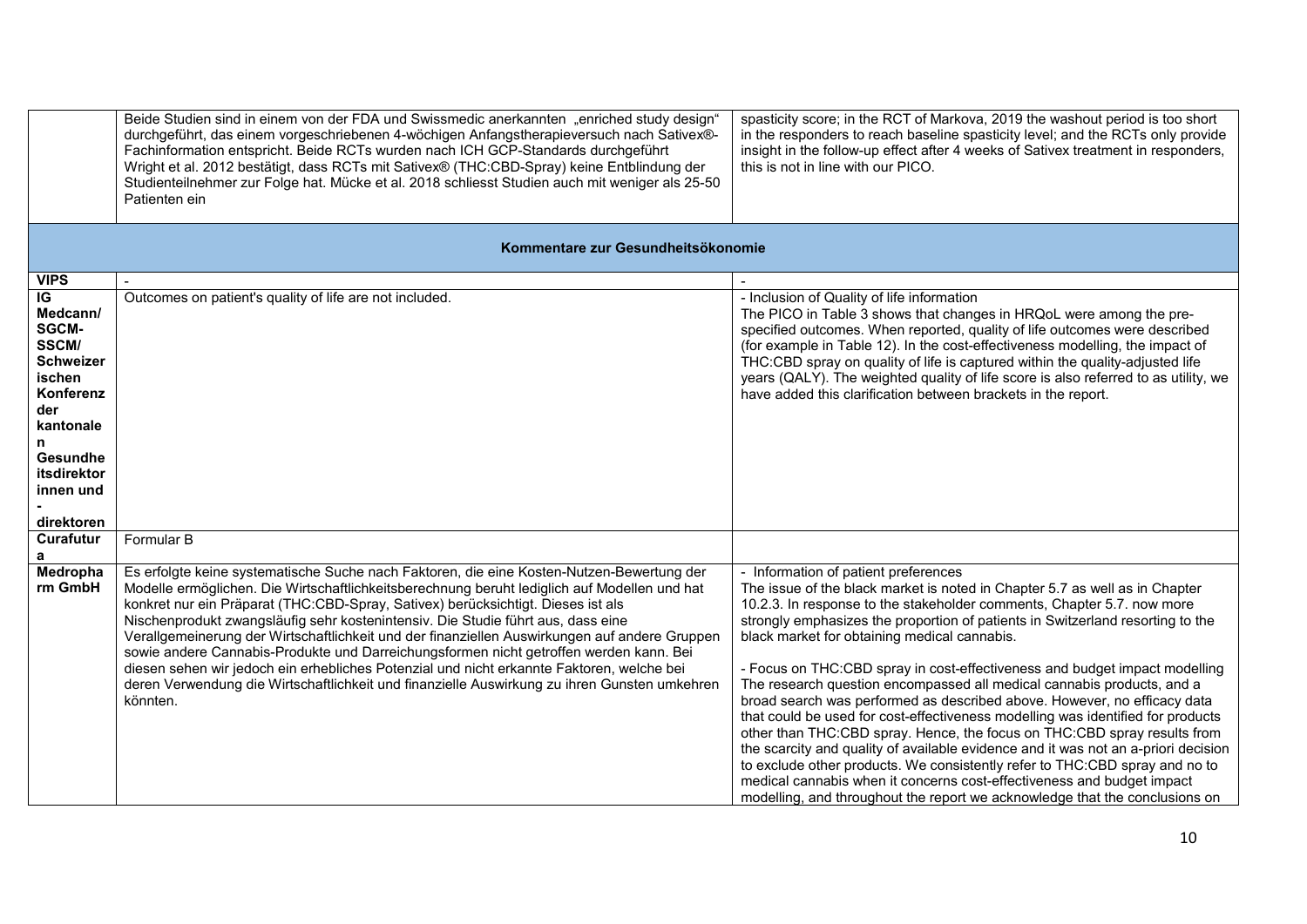|                                                                        |                                                                                                                                                                                                                                                                                                                                                                                                                                                                                                                                                                                                                                                                                                                                                                                                                                                                                                                                                                                                                                                            | cost-effectiveness and budget impact are not transferable to other products,<br>other populations, or other modes of administration.                                                                                                                                                                                                                                                                                                                                                                                                                                                                                                                                                                                                                                                                                                                                                                                                                        |
|------------------------------------------------------------------------|------------------------------------------------------------------------------------------------------------------------------------------------------------------------------------------------------------------------------------------------------------------------------------------------------------------------------------------------------------------------------------------------------------------------------------------------------------------------------------------------------------------------------------------------------------------------------------------------------------------------------------------------------------------------------------------------------------------------------------------------------------------------------------------------------------------------------------------------------------------------------------------------------------------------------------------------------------------------------------------------------------------------------------------------------------|-------------------------------------------------------------------------------------------------------------------------------------------------------------------------------------------------------------------------------------------------------------------------------------------------------------------------------------------------------------------------------------------------------------------------------------------------------------------------------------------------------------------------------------------------------------------------------------------------------------------------------------------------------------------------------------------------------------------------------------------------------------------------------------------------------------------------------------------------------------------------------------------------------------------------------------------------------------|
| <b>Santésuis</b><br>se                                                 | Formular B                                                                                                                                                                                                                                                                                                                                                                                                                                                                                                                                                                                                                                                                                                                                                                                                                                                                                                                                                                                                                                                 |                                                                                                                                                                                                                                                                                                                                                                                                                                                                                                                                                                                                                                                                                                                                                                                                                                                                                                                                                             |
| Kanton<br>Graubünd<br>en und<br>Kanton<br><b>Glarus</b>                |                                                                                                                                                                                                                                                                                                                                                                                                                                                                                                                                                                                                                                                                                                                                                                                                                                                                                                                                                                                                                                                            |                                                                                                                                                                                                                                                                                                                                                                                                                                                                                                                                                                                                                                                                                                                                                                                                                                                                                                                                                             |
| <b>Medical</b><br><b>Cannabis</b><br>Verein<br><b>Schweiz</b>          | Formular B                                                                                                                                                                                                                                                                                                                                                                                                                                                                                                                                                                                                                                                                                                                                                                                                                                                                                                                                                                                                                                                 |                                                                                                                                                                                                                                                                                                                                                                                                                                                                                                                                                                                                                                                                                                                                                                                                                                                                                                                                                             |
| Schw.<br>Akademie<br>Pharm.<br>Wiss.<br>(SAPhW)                        | > Die HTA berücksichtigt nicht die Lebensqualität als Hauptparameter bei der<br>gesundheitsökonomischen Betrachtung einer Intervention.<br>> Die HTA stellt die Kosten-Effektivität von Sativex® in Frage, dies im Gegensatz zu der NHS<br>(UK), die bei Spastizität in Zusammenhang mit MS einen 4-wöchigen Therapieversuch empfiehlt.                                                                                                                                                                                                                                                                                                                                                                                                                                                                                                                                                                                                                                                                                                                    | - Inclusion of Quality of life information<br>The PICO in Table 3 shows that changes in HRQoL were among the pre-<br>specified outcomes. When reported, quality of life outcomes were described<br>(for example in Table 12). In the cost-effectiveness modelling, the impact of<br>THC:CBD spray on quality of life is captured within the quality-adjusted life<br>years (QALY). The weighted quality of life score is also referred to as utility, we<br>have added this clarification between brackets in the report.                                                                                                                                                                                                                                                                                                                                                                                                                                   |
| Dr.med.<br>Claude<br>Vaney in<br>the name<br>of SMSS<br><b>Society</b> | Not being experts in health economics, it is difficult to appreciate the correctness of the authors<br>conclusion challenging the cost effectiveness of Sativex in CH. Their statement stands in<br>opposition to the NHS, where according to the NICE guidelines it has been recently decided that<br>Sativex is a cost-effective treatment for MS spasticity. The guideline recommends that a 4-week<br>trial of Sativex can be offered to people with moderate to severe MS-related spasticity not<br>improved by other treatments and that at the end of the trial, if their spasticity-related symptoms<br>have improved by at least 20%, they can continue taking Sativex.                                                                                                                                                                                                                                                                                                                                                                           | - Comparison with conclusions on cost-effectiveness in other countries<br>A systematic search was performed on cost-effectiveness analyses in other<br>countries. The results are presented in Chapter 9.2.1. Conclusions on cost-<br>effectiveness can differ between countries, for example due to differences in<br>the research question addressed (i.e. indication and product), the clinical data<br>selected, the model assumptions, the model inputs (i.e. mortality rates, costs of<br>the product and healthcare costs) and the cost-effectiveness threshold.<br>Therefore, one cannot easily compare cost-effectiveness assessments<br>between countries.                                                                                                                                                                                                                                                                                        |
| <b>Almirall</b><br>AG                                                  | Sativex® (THC:CBD-Spray) hat die niedrigsten Arzneimittelkosten, der Ausschluss wichtiger<br>klinischer Evidenz in der MS-Spastik verfälscht Pharmaökonomie jedoch erheblich.<br>Die Standardbehandlung (SOC) im klinischen Alltag pauschal als Plazebo-Behandlung in RCTs<br>zu modellieren, ist abzulehnen, da bei Sativex® (THC:CBD-Spray) ein Zulassungstext mit<br>Optimierung der Basistherapeutika vorgeschrieben ist. Die einzigen zwei RCTs, deren Plazebo-<br>Arm als SOC in Frage kommen, werden jedoch ausgeschlossen.<br>Bei der Plazebo-Behandlung ist die Höhe der Abbruchraten und die Zahl der Nebenwirkungen<br>(mit Folgekosten für den weiteren Krankheitsverlaufs) unberücksichtigt, unter Sativex® werden<br>diese mit hohe Folgekosten modelliert.<br>Wie klinischen Daten (RWE) zeigen, sind die Abbruchraten und Nebenwirkungen unter<br>Sativex®(THC:CBD) gering (Patti et al. 2016, Etges et al. 2016, Schmidt-Wolf et al. 2021), d.h.<br>die HTA-Modellierung überschätzt diese mit hohen Folgenkosten für die Pharmaökonomie. | - Reasons for excluding two studies<br>After extensive critical appraisal and discussion of the articles of Novotna,<br>2011 and Markova, 2019 it was decided to exclude these RCTs. Both RCTs<br>are excluded for a combination of the reasons high risk of selection bias and<br>no useful results for efficacy: only treatment responders are enrolled in phase<br>B of the RCTs; the first large effect of Sativex is not included in the change in<br>spasticity score; in the RCT of Markova, 2019 the washout period is too short<br>in the responders to reach baseline spasticity level; and the RCTs only provide<br>insight in the follow-up effect after 4 weeks of Sativex treatment in responders,<br>this is not in line with our PICO.<br>Discontinuation in the placebo-arm<br>During the first year, patients in both arms could discontinue because of<br>adverse events, or because they failed to meet the ≥30% reduction criterion or |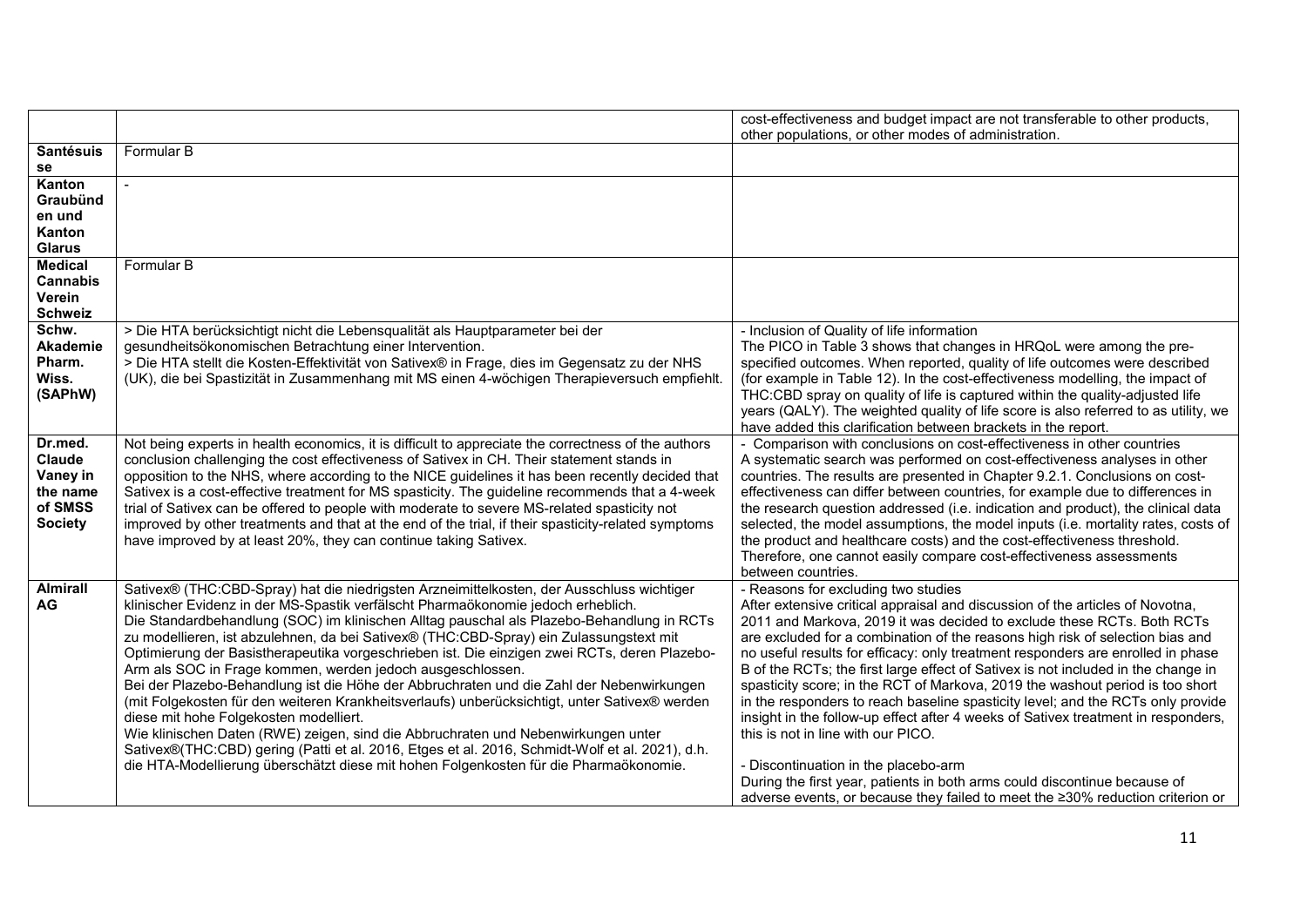|  | stopped meeting this criterion. After one year, patients in the SOC arm could<br>only discontinue when they stopped meeting the response criterion. Long-term<br>discontinuation due to adverse events was not considered realistic for the SOC<br>arm, since patients do not receive an active treatment (apart from SOC, which<br>is provided in both arms). This is in line with the assumptions made by the<br>clinical experts in the NICE committee. Serious adverse events (including the<br>related HRQoL impact and costs) are considered throughout the model for<br>both arms. In scenario analyses, long-term discontinuation rates in the SOC<br>and THC:CBD spray arm are equal. |
|--|------------------------------------------------------------------------------------------------------------------------------------------------------------------------------------------------------------------------------------------------------------------------------------------------------------------------------------------------------------------------------------------------------------------------------------------------------------------------------------------------------------------------------------------------------------------------------------------------------------------------------------------------------------------------------------------------|
|  | - Alternative sources for discontinuation rates<br>In the cost-effectiveness models, discontinuation rates were based on the<br>SA.FE study (Messina et al. 2017). The availability of patient-level data of this<br>study allowed for robust modelling of discontinuation rates using a survival<br>model. This enabled estimating discontinuation beyond the observed period.<br>Publicly available information from other studies did not provide the same level<br>of precision. Therefore the model used the data from the study by Messina.<br>The Schmidt-Wolf study was published after the models were developed, and<br>was hence not explored further.                              |

| <b>VIPS</b>                                                                                                                                                       |                                                                                                                                                                                                                                                                                                                                                                                                                                    |                                                                                                                                                                                                                                                                                                                                                                                                                                                                                                                                                                                                                                                                                                                                                                                                                                                                                                                                                                                                                            |
|-------------------------------------------------------------------------------------------------------------------------------------------------------------------|------------------------------------------------------------------------------------------------------------------------------------------------------------------------------------------------------------------------------------------------------------------------------------------------------------------------------------------------------------------------------------------------------------------------------------|----------------------------------------------------------------------------------------------------------------------------------------------------------------------------------------------------------------------------------------------------------------------------------------------------------------------------------------------------------------------------------------------------------------------------------------------------------------------------------------------------------------------------------------------------------------------------------------------------------------------------------------------------------------------------------------------------------------------------------------------------------------------------------------------------------------------------------------------------------------------------------------------------------------------------------------------------------------------------------------------------------------------------|
| IG<br>Medcann/<br>SGCM-<br><b>SSCM/</b><br><b>Schweizer</b><br>ischen<br>Konferenz<br>der<br>kantonale<br>n<br>Gesundhe<br>itsdirektor<br>innen und<br>direktoren | The issue of "patient preference" for cannabinoids-based medications is marginally addressed,<br>as the fact that most patients usings cannabis for medical reasons remain under the radar since<br>uncontrolled substances (home-grown cannabis or from the illegal market) are more accessible<br>and cheaper than the currently available medications in Switzerland. This is an important ethical,<br>social and legal aspect. | - Focus on THC:CBD spray in cost-effectiveness and budget impact modelling<br>The research question encompassed all medical cannabis products, and a<br>broad search was performed as described above. Given the broad approach<br>(e.g. in terms of populations and products included in the PICO), we believe<br>that the title is appropriate as it is. However, no efficacy data that could be<br>used for cost-effectiveness modelling was identified for products other than<br>THC:CBD spray. Hence, the focus on THC:CBD spray results from the scarcity<br>and quality of available evidence and it was not an a-priori decision to exclude<br>other products. We consistently refer to THC:CBD spray and no to medical<br>cannabis when it concerns cost-effectiveness and budget impact modelling,<br>and throughout the report we acknowledge that the conclusions on cost-<br>effectiveness and budget impact are not transferable to other products, other<br>populations, or other modes of administration. |

**Kommentar zu ethischen, sozialen und legalen Aspekten**

| ------------     |            |  |
|------------------|------------|--|
|                  |            |  |
| direktoren       |            |  |
| <b>Curafutur</b> | Formular B |  |
| а                |            |  |
| Medropha         | Formular B |  |
| rm AG            |            |  |
|                  |            |  |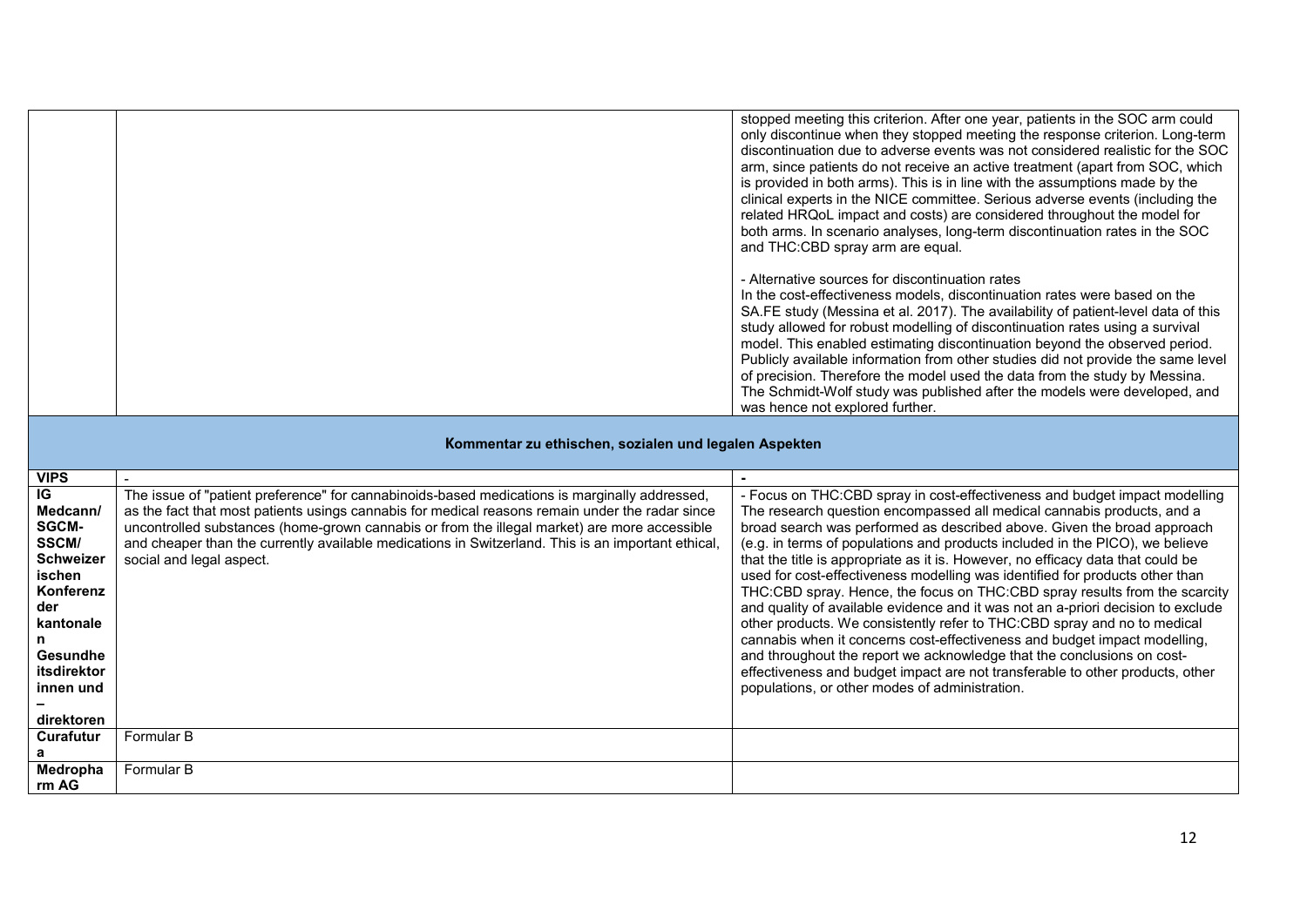| <b>Santésuis</b> | Formular B                                                                                      |                                                                                   |
|------------------|-------------------------------------------------------------------------------------------------|-----------------------------------------------------------------------------------|
| se               |                                                                                                 |                                                                                   |
| Kanton           |                                                                                                 |                                                                                   |
| Graubünd         |                                                                                                 |                                                                                   |
| en und           |                                                                                                 |                                                                                   |
| Kanton           |                                                                                                 |                                                                                   |
| <b>Glarus</b>    |                                                                                                 |                                                                                   |
| <b>Medical</b>   | Formular B                                                                                      |                                                                                   |
| <b>Cannabis</b>  |                                                                                                 |                                                                                   |
| Verein           |                                                                                                 |                                                                                   |
| <b>Schweiz</b>   |                                                                                                 |                                                                                   |
| Schw.            | > Die Präferenz der Patient*innen wird im HTA nur ungenügend adressiert. Viele Patient*innen    | - Patient preferences                                                             |
| Akademie         | selbsttherapieren sich derzeit (noch) illegal mit «Cannabis», da dieser günstiger und einfacher | The issue of the black market is noted in Chapter 5.7 as well as in Chapter       |
| Pharm.           | erhältlich ist als medizinisch-pharmazeutische Cannabispräparate. Die Folgen dieser ärztlich    | 10.2.3. In response to the stakeholder comments, Chapter 5.7. now more            |
| Wiss.            | unbegleiteten Selbstmedikation und der damit verbundenen Risiken - etwa durch die unbekannte    | strongly emphasizes the proportion of patients in Switzerland resorting to the    |
| (SAPhW)          | Qualität und Potenz sowie atemwegsschädigendes Rauchen - müssten in die                         | black market for obtaining medical cannabis. In Chapter 10 the risks of           |
|                  | Gesamtbeurteilung stärker einfliessen, da sie einen entscheidenden Einfluss auf die Nutzen-     | resorting to the black market are described, based on information reported in     |
|                  | Risiko-Bewertung haben.                                                                         | documents that were identified during the grey literature search.                 |
| Dr.med.          | Formular B                                                                                      |                                                                                   |
| Claude           |                                                                                                 |                                                                                   |
| Vaney in         |                                                                                                 |                                                                                   |
| the name         |                                                                                                 |                                                                                   |
| of SMSS          |                                                                                                 |                                                                                   |
| <b>Society</b>   |                                                                                                 |                                                                                   |
| <b>Amirall</b>   | Almirall weist darauf hin, dass der Ausschluss der beiden zulassungskonformen Sativex®-         | - Reasons for excluding two studies                                               |
| AG               | Studien (Assessment) eine "Verfälschung" der Aussagen des HTA-Berichts bedeutet und dies        | After extensive critical appraisal and discussion of the articles of Novotna,     |
|                  | Fehlentscheidungen (Decision) nach deren Beurteilung (Appraisal) zur Folge haben kann.          | 2011 and Markova, 2019 it was decided to exclude these RCTs. Both RCTs            |
|                  |                                                                                                 |                                                                                   |
|                  | Infolge dessen würden Schweizer Patienten mit Spastik aufgrund von Multipler Sklerose           | are excluded for a combination of the reasons high risk of selection bias and     |
|                  | benachteiligt, denn diese Patientengruppe wird durch einen hohen Leidensdruck bezeichnet.       | no useful results for efficacy: only treatment responders are enrolled in phase   |
|                  | Deswegen darf die Versorgung mit einer zugelassenen, wirksamen und sicheren                     | B of the RCTs; the first large effect of Sativex is not included in the change in |
|                  | Arzneimitteltherapie wie Sativex® (THC:CBD-Spray) den Schweizer Patienten nicht vorenthalten    | spasticity score; in the RCT of Markova, 2019 the washout period is too short     |
|                  | werden.                                                                                         | in the responders to reach baseline spasticity level; and the RCTs only provide   |
|                  | Auch ist hervorzuheben, dass es europaweit zahlreiche Versorgungdaten (Patti et al. 2016,       | insight in the follow-up effect after 4 weeks of Sativex treatment in responders, |
|                  | Etges et al. 2016, Schmidt-Wolf et al. 2021) zur Anwendung von Sativex® (THC:CBD- Spray) im     | this is not in line with our PICO.                                                |
|                  | klinischen Alltag (RWE) vorliegen, die bestätigen, dass weder eine Toleranzentwicklung, noch    |                                                                                   |
|                  | eine Abhängigkeit oder ein Missbrauch im Zusammenhang mit der Sativex® -Anwendung zu            | - Inclusion of real-world evidence                                                |
|                  | beobachten ist.                                                                                 | Chapter 10 builds on information provided in grey literature, this includes       |
|                  |                                                                                                 | documents from various (inter)national HTA agencies. We did not include           |
|                  |                                                                                                 | primary data for assessing the legal, social, ethical and organisational HTA      |
|                  |                                                                                                 | domains. However, the grey literature documents included may have included        |
|                  |                                                                                                 | these primary sources in their review.                                            |
|                  |                                                                                                 |                                                                                   |

**Kommentar zu organisatorischen Aspekten**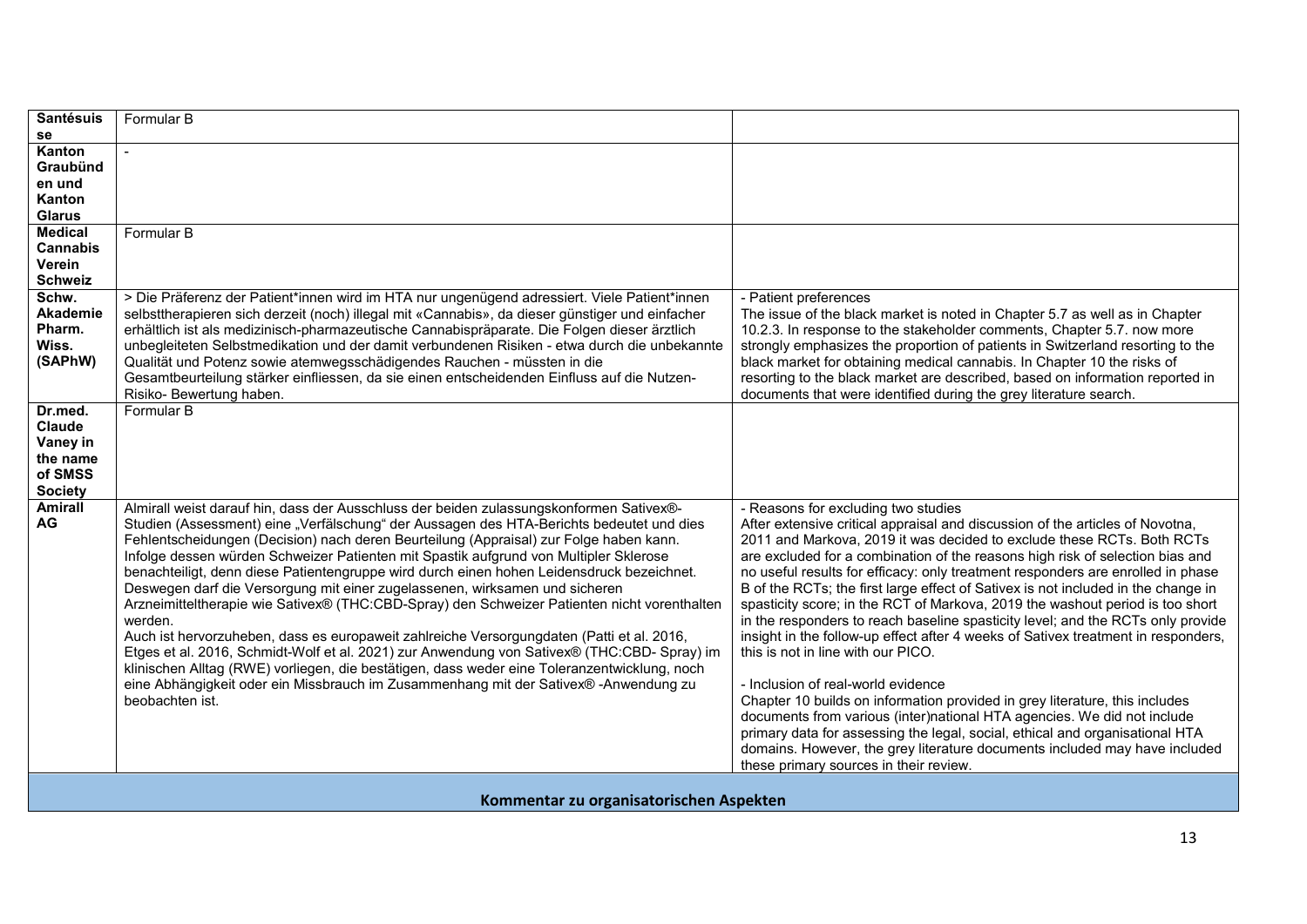| <b>VIPS</b>      |                                                                                             |                                                                                                                             |
|------------------|---------------------------------------------------------------------------------------------|-----------------------------------------------------------------------------------------------------------------------------|
| IG               | Formular B                                                                                  |                                                                                                                             |
| MedCann/         |                                                                                             |                                                                                                                             |
| <b>SGCM-</b>     |                                                                                             |                                                                                                                             |
| SSCM/            |                                                                                             |                                                                                                                             |
| <b>Schweizer</b> |                                                                                             |                                                                                                                             |
| ischen           |                                                                                             |                                                                                                                             |
| Konferenz        |                                                                                             |                                                                                                                             |
| der              |                                                                                             |                                                                                                                             |
| kantonale        |                                                                                             |                                                                                                                             |
| n                |                                                                                             |                                                                                                                             |
| Gesundhe         |                                                                                             |                                                                                                                             |
| itsdirektor      |                                                                                             |                                                                                                                             |
| innen und        |                                                                                             |                                                                                                                             |
|                  |                                                                                             |                                                                                                                             |
| direktoren       |                                                                                             |                                                                                                                             |
| curafutura       | Formular B                                                                                  |                                                                                                                             |
| Medropha         | Formular B                                                                                  |                                                                                                                             |
| m AG             |                                                                                             |                                                                                                                             |
| santésuis        | Formular B                                                                                  |                                                                                                                             |
| se               |                                                                                             |                                                                                                                             |
| Kanton           |                                                                                             |                                                                                                                             |
| Graubünd         |                                                                                             |                                                                                                                             |
| en und           |                                                                                             |                                                                                                                             |
| Kanton           |                                                                                             |                                                                                                                             |
| <b>Glarus</b>    |                                                                                             |                                                                                                                             |
| <b>Medical</b>   | Ein wichtiger Punkt ist auch die Preisgestaltung der zukünftigen Cannabis-Medikamente. Hier | - Focus on THC:CBD spray in cost-effectiveness and budget impact modelling                                                  |
| Cannabis         | mit den Kosten von Fertigarzneimittel wie Sativex über die effizient von Cannabis als       | The research question encompassed all medical cannabis products, and a                                                      |
| Verein           | Medikament zu urteilen, ist falsch. Die Preise müssen mit Ländern, in denen Cannabis schon  | broad search was performed as described above. However, no efficacy data                                                    |
| <b>Schweiz</b>   | legal ist, mithalten können.                                                                | that could be used for cost-effectiveness modelling was identified for products                                             |
|                  |                                                                                             | other than THC:CBD spray. Hence, the focus on THC:CBD spray results from                                                    |
|                  |                                                                                             | the scarcity and quality of available evidence and it was not an a-priori decision                                          |
|                  |                                                                                             | to exclude other products. We consistently refer to THC:CBD spray and no to                                                 |
|                  |                                                                                             | medical cannabis when it concerns cost-effectiveness and budget impact                                                      |
|                  |                                                                                             | modelling, and throughout the report we acknowledge that the conclusions on                                                 |
|                  |                                                                                             |                                                                                                                             |
|                  |                                                                                             | cost-effectiveness and budget impact are not transferable to other products,                                                |
|                  |                                                                                             | other populations, or other modes of administration.                                                                        |
|                  |                                                                                             |                                                                                                                             |
|                  |                                                                                             | - Focus on the symptoms chronic pain and spasticity<br>The choice to focus this HTA report on the symptoms chronic pain and |
|                  |                                                                                             |                                                                                                                             |
|                  |                                                                                             | spasticity is explained in Chapter 3 'Summary of the scoping phase findings'.                                               |
|                  |                                                                                             | The FOPH preferred a broad approach in which the research questions are                                                     |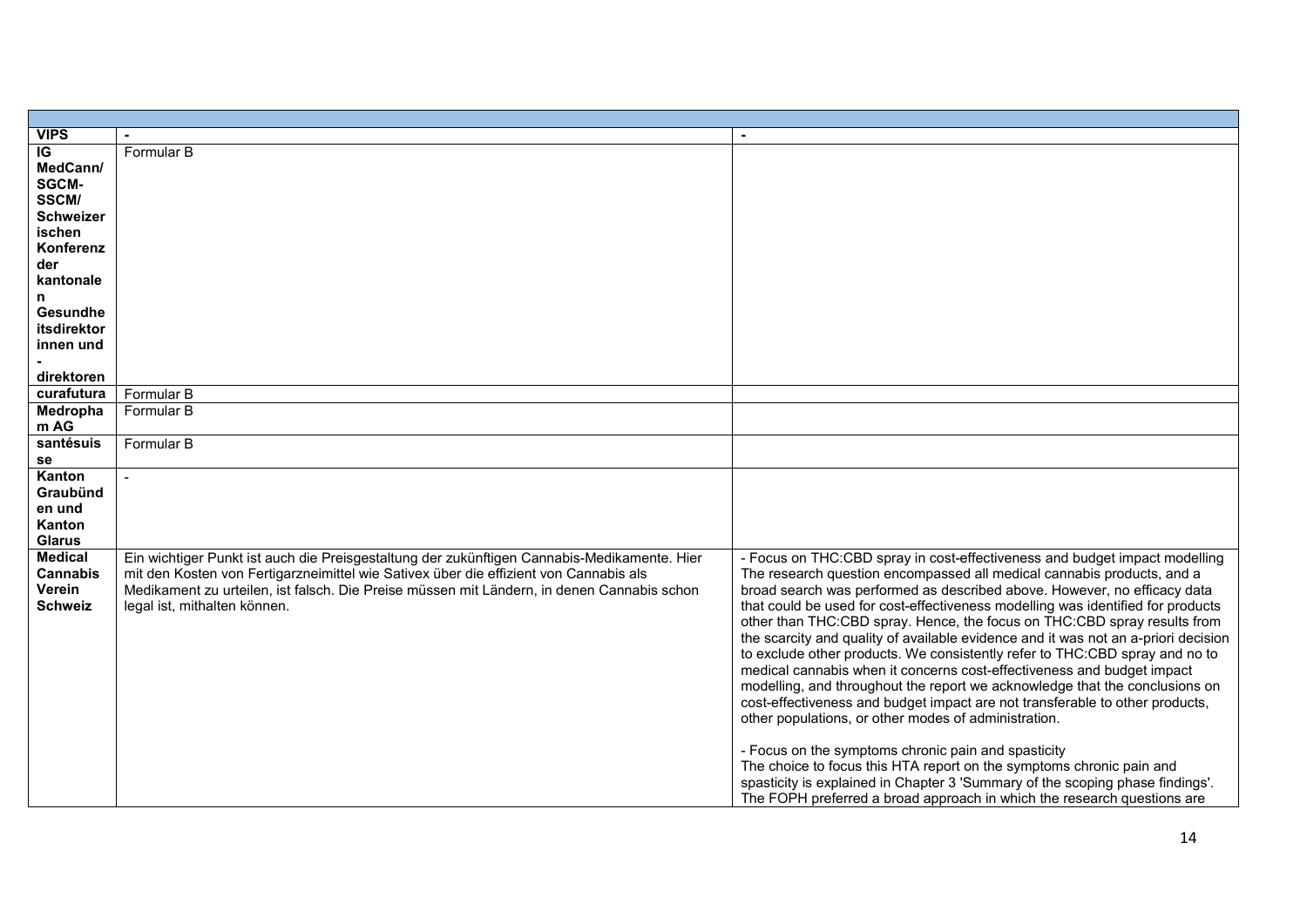|                 |                                                                                                     | based on symptoms (regardless of underlying cause) and not on specific<br>diseases. The outcomes of interest were therefore defined to study the direct<br>effect of medical cannabis on the symptoms pain and spasticity. If medical<br>cannabis were to be used for treating multiple symptoms simultaneously, this<br>is not captured within the scope of the current HTA report. We have added<br>this to the limitations section of the report. |
|-----------------|-----------------------------------------------------------------------------------------------------|------------------------------------------------------------------------------------------------------------------------------------------------------------------------------------------------------------------------------------------------------------------------------------------------------------------------------------------------------------------------------------------------------------------------------------------------------|
| Schw.           | Formular B                                                                                          |                                                                                                                                                                                                                                                                                                                                                                                                                                                      |
| <b>Akademie</b> |                                                                                                     |                                                                                                                                                                                                                                                                                                                                                                                                                                                      |
| Pharm.          |                                                                                                     |                                                                                                                                                                                                                                                                                                                                                                                                                                                      |
| Wiss.           |                                                                                                     |                                                                                                                                                                                                                                                                                                                                                                                                                                                      |
| (SAPhW)         |                                                                                                     |                                                                                                                                                                                                                                                                                                                                                                                                                                                      |
| Dr.med.         | Formular B                                                                                          |                                                                                                                                                                                                                                                                                                                                                                                                                                                      |
| <b>Claude</b>   |                                                                                                     |                                                                                                                                                                                                                                                                                                                                                                                                                                                      |
| Vaney in        |                                                                                                     |                                                                                                                                                                                                                                                                                                                                                                                                                                                      |
| the name        |                                                                                                     |                                                                                                                                                                                                                                                                                                                                                                                                                                                      |
| of SMSS         |                                                                                                     |                                                                                                                                                                                                                                                                                                                                                                                                                                                      |
| <b>Society</b>  |                                                                                                     |                                                                                                                                                                                                                                                                                                                                                                                                                                                      |
| <b>Almirall</b> | Wichtige Einschluss- und Ausschlusskriterien der systematischen Literaturrecherche sind erst im     | - Selection criteria                                                                                                                                                                                                                                                                                                                                                                                                                                 |
| AG              | aktuellen HTA-Bericht eingefügt und umgesetzt worden und konnten nicht während des Scoping-         | The systematic review methodology is reported in the scoping report and                                                                                                                                                                                                                                                                                                                                                                              |
|                 | Verfahrens zum HTA-Bericht von betroffenen Stakeholdern vorab überprüft werden, was zu              | reviewed by a group of reviewers and stakeholders and published online. The                                                                                                                                                                                                                                                                                                                                                                          |
|                 | einem Ausschluss wichtiger klinischer Evidenz im HTA-Bericht geführt hat und als Abweichung         | exclusion criteria for insufficient study quality and no efficacy outcomes are                                                                                                                                                                                                                                                                                                                                                                       |
|                 | von der Cochrane-Methodik (Cochrane Handbook 6.1 2020) zu werten ist.                               | enclosed in the table with inclusion and exclusion criteria for RCTs. The final                                                                                                                                                                                                                                                                                                                                                                      |
|                 | Die methodische Begründung des Ausschlusses der beiden zulassungskonformen klinischen               | reasons for exclusion per excluded study are transparently reported in the HTA                                                                                                                                                                                                                                                                                                                                                                       |
|                 | Sativex®-Studien Novotna et al 2011 und Markova et al 2019 ist nicht transparent und                | report (i.e., for both RCTs: high risk of selection bias and no useful results for                                                                                                                                                                                                                                                                                                                                                                   |
|                 | umfassend erklärt worden, was sachlich nicht nachvollziehbar ist und aus HTA-Sicht zu               | efficacy).                                                                                                                                                                                                                                                                                                                                                                                                                                           |
|                 | kritisieren.                                                                                        | Critical points raised by the stakeholder regarding the scoping report were                                                                                                                                                                                                                                                                                                                                                                          |
|                 | Auch ist zu bemängeln, dass keine Anmerkungen und Kritikpunkte, die während des Scoping             | answered in the stakeholderfeedback form. The names of experts and                                                                                                                                                                                                                                                                                                                                                                                   |
|                 | des HTA-Berichtes an das BAG übermittelt wurden, im HTA-Bericht bisher umgesetzt wurden             | reviewers are strictly confidential.                                                                                                                                                                                                                                                                                                                                                                                                                 |
|                 | und bisher auch keine klinischen Experten oder medizinische Fachgesellschaften namentlich           |                                                                                                                                                                                                                                                                                                                                                                                                                                                      |
|                 | genannt werden.                                                                                     |                                                                                                                                                                                                                                                                                                                                                                                                                                                      |
|                 | Kommentar zu Diskussion und Schlussfolgerungen                                                      |                                                                                                                                                                                                                                                                                                                                                                                                                                                      |
|                 |                                                                                                     |                                                                                                                                                                                                                                                                                                                                                                                                                                                      |
| <b>VIPS</b>     |                                                                                                     |                                                                                                                                                                                                                                                                                                                                                                                                                                                      |
| IG              | In the limitations different issues addressed above are not mentioned (choice of HTA for this       | - Focus on THC:CBD spray in cost-effectiveness and budget impact modelling                                                                                                                                                                                                                                                                                                                                                                           |
| MedCann/        | theme, definition of medical cannabis and different galenic forms, problems with defining           | The research question encompassed all medical cannabis products, and a                                                                                                                                                                                                                                                                                                                                                                               |
| SGCM-           | outcomes in case of "multi-effect", limitation to certain symptoms whereas patients used            | broad search was performed as described above. However, no efficacy data                                                                                                                                                                                                                                                                                                                                                                             |
| <b>SSCM</b>     | cannabis for other health issues. Hence, a different and more holistic approach is required to      | that could be used for cost-effectiveness modelling was identified for products                                                                                                                                                                                                                                                                                                                                                                      |
|                 | analyze the efficacy of medical cannabis products that are exempt from authorization. Limiting      | other than THC:CBD spray. Hence, the focus on THC:CBD spray results from                                                                                                                                                                                                                                                                                                                                                                             |
|                 | the efficacy analysis of a whole plant product to one endpoint such as pain scale, misses out on    | the scarcity and quality of available evidence and it was not an a-priori decision                                                                                                                                                                                                                                                                                                                                                                   |
|                 | other benefits of the cannabis product, which might have a significant impact on the patient's      | to exclude other products. We consistently refer to THC:CBD spray and not to                                                                                                                                                                                                                                                                                                                                                                         |
|                 | wellbeing, such as his functioning in daily live, better sleep, better psychological wellbeing etc. | medical cannabis when it concerns cost-effectiveness and budget impact                                                                                                                                                                                                                                                                                                                                                                               |
|                 | This wide range of benefits can be explained by the fact that multiple receptors of different       | modelling, and throughout the report we acknowledge that the conclusions on                                                                                                                                                                                                                                                                                                                                                                          |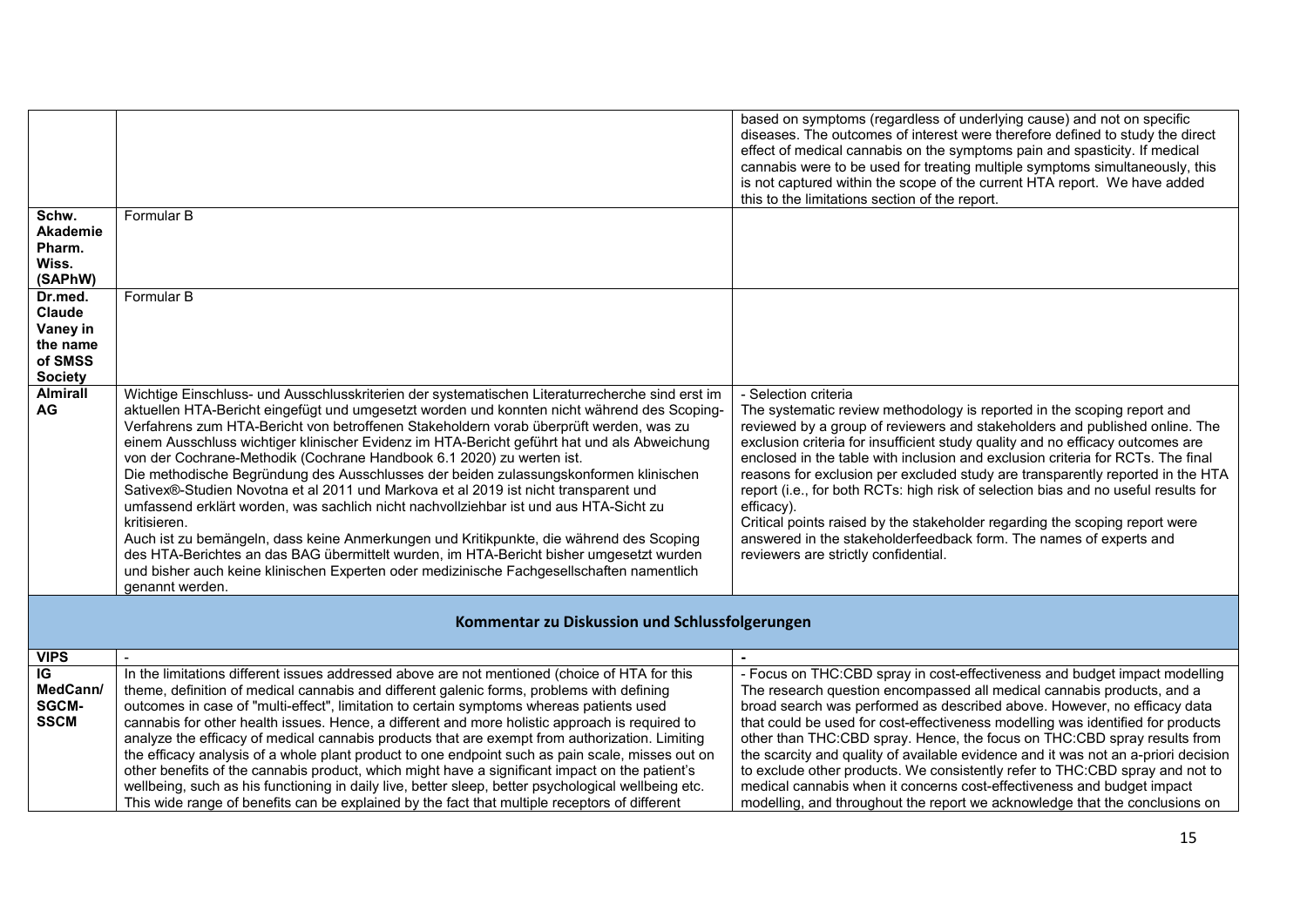| Sativex, which has only THC and CBD as active compounds and which is a Swissmedic<br>other populations, or other modes of administration.<br>approved prescription drug, which is usually reimbursed for in-label use. In conclusion, we<br>believe that the cost-effectiveness and Budget Impact analysis for Sativex cannot be<br>- Focus on the symptoms chronic pain and spasticity<br>extrapolated to whole plant medicinal products that are exempt from authorization.<br>The choice to focus this HTA report on the symptoms chronic pain and<br>spasticity is explained in Chapter 3 'Summary of the scoping phase findings'.<br>The FOPH preferred a broad approach in which the research questions are<br>based on symptoms (regardless of underlying cause) and not on specific<br>diseases. The outcomes of interest were therefore defined to study the direct<br>effect of medical cannabis on the symptoms pain and spasticity. If medical<br>cannabis were to be used for treating multiple symptoms simultaneously, this<br>is not captured within the scope of the current HTA report. We have added this<br>to the limitations section of the report.<br>SGCM-<br>- Focus on THC:CBD spray in cost-effectiveness and budget impact modelling<br>Swiss market of Medicinal Cannabis cannot be limited to Sativex. Already today, several other<br><b>SSCM</b><br>not registered formulations are available as galenic pharmaceutical preparations. Compounding<br>The research question encompassed all medical cannabis products, and a<br>preparations are always manufactured according to medical prescriptions and are generally used<br>broad search was performed as described above. However, no efficacy data | human signaling systems are reached by the whole plant extract. This stands in contrast to | cost-effectiveness and budget impact are not transferable to other products, |
|-------------------------------------------------------------------------------------------------------------------------------------------------------------------------------------------------------------------------------------------------------------------------------------------------------------------------------------------------------------------------------------------------------------------------------------------------------------------------------------------------------------------------------------------------------------------------------------------------------------------------------------------------------------------------------------------------------------------------------------------------------------------------------------------------------------------------------------------------------------------------------------------------------------------------------------------------------------------------------------------------------------------------------------------------------------------------------------------------------------------------------------------------------------------------------------------------------------------------------------------------------------------------------------------------------------------------------------------------------------------------------------------------------------------------------------------------------------------------------------------------------------------------------------------------------------------------------------------------------------------------------------------------------------------------------------------------------------------------------------------|--------------------------------------------------------------------------------------------|------------------------------------------------------------------------------|
|                                                                                                                                                                                                                                                                                                                                                                                                                                                                                                                                                                                                                                                                                                                                                                                                                                                                                                                                                                                                                                                                                                                                                                                                                                                                                                                                                                                                                                                                                                                                                                                                                                                                                                                                           |                                                                                            |                                                                              |
|                                                                                                                                                                                                                                                                                                                                                                                                                                                                                                                                                                                                                                                                                                                                                                                                                                                                                                                                                                                                                                                                                                                                                                                                                                                                                                                                                                                                                                                                                                                                                                                                                                                                                                                                           |                                                                                            |                                                                              |
|                                                                                                                                                                                                                                                                                                                                                                                                                                                                                                                                                                                                                                                                                                                                                                                                                                                                                                                                                                                                                                                                                                                                                                                                                                                                                                                                                                                                                                                                                                                                                                                                                                                                                                                                           |                                                                                            |                                                                              |
|                                                                                                                                                                                                                                                                                                                                                                                                                                                                                                                                                                                                                                                                                                                                                                                                                                                                                                                                                                                                                                                                                                                                                                                                                                                                                                                                                                                                                                                                                                                                                                                                                                                                                                                                           |                                                                                            |                                                                              |
|                                                                                                                                                                                                                                                                                                                                                                                                                                                                                                                                                                                                                                                                                                                                                                                                                                                                                                                                                                                                                                                                                                                                                                                                                                                                                                                                                                                                                                                                                                                                                                                                                                                                                                                                           |                                                                                            |                                                                              |
|                                                                                                                                                                                                                                                                                                                                                                                                                                                                                                                                                                                                                                                                                                                                                                                                                                                                                                                                                                                                                                                                                                                                                                                                                                                                                                                                                                                                                                                                                                                                                                                                                                                                                                                                           |                                                                                            |                                                                              |
|                                                                                                                                                                                                                                                                                                                                                                                                                                                                                                                                                                                                                                                                                                                                                                                                                                                                                                                                                                                                                                                                                                                                                                                                                                                                                                                                                                                                                                                                                                                                                                                                                                                                                                                                           |                                                                                            |                                                                              |
|                                                                                                                                                                                                                                                                                                                                                                                                                                                                                                                                                                                                                                                                                                                                                                                                                                                                                                                                                                                                                                                                                                                                                                                                                                                                                                                                                                                                                                                                                                                                                                                                                                                                                                                                           |                                                                                            |                                                                              |
|                                                                                                                                                                                                                                                                                                                                                                                                                                                                                                                                                                                                                                                                                                                                                                                                                                                                                                                                                                                                                                                                                                                                                                                                                                                                                                                                                                                                                                                                                                                                                                                                                                                                                                                                           |                                                                                            |                                                                              |
|                                                                                                                                                                                                                                                                                                                                                                                                                                                                                                                                                                                                                                                                                                                                                                                                                                                                                                                                                                                                                                                                                                                                                                                                                                                                                                                                                                                                                                                                                                                                                                                                                                                                                                                                           |                                                                                            |                                                                              |
|                                                                                                                                                                                                                                                                                                                                                                                                                                                                                                                                                                                                                                                                                                                                                                                                                                                                                                                                                                                                                                                                                                                                                                                                                                                                                                                                                                                                                                                                                                                                                                                                                                                                                                                                           |                                                                                            |                                                                              |
|                                                                                                                                                                                                                                                                                                                                                                                                                                                                                                                                                                                                                                                                                                                                                                                                                                                                                                                                                                                                                                                                                                                                                                                                                                                                                                                                                                                                                                                                                                                                                                                                                                                                                                                                           |                                                                                            |                                                                              |
|                                                                                                                                                                                                                                                                                                                                                                                                                                                                                                                                                                                                                                                                                                                                                                                                                                                                                                                                                                                                                                                                                                                                                                                                                                                                                                                                                                                                                                                                                                                                                                                                                                                                                                                                           |                                                                                            |                                                                              |
| to treat different diseases, as an alternative to existing and authorized medicines.<br>that could be used for cost-effectiveness modelling was identified for products<br>other than THC:CBD spray. Hence, the focus on THC:CBD spray results from<br>Such preparations' efficacy is usually not supported by specific RCTs but is linked to the                                                                                                                                                                                                                                                                                                                                                                                                                                                                                                                                                                                                                                                                                                                                                                                                                                                                                                                                                                                                                                                                                                                                                                                                                                                                                                                                                                                         |                                                                                            |                                                                              |
| knowledge of the doctors prescribing them to specific patients, according to their experience.<br>the scarcity and quality of available evidence and it was not an a-priori decision                                                                                                                                                                                                                                                                                                                                                                                                                                                                                                                                                                                                                                                                                                                                                                                                                                                                                                                                                                                                                                                                                                                                                                                                                                                                                                                                                                                                                                                                                                                                                      |                                                                                            |                                                                              |
| This physician knowledge is building up on large observational/ Real Word Evidence studies and<br>to exclude other products. We consistently refer to THC:CBD spray and no to                                                                                                                                                                                                                                                                                                                                                                                                                                                                                                                                                                                                                                                                                                                                                                                                                                                                                                                                                                                                                                                                                                                                                                                                                                                                                                                                                                                                                                                                                                                                                             |                                                                                            |                                                                              |
| supported by the few RCTs available for whole plant extracts and their understanding of the role<br>medical cannabis when it concerns cost-effectiveness and budget impact                                                                                                                                                                                                                                                                                                                                                                                                                                                                                                                                                                                                                                                                                                                                                                                                                                                                                                                                                                                                                                                                                                                                                                                                                                                                                                                                                                                                                                                                                                                                                                |                                                                                            |                                                                              |
| of the Endocannabinoid System in the pathogenesis of many diseases.<br>modelling, and throughout the report we acknowledge that the conclusions on                                                                                                                                                                                                                                                                                                                                                                                                                                                                                                                                                                                                                                                                                                                                                                                                                                                                                                                                                                                                                                                                                                                                                                                                                                                                                                                                                                                                                                                                                                                                                                                        |                                                                                            |                                                                              |
| Doctors decide to rely on galenic preparations whereas they consider such products as a better<br>cost-effectiveness and budget impact are not transferable to other products,                                                                                                                                                                                                                                                                                                                                                                                                                                                                                                                                                                                                                                                                                                                                                                                                                                                                                                                                                                                                                                                                                                                                                                                                                                                                                                                                                                                                                                                                                                                                                            |                                                                                            |                                                                              |
| solution for their patients. Basically, such preparations represent an alternative to the authorized<br>other populations, or other modes of administration.                                                                                                                                                                                                                                                                                                                                                                                                                                                                                                                                                                                                                                                                                                                                                                                                                                                                                                                                                                                                                                                                                                                                                                                                                                                                                                                                                                                                                                                                                                                                                                              |                                                                                            |                                                                              |
| products and shall be in that sense considered as reimbursable, exactly as their authorized<br>alternatives.                                                                                                                                                                                                                                                                                                                                                                                                                                                                                                                                                                                                                                                                                                                                                                                                                                                                                                                                                                                                                                                                                                                                                                                                                                                                                                                                                                                                                                                                                                                                                                                                                              |                                                                                            |                                                                              |
| - Focus on the symptoms chronic pain and spasticity<br>The choice to focus this HTA report on the symptoms chronic pain and<br>The liberalization of Cannabis for Medicinal purposes currently under discussion would allow                                                                                                                                                                                                                                                                                                                                                                                                                                                                                                                                                                                                                                                                                                                                                                                                                                                                                                                                                                                                                                                                                                                                                                                                                                                                                                                                                                                                                                                                                                               |                                                                                            |                                                                              |
| patients to have a smoother access to these unregistered products and allow doctors to decide<br>spasticity is explained in Chapter 3 'Summary of the scoping phase findings'.                                                                                                                                                                                                                                                                                                                                                                                                                                                                                                                                                                                                                                                                                                                                                                                                                                                                                                                                                                                                                                                                                                                                                                                                                                                                                                                                                                                                                                                                                                                                                            |                                                                                            |                                                                              |
| in a more free way, granting a better service to their patient and without a dramatic impact from<br>The FOPH preferred a broad approach in which the research questions are                                                                                                                                                                                                                                                                                                                                                                                                                                                                                                                                                                                                                                                                                                                                                                                                                                                                                                                                                                                                                                                                                                                                                                                                                                                                                                                                                                                                                                                                                                                                                              |                                                                                            |                                                                              |
| based on symptoms (regardless of underlying cause) and not on specific<br>an economical point of view.                                                                                                                                                                                                                                                                                                                                                                                                                                                                                                                                                                                                                                                                                                                                                                                                                                                                                                                                                                                                                                                                                                                                                                                                                                                                                                                                                                                                                                                                                                                                                                                                                                    |                                                                                            |                                                                              |
| diseases. The outcomes of interest were therefore defined to study the direct                                                                                                                                                                                                                                                                                                                                                                                                                                                                                                                                                                                                                                                                                                                                                                                                                                                                                                                                                                                                                                                                                                                                                                                                                                                                                                                                                                                                                                                                                                                                                                                                                                                             |                                                                                            |                                                                              |
| effect of medical cannabis on the symptoms pain and spasticity. If medical                                                                                                                                                                                                                                                                                                                                                                                                                                                                                                                                                                                                                                                                                                                                                                                                                                                                                                                                                                                                                                                                                                                                                                                                                                                                                                                                                                                                                                                                                                                                                                                                                                                                |                                                                                            |                                                                              |
| cannabis were to be used for treating multiple symptoms simultaneously, this                                                                                                                                                                                                                                                                                                                                                                                                                                                                                                                                                                                                                                                                                                                                                                                                                                                                                                                                                                                                                                                                                                                                                                                                                                                                                                                                                                                                                                                                                                                                                                                                                                                              |                                                                                            |                                                                              |
| is not captured within the scope of the current HTA report.                                                                                                                                                                                                                                                                                                                                                                                                                                                                                                                                                                                                                                                                                                                                                                                                                                                                                                                                                                                                                                                                                                                                                                                                                                                                                                                                                                                                                                                                                                                                                                                                                                                                               |                                                                                            |                                                                              |
|                                                                                                                                                                                                                                                                                                                                                                                                                                                                                                                                                                                                                                                                                                                                                                                                                                                                                                                                                                                                                                                                                                                                                                                                                                                                                                                                                                                                                                                                                                                                                                                                                                                                                                                                           |                                                                                            |                                                                              |
| The HTA report evaluates the available evidence. The mentioned point might<br>The above-mentioned political developments in Switzerland (Federal Council report from 2018)<br>curafutura                                                                                                                                                                                                                                                                                                                                                                                                                                                                                                                                                                                                                                                                                                                                                                                                                                                                                                                                                                                                                                                                                                                                                                                                                                                                                                                                                                                                                                                                                                                                                  |                                                                                            |                                                                              |
| and the political intention to authorize cannabis medicinal products in Switzerland to a limited<br>be added for the appraisal.                                                                                                                                                                                                                                                                                                                                                                                                                                                                                                                                                                                                                                                                                                                                                                                                                                                                                                                                                                                                                                                                                                                                                                                                                                                                                                                                                                                                                                                                                                                                                                                                           |                                                                                            |                                                                              |
| extent are not mentioned in the HTA report. In order to classify the results of the HTA report, it                                                                                                                                                                                                                                                                                                                                                                                                                                                                                                                                                                                                                                                                                                                                                                                                                                                                                                                                                                                                                                                                                                                                                                                                                                                                                                                                                                                                                                                                                                                                                                                                                                        |                                                                                            |                                                                              |
| would be important to include political developments in Switzerland.                                                                                                                                                                                                                                                                                                                                                                                                                                                                                                                                                                                                                                                                                                                                                                                                                                                                                                                                                                                                                                                                                                                                                                                                                                                                                                                                                                                                                                                                                                                                                                                                                                                                      |                                                                                            |                                                                              |
| Medropha<br>In der vorliegenden Diskussion wird die systematische Literaturrecherche fälschlicherweise als<br>- Focus on THC:CBD spray in cost-effectiveness and budget impact modelling<br>rm AG<br>Stärke ausgewiesen. Wie aus Punkt 2 hervorgeht, ist dies nachvollziehbar, jedoch stellen die<br>The research question encompassed all medical cannabis products, and a                                                                                                                                                                                                                                                                                                                                                                                                                                                                                                                                                                                                                                                                                                                                                                                                                                                                                                                                                                                                                                                                                                                                                                                                                                                                                                                                                               |                                                                                            |                                                                              |
| hohen Ein- und Ausschlusskriterien eine erhebliche Einschränkung dar. Auch wird das «Cost<br>broad search was performed as described above. However, no efficacy data                                                                                                                                                                                                                                                                                                                                                                                                                                                                                                                                                                                                                                                                                                                                                                                                                                                                                                                                                                                                                                                                                                                                                                                                                                                                                                                                                                                                                                                                                                                                                                     |                                                                                            |                                                                              |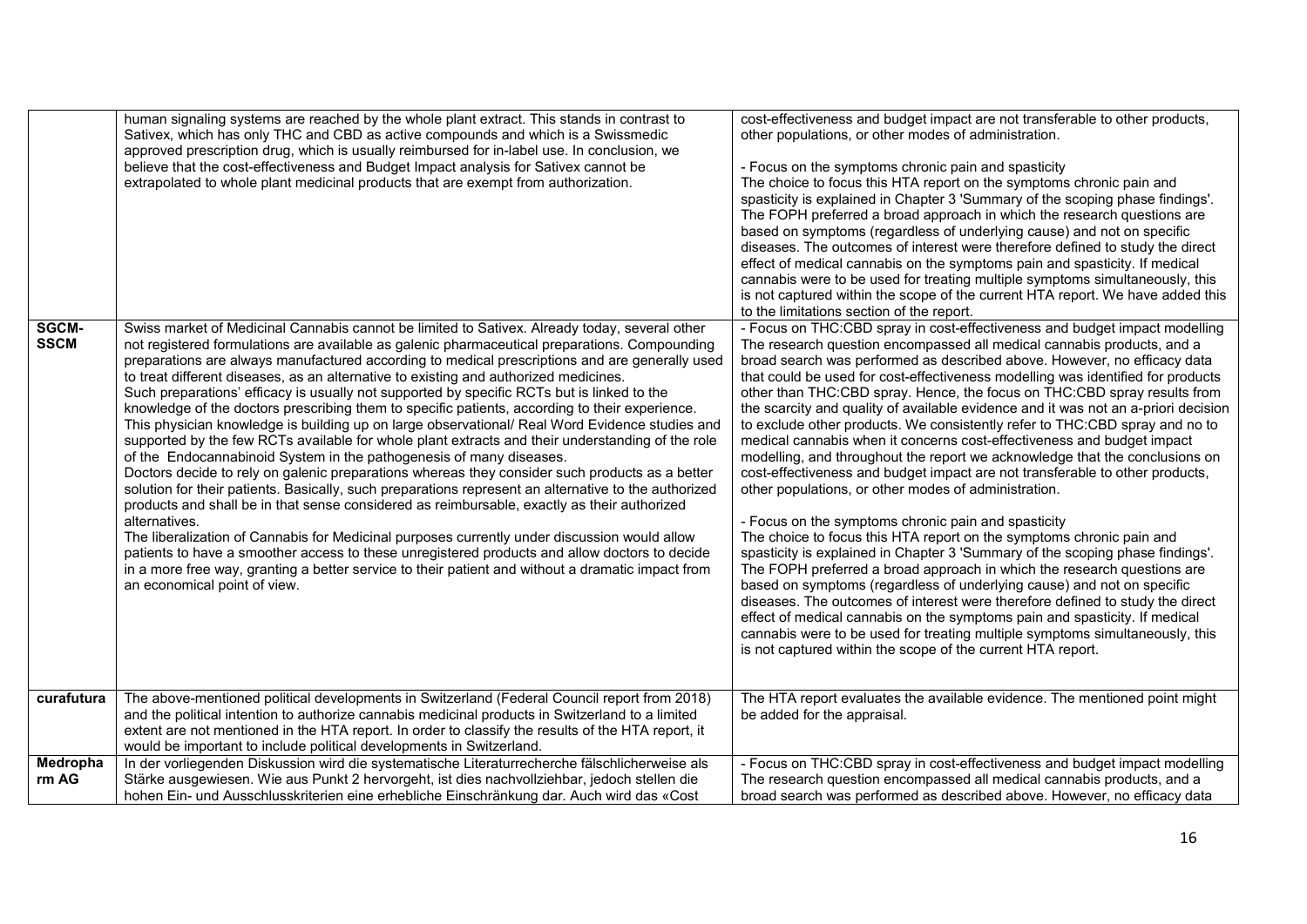|                                 | Effectiveness Modelling» als Stärke ausgewiesen, da es sich auf den Schweizer Markt bezieht.<br>Dies ist jedoch wegen der geringen Datenlage und alleinigen Berücksichtigung eines<br>Nischenprodukts als unrealistische Darstellung zu beurteilen. Um die Aussagekraft des HTA zu<br>stärken, hätten vor allem die diversen Begleiterhebungen berücksichtigt werden müssen, in<br>denen Daten über Indikation, Anwendung und Wirksamkeit von Ärzten, Gesundheitsbehörden<br>und Apotheken aufgezeigt werden. Diese liegen z.B. in Deutschland vor. Somit wäre ein direkter<br>Vergleich mit der Situation in der Schweiz möglich und der dringende Bedarf der<br>Einzelverordnung und Verwendung von Magistralrezepturen bei Cannabis ersichtlich gewesen. | that could be used for cost-effectiveness modelling was identified for products<br>other than THC:CBD spray. Hence, the focus on THC:CBD spray results from<br>the scarcity and quality of available evidence and it was not an a-priori decision<br>to exclude other products. We consistently refer to THC:CBD spray and no to<br>medical cannabis when it concerns cost-effectiveness and budget impact<br>modelling, and throughout the report we acknowledge that the conclusions on<br>cost-effectiveness and budget impact are not transferable to other products,<br>other populations, or other modes of administration. |
|---------------------------------|-------------------------------------------------------------------------------------------------------------------------------------------------------------------------------------------------------------------------------------------------------------------------------------------------------------------------------------------------------------------------------------------------------------------------------------------------------------------------------------------------------------------------------------------------------------------------------------------------------------------------------------------------------------------------------------------------------------------------------------------------------------|-----------------------------------------------------------------------------------------------------------------------------------------------------------------------------------------------------------------------------------------------------------------------------------------------------------------------------------------------------------------------------------------------------------------------------------------------------------------------------------------------------------------------------------------------------------------------------------------------------------------------------------|
|                                 |                                                                                                                                                                                                                                                                                                                                                                                                                                                                                                                                                                                                                                                                                                                                                             | - Integrating survey data<br>The SH suggests to include survey data to support and strengthen the HTA<br>data. Survey data cannot strengthen the presented evidence if these data were<br>not selected during the evidence search.<br>At the most, survey data can be discussed in the Discussion Chapter as<br>anecdotal evidence. Whether or not to include survey data in the<br>reimbursement discussion lies in the hands of the appraisal commission. From<br>an HTA perspective this would be considered unwise.                                                                                                           |
| santésuis<br>se                 | Formular B                                                                                                                                                                                                                                                                                                                                                                                                                                                                                                                                                                                                                                                                                                                                                  |                                                                                                                                                                                                                                                                                                                                                                                                                                                                                                                                                                                                                                   |
| Kanton                          |                                                                                                                                                                                                                                                                                                                                                                                                                                                                                                                                                                                                                                                                                                                                                             |                                                                                                                                                                                                                                                                                                                                                                                                                                                                                                                                                                                                                                   |
| Graubünd                        |                                                                                                                                                                                                                                                                                                                                                                                                                                                                                                                                                                                                                                                                                                                                                             |                                                                                                                                                                                                                                                                                                                                                                                                                                                                                                                                                                                                                                   |
| en und                          |                                                                                                                                                                                                                                                                                                                                                                                                                                                                                                                                                                                                                                                                                                                                                             |                                                                                                                                                                                                                                                                                                                                                                                                                                                                                                                                                                                                                                   |
| Kanton                          |                                                                                                                                                                                                                                                                                                                                                                                                                                                                                                                                                                                                                                                                                                                                                             |                                                                                                                                                                                                                                                                                                                                                                                                                                                                                                                                                                                                                                   |
| <b>Glarus</b><br><b>Medical</b> | Formular B                                                                                                                                                                                                                                                                                                                                                                                                                                                                                                                                                                                                                                                                                                                                                  |                                                                                                                                                                                                                                                                                                                                                                                                                                                                                                                                                                                                                                   |
| <b>Cannabis</b>                 |                                                                                                                                                                                                                                                                                                                                                                                                                                                                                                                                                                                                                                                                                                                                                             |                                                                                                                                                                                                                                                                                                                                                                                                                                                                                                                                                                                                                                   |
| Verein                          |                                                                                                                                                                                                                                                                                                                                                                                                                                                                                                                                                                                                                                                                                                                                                             |                                                                                                                                                                                                                                                                                                                                                                                                                                                                                                                                                                                                                                   |
| <b>Schweiz</b>                  |                                                                                                                                                                                                                                                                                                                                                                                                                                                                                                                                                                                                                                                                                                                                                             |                                                                                                                                                                                                                                                                                                                                                                                                                                                                                                                                                                                                                                   |
| Schw.                           | Formular B                                                                                                                                                                                                                                                                                                                                                                                                                                                                                                                                                                                                                                                                                                                                                  |                                                                                                                                                                                                                                                                                                                                                                                                                                                                                                                                                                                                                                   |
| Akademie                        |                                                                                                                                                                                                                                                                                                                                                                                                                                                                                                                                                                                                                                                                                                                                                             |                                                                                                                                                                                                                                                                                                                                                                                                                                                                                                                                                                                                                                   |
| Pharm.                          |                                                                                                                                                                                                                                                                                                                                                                                                                                                                                                                                                                                                                                                                                                                                                             |                                                                                                                                                                                                                                                                                                                                                                                                                                                                                                                                                                                                                                   |
| Wiss.<br>(SAPhW)                |                                                                                                                                                                                                                                                                                                                                                                                                                                                                                                                                                                                                                                                                                                                                                             |                                                                                                                                                                                                                                                                                                                                                                                                                                                                                                                                                                                                                                   |
| Dr.med.                         | Formular B                                                                                                                                                                                                                                                                                                                                                                                                                                                                                                                                                                                                                                                                                                                                                  |                                                                                                                                                                                                                                                                                                                                                                                                                                                                                                                                                                                                                                   |
| Claude                          |                                                                                                                                                                                                                                                                                                                                                                                                                                                                                                                                                                                                                                                                                                                                                             |                                                                                                                                                                                                                                                                                                                                                                                                                                                                                                                                                                                                                                   |
| Vaney in                        |                                                                                                                                                                                                                                                                                                                                                                                                                                                                                                                                                                                                                                                                                                                                                             |                                                                                                                                                                                                                                                                                                                                                                                                                                                                                                                                                                                                                                   |
| the name                        |                                                                                                                                                                                                                                                                                                                                                                                                                                                                                                                                                                                                                                                                                                                                                             |                                                                                                                                                                                                                                                                                                                                                                                                                                                                                                                                                                                                                                   |
| of SMSS                         |                                                                                                                                                                                                                                                                                                                                                                                                                                                                                                                                                                                                                                                                                                                                                             |                                                                                                                                                                                                                                                                                                                                                                                                                                                                                                                                                                                                                                   |
| <b>Society</b>                  |                                                                                                                                                                                                                                                                                                                                                                                                                                                                                                                                                                                                                                                                                                                                                             |                                                                                                                                                                                                                                                                                                                                                                                                                                                                                                                                                                                                                                   |
| <b>Almirall</b><br><b>AG</b>    | Das Ziel dieses HTA-Berichts die Wirksamkeit, Sicherheit, Kosteneffektivität und                                                                                                                                                                                                                                                                                                                                                                                                                                                                                                                                                                                                                                                                            | - Reasons for excluding two studies                                                                                                                                                                                                                                                                                                                                                                                                                                                                                                                                                                                               |
|                                 | Budgetauswirkungen von Medizinalcannabis für die Schweiz zu untersuchen, ist aufgrund der<br>verfälschten klinischen Datenlage zu Sativex® (THC:CBD-Spray) in der Indikation                                                                                                                                                                                                                                                                                                                                                                                                                                                                                                                                                                                | After extensive critical appraisal and discussion of the articles of Novotna,<br>2011 and Markova, 2019 it was decided to exclude these RCTs. Both RCTs                                                                                                                                                                                                                                                                                                                                                                                                                                                                           |
|                                 |                                                                                                                                                                                                                                                                                                                                                                                                                                                                                                                                                                                                                                                                                                                                                             | are excluded for a combination of the reasons high risk of selection bias and                                                                                                                                                                                                                                                                                                                                                                                                                                                                                                                                                     |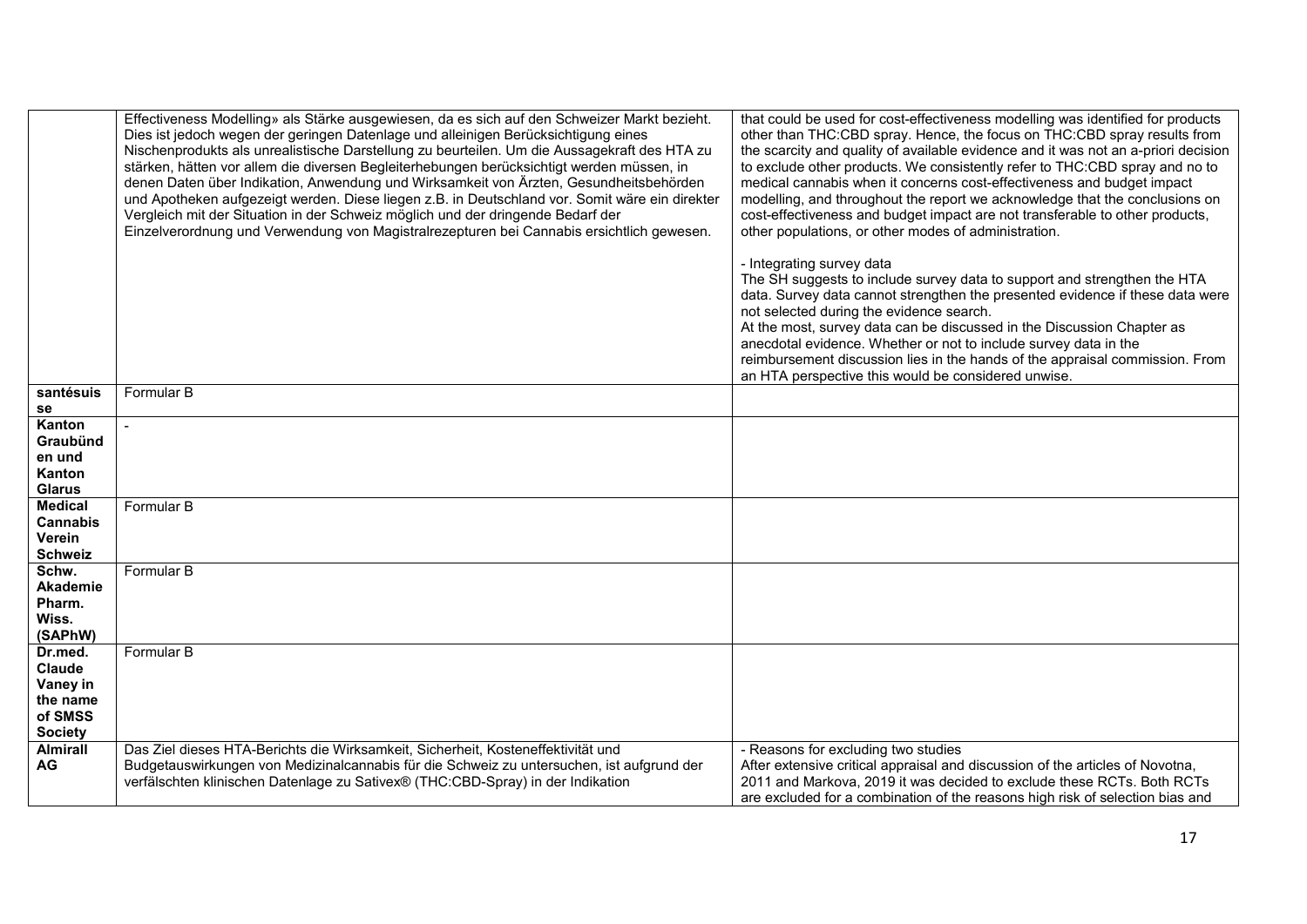| "Symptomverbesserung bei erwachsenen Patienten mit mittelschwerer bis schwerer Spastik      | no useful results for efficacy: only treatment responders are enrolled in phase   |
|---------------------------------------------------------------------------------------------|-----------------------------------------------------------------------------------|
| aufgrund von Multipler Sklerose" nicht gewährleistet.                                       | B of the RCTs; the first large effect of Sativex is not included in the change in |
| - Zwei zulassungsrelevante RCTs zu Sativex® (THC:CBD-Spray), die bereits von einer Vielzahl | spasticity score; in the RCT of Markova, 2019 the washout period is too short     |
| von europäischen Zulassungs-, HTA- und Erstattungsbehörden anerkannt sind, bleiben          | in the responders to reach baseline spasticity level; and the RCTs only provide   |
| unberücksichtigt. Bereits in der Schweizer Versorgung befindliche, zugelassene Medikamente  | insight in the follow-up effect after 4 weeks of Sativex treatment in responders, |
| wie das Sativex® (THC:CBD-Spray) sollten in Ihrer vollumfänglichen Evidenz aus RCTs und     | this is not in line with our PICO.                                                |
| RWE von klinischen Experten und medizinischen Fachgesellschaften, wie der Schweizer         |                                                                                   |
| Neurologischen Gesellschaft und der Schweizer MS Gesellschaft mit den HTA-Experten des      |                                                                                   |
| BAG gemeinsam bewertet werden.                                                              |                                                                                   |

## Allgemeine Kommentare und Stellungnahmen zu Medizinalcannabis in der Schweiz

| Stakeholder              | Kommentar                                                                                                                                                                                                                                            |
|--------------------------|------------------------------------------------------------------------------------------------------------------------------------------------------------------------------------------------------------------------------------------------------|
| <b>IG MedCann</b>        | - To define this approach, inspiration can be found in other countries, that legalized medical cannabis since many years.                                                                                                                            |
|                          | - Overall, we agree with the fact that there is a lack of scientifically valid studies to evaluate the efficacy, effectiveness, and safety of cannabinoids-based                                                                                     |
|                          | medications for different pathologies and symptoms. Still, in general a RCT looks at one specific medication, in a defined dosage, for one or several treatment                                                                                      |
|                          | outcomes.                                                                                                                                                                                                                                            |
|                          | - Again, we can agree on the fact that there is not enough evidence to conclude on cost-effectiveness of cannabinoids-based medications, but the above                                                                                               |
|                          | mentioned critiques apply, and also, several assumptions to assess the cost-effectivess seem to be quite vague.                                                                                                                                      |
|                          | - The risk of diversion of cannabinoids-based medications, if reimbursed, exists. Still, most indications will concern elderly persons with important comorbidities,                                                                                 |
|                          | and the risk of diversion seems to be limited in this group. Also, Switzerland has a long experience with the prescription of medications included in the Narcotics                                                                                  |
|                          | Law, with triplicate prescriptions, limited validity, no automatic repeat prescriptions, and controlled delivery in the pharmacies.                                                                                                                  |
|                          | - The organisational challenges mentioned in the report exist, but seem to be minor in the Swiss context with a well functioning medication production, cantonal                                                                                     |
|                          | and federal control system (Swismedic), experience in cannabis plant production.                                                                                                                                                                     |
| <b>SGCM-SSCM</b>         | - To define this approach, inspiration can be found in other countries, that legalized medical cannabis since many years.                                                                                                                            |
|                          | - Overall, we agree with the fact that there is a lack of scientifically valid studies to evaluate the efficacy, effectiveness, and safety of cannabinoids-based                                                                                     |
|                          | medications for different pathologies and symptoms. Still, in general a RCT looks at one specific medication, in a defined dosage, for one or several treatment                                                                                      |
|                          | outcomes.                                                                                                                                                                                                                                            |
|                          | - Again, we can agree on the fact that there is not enough evidence to conclude on cost-effectiveness of cannabinoids-based medications, but the above                                                                                               |
|                          | mentioned critiques apply, and also, several assumptions to assess the cost-effectivess seem to be quite vague.                                                                                                                                      |
|                          | - The risk of diversion of cannabinoids-based medications, if reimbursed, exists. Still, most indications will concern elderly persons with important comorbidities,                                                                                 |
|                          | and the risk of diversion seems to be limited in this group. Also, Switzerland has a long experience with the prescription of medications included in the Narcotics                                                                                  |
|                          | Law, with triplicate prescriptions, limited validity, no automatic repeat prescriptions, and controlled delivery in the pharmacies.                                                                                                                  |
|                          | - The organisational challenges mentioned in the report exist, but seem to be minor in the Swiss context with a well functioning medication production, cantonal<br>and federal control system (Swismedic), experience in cannabis plant production. |
| <b>Marie-Christine</b>   | Nous avons pris note de cette évaluation très bien faite et très bien documentée. Nous relevons le travail important qui a été fait. Nous regrettons que ce                                                                                          |
| Grouzmann,               | traitement qui soulage de nombreux patients ne puisse pas être pris en charge par l'AOS suite à cette évaluation même si nous comprenons les arguments mis                                                                                           |
| pharmacienne cantonale,  | en avant dans la conclusion de ce document. Nous n'avons pas d'autres commentaires à faire à ce stade.                                                                                                                                               |
| <b>Canton de Vaud</b>    |                                                                                                                                                                                                                                                      |
| Schweizerischen          | - Insgesamt stimmen wir der Tatsache zu, dass es an wissenschaftlich validen Studien fehlt, um die Wirksamkeit, Effektivität und Sicherheit von Medikamenten                                                                                         |
| Konferenz der kantonalen | auf Cannabinoidbasis für verschiedene Pathologien und Symptome zu bewerten.                                                                                                                                                                          |
|                          |                                                                                                                                                                                                                                                      |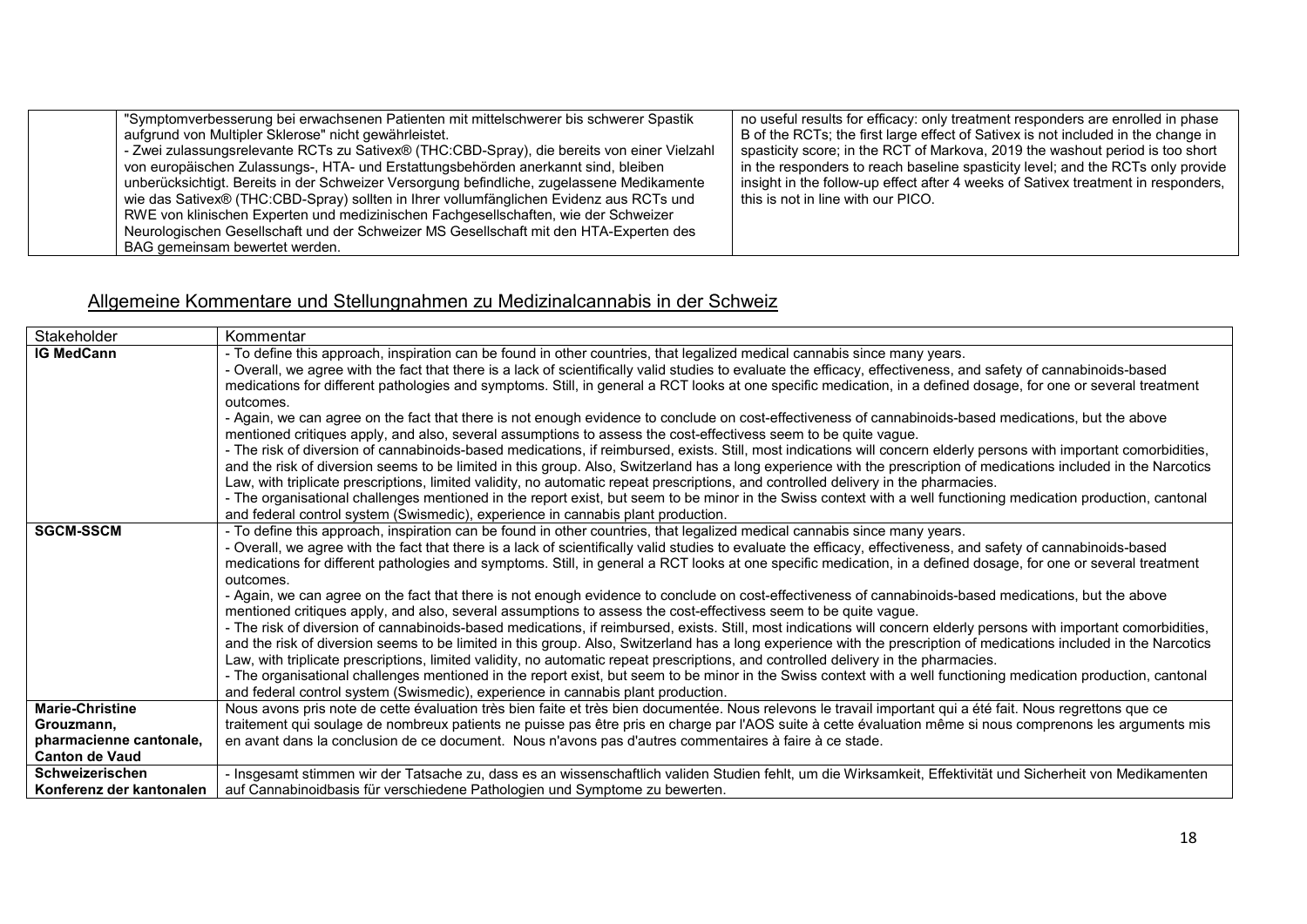| Gesundheitsdirektorinnen | - Again, we can agree on the fact that there is not enough evidence to conclude on cost-effectiveness of cannabinoids-based medications, but the above                                                                                                                                              |
|--------------------------|-----------------------------------------------------------------------------------------------------------------------------------------------------------------------------------------------------------------------------------------------------------------------------------------------------|
| und -direktoren          | mentioned critiques apply, and also, several assumptions to assess the cost-effectivess seem to be quite vague. Outcomes on patient's quality of life are not<br>included.                                                                                                                          |
|                          | - Ein wichtiger Aspekt ist, dass nicht alle Patienten erfasst werden, da unkontrollierte Substanzen oft leichter zugänglich und billiger sind als derzeit in der                                                                                                                                    |
|                          | Schweiz verfügbare Medikamente. Das Risiko, dass Medizinalcannabis abgezweigt wird, besteht. Dies gilt aber theoretisch auch für viele andere Medikamente.                                                                                                                                          |
|                          | In Bezug auf Medizinalcannabis sind aber meist ältere Menschen betroffen, somit scheint das Risiko eher beschränkt. Ausserdem hat die Schweiz grosse                                                                                                                                                |
|                          | Erfahrung mit der Verschreibung von Medikamenten, die im Betäubungsmittelgesetz enthalten sind. Der erwähnte "Gap" zwischen den Erwartungen von                                                                                                                                                     |
|                          | Patienten und wissenschaftlicher Evidenz könnte Fragen auch bezüglich der Abrechnung OKP aufwerfen. Es gibt bereits in verschiedenen Ländern zugelassene                                                                                                                                            |
|                          | Arzneimittel mit standardisiertem und kontrolliertem Wirkstoffgehalt. Da entsprechend schon Erfahrungswerte vorliegen, wäre interessant gewesen auch andere                                                                                                                                         |
|                          | Ansätze z.B. sozialwissenschaftlicher oder psychologischer Natur einzubeziehen.                                                                                                                                                                                                                     |
|                          | - The organisational challenges mentioned in the report exist, but seem to be minor in the Swiss context with a well functioning medication production, cantonal                                                                                                                                    |
|                          | and federal control system (Swismedic), experience in cannabis plant production.                                                                                                                                                                                                                    |
|                          | - In den Einschränkungen werden verschiedene oben angesprochene Punkte nicht erwähnt (Wahl HTA für dieses Thema, Definition von Medizinalcannabis und<br>verschiedenen galenischen Formen, Multieffekte, Beschränkung auf bestimmte Symptome). Die Schlussfolgerung ist in Anbetracht der gewählten |
|                          | Forschungsmethode logisch, scheint aber keine Grundlage für solide Empfehlungen zu diesem Thema zu bieten. Empfehlungen für die Verwendung anderer                                                                                                                                                  |
|                          | Forschungsmethoden zur Beantwortung der ursprünglichen Frage werden nicht gegeben.                                                                                                                                                                                                                  |
| curafutura               | - Die Sachlage ist verständlich und prägnant dargestellt. Die Rationale der Autoren ist über den gesamten Bericht verständlich und nachvollziehbar dargelegt, die                                                                                                                                   |
|                          | Methodik zeitgemäss und die Kriterien klar definiert und eingehalten. Grundsätzlich besteht laut dem Bericht des Bundesrates aus dem Jahr 2018 zur                                                                                                                                                  |
|                          | Beantwortung der Motion Kessler die klare politische Absicht, einen Systemwechsel in der Verwendung von Cannabisarzneimitteln in einem klar abgesteckten                                                                                                                                            |
|                          | Rahmen anzustreben. Vor diesem Hintergrund ist der Aufwand, den man mit einem HTA bezüglich Cannabis betreibt sehr hoch. Die Konsequenz dieses HTAs                                                                                                                                                 |
|                          | bleibt unklar, da der politische Wille zur Zulassung von Cannabisarzneimitteln bereits besteht und die Evidenz bezüglich möglicher Indikationen für                                                                                                                                                 |
|                          | Cannabisarzneimittel auch bereits im Rahmen des Berichts des Bundesrates untersucht worden ist. Einzig die Abgeltung ist noch unklar. Abgesehen von der                                                                                                                                             |
|                          | Kosteneffektivitätsanalyse bringt dieses HTA daher nur wenig neue Evidenz hervor.<br>- Es wurden die richtigen Schlüsse aufgrund der vorliegenden (dünnen) Datenlage gezogen. Aufgrund der grossen Heterogenität und des Risikos für                                                                |
|                          | Verzerrungen in den Studien war es den Autoren nicht möglich eine Aussage zur Wirksamkeit und Sicherheit von Medizinalcannabis zu machen                                                                                                                                                            |
|                          | - Die neu entwickelten Kosteneffektivitätsmodelle sind methodisch korrekt gemacht und versuchen eine Aussage über die Kosteneffektivität von                                                                                                                                                        |
|                          | Medizinalcannabis in der Schweiz zu machen. Die Jahrestherapiekosten aus den Kosteneffektivitätsmodellen decken sich mit den Erfahrungen der                                                                                                                                                        |
|                          | Krankenversicherer. Aufgrund des geringen (nachweisbaren) Nutzens sind die Kosten pro QUALY jedoch sehr hoch. Eine mögliche Vergütung in der Schweiz                                                                                                                                                |
|                          | aus der OKP kann bei der momentanen Datenlage nicht empfohlen werden.                                                                                                                                                                                                                               |
|                          | - Die ethischen, sozialen und legalen Aspekte wurden in das Assessment einbezogen und werden gut dargestellt.                                                                                                                                                                                       |
|                          | - Die organisatorischen Aspekte werden ebenfalls beleuchtet. Die Problematik dieser Aspekte kann gelöst werden, gibt es doch eine Reihe von Wirkstoffen, die                                                                                                                                        |
|                          | unter das Betäubungsmittelgesetz fallen und die unter Beachtung der verschiedenen organisatorischen Aspekte gut zur Abdeckung der medizinischen                                                                                                                                                     |
|                          | Bedürfnisse eingesetzt werden können.<br>- Der HTA Bericht zeigt klar, dass die Datenlage nicht so gut ist wie sie auf den ersten Blick erscheint (oder in Medien gezeigt wird). Es braucht mehr qualitative                                                                                        |
|                          | klinische Studien zur Wirksamkeit und zur möglichen Substitution anderer Schmerzmittel. Die Preise müssten stark sinken um ein akzeptables Kosten-Nutzen-                                                                                                                                           |
|                          | Verhältnis abzubilden und eine Vergütung über die OKP zu ermöglichen.                                                                                                                                                                                                                               |
|                          | Die oben genannten politischen Entwicklungen in der Schweiz (Bericht des Bundesrates aus dem Jahr 2018) und die politische Absicht, Cannabisarzneimittel in                                                                                                                                         |
|                          | der Schweiz in begrenztem Rahmen zuzulassen wird im HTA Bericht nicht erwähnt. Um eine Einordnung der Resultate des HTA Berichts zu machen, wäre ein                                                                                                                                                |
|                          | Einbezug der politischen Entwicklungen in der Schweiz wichtig.                                                                                                                                                                                                                                      |
|                          | - Der HTA Bericht zeigt klar, dass die Datenlage nicht so gut ist wie sie auf den ersten Blick erscheint (oder in Medien gezeigt wird). Es braucht mehr qualitative                                                                                                                                 |
|                          | klinische Studien zur Wirksamkeit und zur möglichen Substitution anderer Schmerzmittel. Die Preise müssten stark sinken um ein akzeptables Kosten-Nutzen-                                                                                                                                           |
|                          | Verhältnis abzubilden und eine Vergütung über die OKP zu ermöglichen.                                                                                                                                                                                                                               |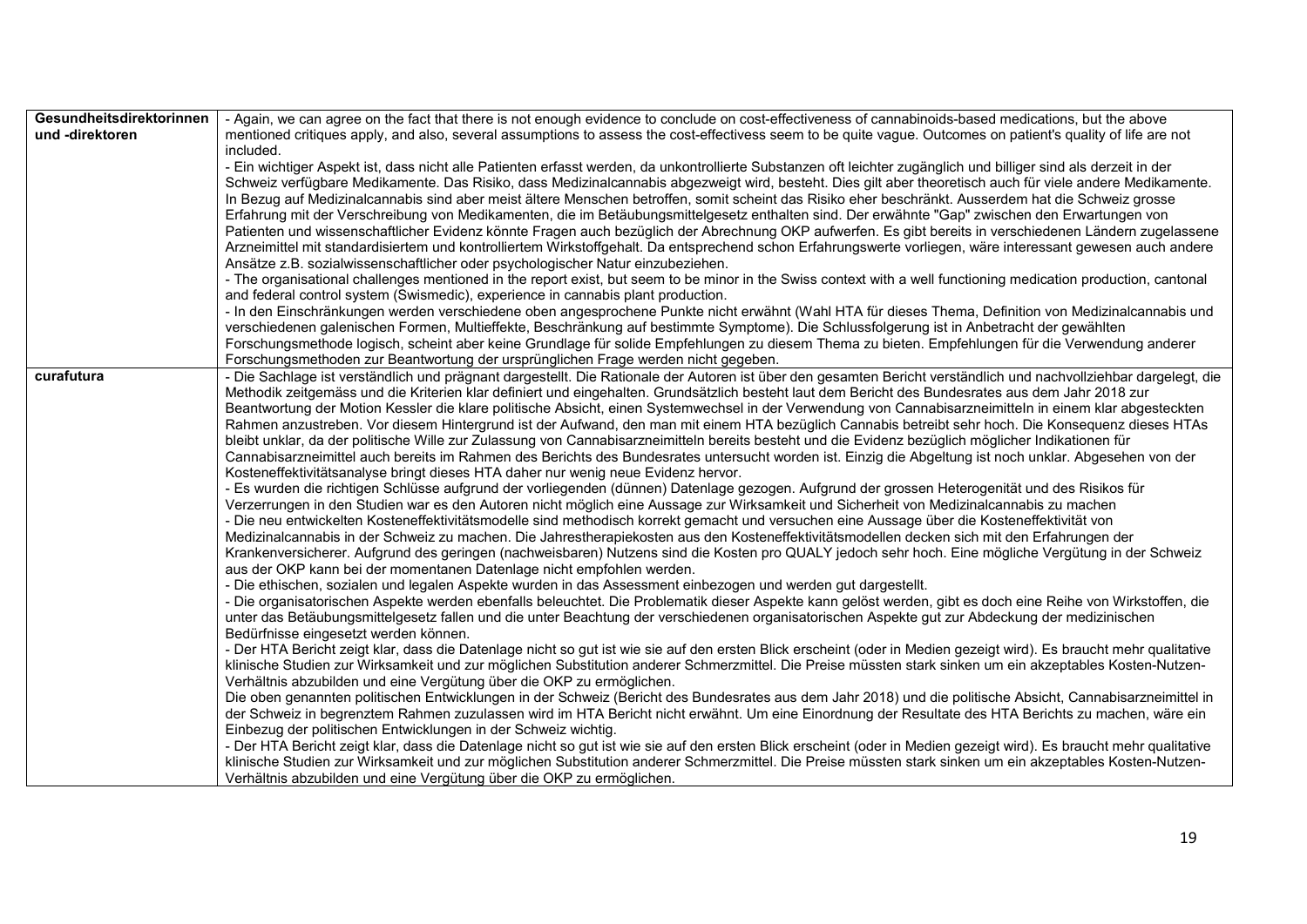| <b>Medropharm GmbH</b> | - Eine Bürde ist unserer Auffassung nach, dass die Forschung im Bereich des Cannabis unangemessen strengen Reglementierungen unterliegt. Hohe<br>Anforderungen an Sicherheit und Auflagen führen zu hohen Kosten, sodass die von Ihnen gesuchte und notwendige Grundlagenforschung bereits in der<br>Planungsphase scheitert oder nur in kleinem Massstab bzw. Umfang erfolgen kann. Dies führt zwangsläufig dazu, dass durch die unvollständigen, nicht<br>beweiskräftigen oder widersprüchlichen Studienresultate keine klaren Aussagen zur Therapie mit Cannabis getroffen werden können und weiterhin<br>Unsicherheiten bestehen.<br>- Entscheidend scheint uns die derzeitige und zukünftige Qualität der Grundversorgung zu sein, in welche wir täglich mit unserer Arbeit Einblick erhalten. Daraus<br>geht hervor, dass Cannabis eine effektive und günstige Lösung für viele Beschwerden darstellt.<br>- Die Kluft zwischen den Erwartungen der Patienten und den wissenschaftlichen Erkenntnissen sehen wir nur bedingt. In einer vernetzten und<br>internationalisierten Welt ist dem Patienten sehr wohl klar, dass Cannabis in vielen Ländern bereits erfolgreich medizinisch eingesetzt wird, auch wenn die<br>Studienlage in vielen Bereichen noch nicht ausreichend oder unvollständig ist. Diesbezüglich stellen Israel, Kanada, die USA und auch Deutschland, aufgrund<br>ähnlicher gesellschaftlicher Werte passende Beispiele in Bezug auf die therapeutischen Anwendungen von Cannabis dar. Als Folge ist es unverständlich, dass<br>die Schweiz in dieser Hinsicht hinterherhinkt. Unserer Einschätzung nach, ist es teils eine Aufgabe der Informationspolitik diese Hürden zu überwinden. Wir als<br>Unternehmen stellen vor allem in der Beziehung zwischen Arzt und Patient aber auch zwischen verfügbarer wissenschaftlicher Erkenntnis und Arzt<br>Spannungsfelder fest. Diese müssen aufgelöst werden, um falsche Erwartungen abzubauen.<br>- In unserer Einschätzung nach braucht es eine klare und eng gefasste Organisationsstruktur wie in Kanada oder Deutschland. Dies bedeutet, dass in der<br>Schweiz ausschliesslich Unternehmen mit einer Swissmedic Betriebsbewilligung entsprechende Cannabisprodukte herstellen, verarbeiten und handeln dürfen.<br>Analog gilt dies für den Anbau des Medizinalhanfs sowie unserer Einschätzung nach ebenfalls für die verschiedenen Pilotprojekte, oder einen zukünftigen |
|------------------------|-------------------------------------------------------------------------------------------------------------------------------------------------------------------------------------------------------------------------------------------------------------------------------------------------------------------------------------------------------------------------------------------------------------------------------------------------------------------------------------------------------------------------------------------------------------------------------------------------------------------------------------------------------------------------------------------------------------------------------------------------------------------------------------------------------------------------------------------------------------------------------------------------------------------------------------------------------------------------------------------------------------------------------------------------------------------------------------------------------------------------------------------------------------------------------------------------------------------------------------------------------------------------------------------------------------------------------------------------------------------------------------------------------------------------------------------------------------------------------------------------------------------------------------------------------------------------------------------------------------------------------------------------------------------------------------------------------------------------------------------------------------------------------------------------------------------------------------------------------------------------------------------------------------------------------------------------------------------------------------------------------------------------------------------------------------------------------------------------------------------------------------------------------------------------------------------------------------------------------------------------------------------------------------------------------------------------------------------------------------------------------------------------------------------------------------------------------|
|                        | liberalisierten Markt. Es ist hervorzuheben, dass eine Abgabe an Patienten auch zukünftig ausschliesslich über eine ärztliche Verordnung möglich sein sollte. Die<br>existierenden Richtlinien und Vorgaben zum Anbau, Herstellung, Umgang mit Arzneimitteln sowie deren Vertrieb und Abgabe, im Speziellen auch von<br>Betäubungsmitteln, bieten bereits jetzt einen für den Umgang mit Medizinalhanf eindeutig definierten Rahmen. Dadurch kann, nicht zuletzt durch strenge                                                                                                                                                                                                                                                                                                                                                                                                                                                                                                                                                                                                                                                                                                                                                                                                                                                                                                                                                                                                                                                                                                                                                                                                                                                                                                                                                                                                                                                                                                                                                                                                                                                                                                                                                                                                                                                                                                                                                                        |
|                        | Kontrollen, eine hohe Qualität und Sicherheit gewährleistet werden.                                                                                                                                                                                                                                                                                                                                                                                                                                                                                                                                                                                                                                                                                                                                                                                                                                                                                                                                                                                                                                                                                                                                                                                                                                                                                                                                                                                                                                                                                                                                                                                                                                                                                                                                                                                                                                                                                                                                                                                                                                                                                                                                                                                                                                                                                                                                                                                   |
| santésuisse            | - Das vorliegende HTA zeigt die vielschichtigen Fragestellungen rund um die Therapie mit Medizinalcannabis auf. Insbesondere die unterschiedlichen<br>Zusammensetzungen der eingesetzten Produkte und Zubereitungen aber auch die zwingende Differenzierung zwischen wissenschaftlich basierter Anwendung<br>mit medizinischer Indikation versus Einzelanwendung und Erfahrung sind relevante Punkte. Die in diesem HTA gewählte Suchstrategie zeigt, dass kaum Evidenz<br>für den Einsatz von Medizinalcannabis vorhanden ist.<br>- Das HTA kann weder die Wirksamkeit gegenüber Placebo in den zwei Indikationsgebieten fundiert nachweisen, noch ist die Sicherheit der eingesetzten<br>Produkte geklärt. Nur in einzelnen Studien kann teils eine statistische Differenz nachgewiesen werden, in anderen nicht. Der klinische Nutzen und die                                                                                                                                                                                                                                                                                                                                                                                                                                                                                                                                                                                                                                                                                                                                                                                                                                                                                                                                                                                                                                                                                                                                                                                                                                                                                                                                                                                                                                                                                                                                                                                                      |
|                        | Wirksamkeit im Rahmen OKP ist in beiden Indikationen somit nicht gegeben. Zudem bleibt der Platz einer Therapie unklar (als Add-on, nach oder zur Reduktion<br>anderer Therapiealternativen etc.).                                                                                                                                                                                                                                                                                                                                                                                                                                                                                                                                                                                                                                                                                                                                                                                                                                                                                                                                                                                                                                                                                                                                                                                                                                                                                                                                                                                                                                                                                                                                                                                                                                                                                                                                                                                                                                                                                                                                                                                                                                                                                                                                                                                                                                                    |
|                        | - Die Erläuterungen zur Kosten-Effektivitäts- und Budget-Impact-Analyse von Medizinalcannabis bei chronischen Schmerzen und Spastik können nachvollzogen<br>werden. Die Annahmen und die Resultate der Analyse sind plausibel. Die Abbildung der Verhältnisse in der Schweiz wird begrüsst. Die Resultate der Analyse<br>zeigen einen negativen Effekt für die Anwendung von Medizinalcannabis bei neuropathischen Schmerzen, einen positiven Effekt mit einem ICER 51'038 Franken<br>bei muskuloskeletalen Schmerzen, einen positiven Effekt mit einem ICER von 54'675 Franken bei Spastik sowie einen positiven Effekt mit einem ICER von<br>84'628 Franken bei MS. Zudem ist mit namhaften Kostenfolgen im Zuge einer Einführung von Medizinalcannabis zu rechnen. santéeuisse empfiehlt deshalb<br>aufgrund der vorliegenden gesundheitsökonomischen Beurteilung in jedem Fall auf die Vergütung von Medizinalcannabis durch die obligatorische<br>Krankenpflegeversicherung zur Behandlung von neuropathischen Schmerzen zu verzichten.                                                                                                                                                                                                                                                                                                                                                                                                                                                                                                                                                                                                                                                                                                                                                                                                                                                                                                                                                                                                                                                                                                                                                                                                                                                                                                                                                                                                          |
|                        | - Im HTA wurde darauf hingewiesen, dass eine Vergütung von Medizinalcannabis durch die obligatorische Krankenpflegeversicherung grundsätzlich nur<br>aufgrund von wissenschaftlicher Evidenz über die Wirksamkeit dieser Behandlung erfolgt. Dabei ist zu berücksichtigen, dass damit gewisse Indikationen von der<br>Behandlung mit Medizinalcannabis ausgeschlossen werden. Es wird deshalb empfohlen, die entsprechenden Entscheide des BAG frühzeitig zu kommunizieren.<br>Dabei ist die öffentliche Meinung in Bezug auf die Anwendung von Medizinalcannabis zu Therapiezwecken im Rahmen der obligatorischen<br>Krankenpflegeversicherung bei der Kommunikation zu berücksichtigen. Schliesslich sollte bei der Erwägung der Vergütung von Meizinalcannabis auch das<br>Schadenprofil im Auge behalten werden. Dabei sollten vor allem junge Personen mit psychischen Vorerkranken geschützt werden. In diesem Zusammenhang<br>können allfällige Nebenwirkungen zu massiven Kostenfolgen führen.                                                                                                                                                                                                                                                                                                                                                                                                                                                                                                                                                                                                                                                                                                                                                                                                                                                                                                                                                                                                                                                                                                                                                                                                                                                                                                                                                                                                                                                |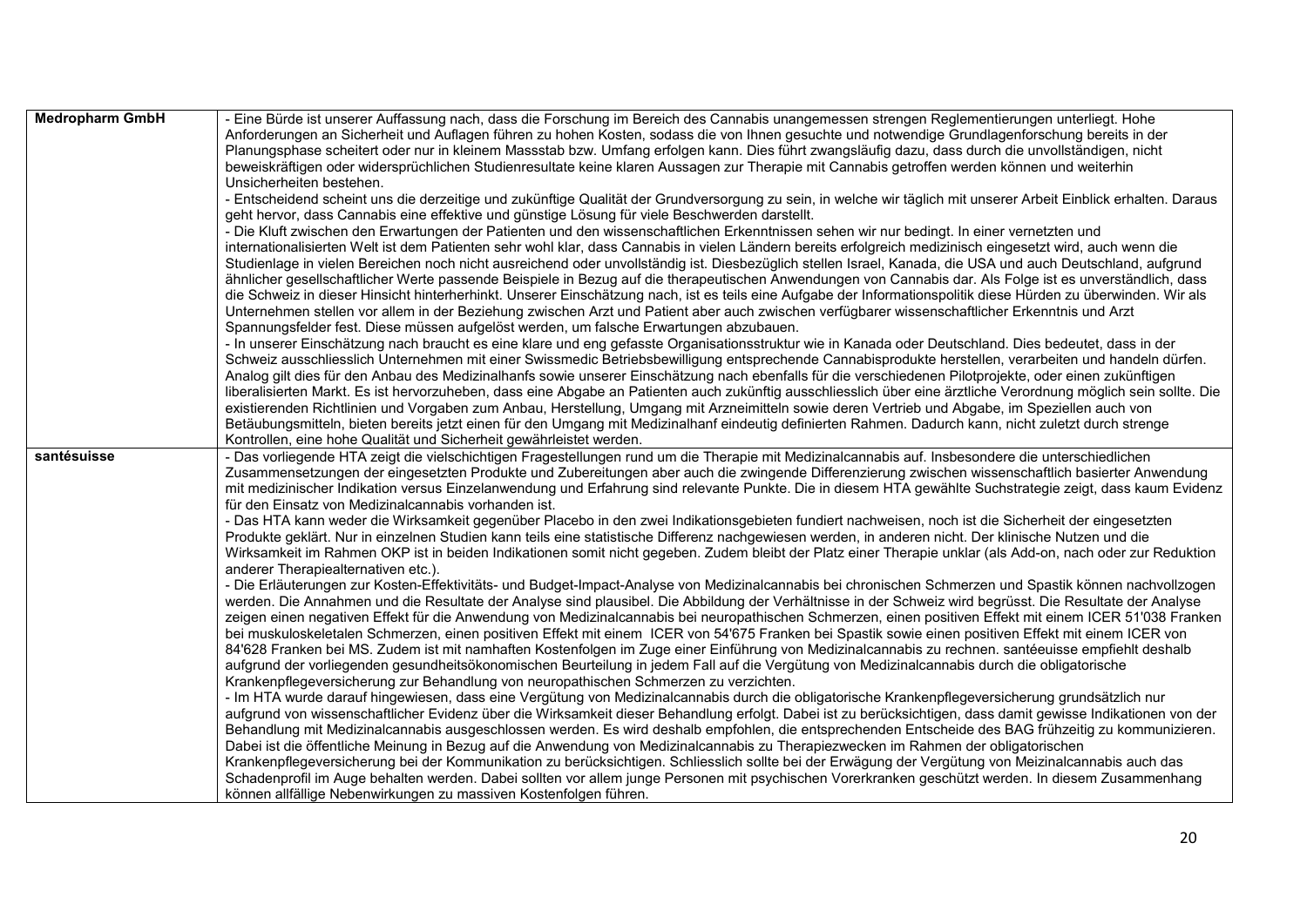|                                | - Das HTA adressiert die relevanten organisatorischen Aspekte einer allfälligen Behandlung von Medizinalcannabis. Dabei stellt sich insbesondere die Frage, aus<br>welchen Quellen das Medizinalcannabis mit der geforderten Qualität bezogen werden soll resp. welches Produkt zum Einsatz kommt.<br>- Mit dem vorliegenden HTA konnte weder ein schlüssiger Nachweis der Wirksamkeit noch der Sicherheit von Medizinalcannabis bei chronischen Schmerzen<br>sowie Spastik unterschiedlicher Genese erbracht werden. Die Resultate sind teils widersprüchlich oder es fehlt gar ein signifikanter Unterschied zum Komparator<br>Placebo. Da bei weiteren Indikationen noch geringere Evidenz vorliegt (kaum Studien gefunden), kann eine Übernahme der Kosten einer Therapie mit<br>Medizinalcannabis insgesamt nicht unterstützt werden. Die gesundheitsökonomische Analyse zeigt, dass Medizinalcannabis eine eher tiefe Kosteneffektivität<br>aufweist. Dabei ist mit hohen Kostenfolgen für die OKP zu rechnen. Zudem werden auf dem Markt verschiedene Produkte mit unterschiedlicher<br>Zusammensetzung (Verhältnis THC:CBD) eingesetzt, deren Wirksamkeit und Zweckmässigkeit und Sicherheit zusätzlich in den versch. Indikationsgebieten nicht |
|--------------------------------|----------------------------------------------------------------------------------------------------------------------------------------------------------------------------------------------------------------------------------------------------------------------------------------------------------------------------------------------------------------------------------------------------------------------------------------------------------------------------------------------------------------------------------------------------------------------------------------------------------------------------------------------------------------------------------------------------------------------------------------------------------------------------------------------------------------------------------------------------------------------------------------------------------------------------------------------------------------------------------------------------------------------------------------------------------------------------------------------------------------------------------------------------------------------------------------------------------------------------------------------------------|
|                                | differenziert aufgezeigt werden konnte resp. wozu keine Daten gefunden wurden.                                                                                                                                                                                                                                                                                                                                                                                                                                                                                                                                                                                                                                                                                                                                                                                                                                                                                                                                                                                                                                                                                                                                                                           |
| Kanton Graubünden und          | - Bln damit einverstanden.                                                                                                                                                                                                                                                                                                                                                                                                                                                                                                                                                                                                                                                                                                                                                                                                                                                                                                                                                                                                                                                                                                                                                                                                                               |
| <b>Kanton Glarus</b>           |                                                                                                                                                                                                                                                                                                                                                                                                                                                                                                                                                                                                                                                                                                                                                                                                                                                                                                                                                                                                                                                                                                                                                                                                                                                          |
| <b>MEDCAN Medical</b>          | - MEDCAN engagiert sich seit 6 Jahren für Patienten. Das BAG schätzt über 100'000 Kranke, die sich illegal behandeln. Unser Erfahrung zeigt, dass                                                                                                                                                                                                                                                                                                                                                                                                                                                                                                                                                                                                                                                                                                                                                                                                                                                                                                                                                                                                                                                                                                        |
| <b>Cannabis Verein Schweiz</b> | Wirkungsspektrum der Pflanze mit ihren Einnahmeformen ist gross.                                                                                                                                                                                                                                                                                                                                                                                                                                                                                                                                                                                                                                                                                                                                                                                                                                                                                                                                                                                                                                                                                                                                                                                         |
|                                | - Gerade in Ländern wie Israel, Kanada, Uruguay und in einigen Staaten der USA wird die Behandlung mit Cannabis erst jetzt mit adäquaten Cannabis-                                                                                                                                                                                                                                                                                                                                                                                                                                                                                                                                                                                                                                                                                                                                                                                                                                                                                                                                                                                                                                                                                                       |
|                                | Medikamenten ermöglicht. Wichtig ist, zeitnah die Erfahrungen und die Forschung in diesen Ländern zu verfolgen, um sinnvolle Erkenntnisse für die Zukunft zu                                                                                                                                                                                                                                                                                                                                                                                                                                                                                                                                                                                                                                                                                                                                                                                                                                                                                                                                                                                                                                                                                             |
|                                | erlangen. MEDCAN findet die Schlüsse veraltet, die hier in diesem HTA-Bericht gezogen werden. Die Betroffenen machen andere Erfahrung.                                                                                                                                                                                                                                                                                                                                                                                                                                                                                                                                                                                                                                                                                                                                                                                                                                                                                                                                                                                                                                                                                                                   |
|                                | - Cannabis wurde hierzulande jahrhundertelang als Heilpflanze in der Apotheke verkauft und von den Menschen selber angepflanzt, bevor seine Anwendung                                                                                                                                                                                                                                                                                                                                                                                                                                                                                                                                                                                                                                                                                                                                                                                                                                                                                                                                                                                                                                                                                                    |
|                                | 1951 verboten wurde. Cannabis wirkt entzündungshemmend, schmerzlindernd, entspannend, beruhigt und fördert den Schlaf. Viele bekämpfen die Symptome                                                                                                                                                                                                                                                                                                                                                                                                                                                                                                                                                                                                                                                                                                                                                                                                                                                                                                                                                                                                                                                                                                      |
|                                | ihrer Krankheit. Nebenwirkungen sind moderat. Für viele ist es das Medikament ihrer Wahl. Andere Medikamente werden reduziert oder abgesetzt. Cannabis                                                                                                                                                                                                                                                                                                                                                                                                                                                                                                                                                                                                                                                                                                                                                                                                                                                                                                                                                                                                                                                                                                   |
|                                | kann als Langzeitmedikament eingenommen werden, ohne dass es den Körper vergiftet oder die Organe schädigt. Das ist für viele chronische Kranke ein                                                                                                                                                                                                                                                                                                                                                                                                                                                                                                                                                                                                                                                                                                                                                                                                                                                                                                                                                                                                                                                                                                      |
|                                | Segen. Diese Betroffenen haben ihre Therapie bewusst auf Cannabis umgestellt oder kombinieren sie mit schulmedizinischen Methoden und Medikamenten. Sie                                                                                                                                                                                                                                                                                                                                                                                                                                                                                                                                                                                                                                                                                                                                                                                                                                                                                                                                                                                                                                                                                                  |
|                                | erachten die Nebenwirkungen bei der medizinischen Anwendung von Cannabis als drastisch geringer und angenehmer, als dies bei vielen konventionellen                                                                                                                                                                                                                                                                                                                                                                                                                                                                                                                                                                                                                                                                                                                                                                                                                                                                                                                                                                                                                                                                                                      |
|                                | Medikamenten der Fall ist.                                                                                                                                                                                                                                                                                                                                                                                                                                                                                                                                                                                                                                                                                                                                                                                                                                                                                                                                                                                                                                                                                                                                                                                                                               |
|                                | - Cannabis kann eine Chance sein, den explodierenden Kosten im Gesundheitswesen entgegenzuwirken. Viele Patienten reduzieren mit Cannabis Medikamente<br>und Behandlungen und können Zusatzerkrankungen vermeiden. Die Schweizer Politik wählt den streng pharmazeutischen Weg. So besteht die Gefahr, dass aus                                                                                                                                                                                                                                                                                                                                                                                                                                                                                                                                                                                                                                                                                                                                                                                                                                                                                                                                          |
|                                | der Heilpflanze ein teures Medikament gemacht wird. Cannabisblüten sind das erste Produkt der Wertschöpfung, alle weiteren Prozessschritte erhöhen die                                                                                                                                                                                                                                                                                                                                                                                                                                                                                                                                                                                                                                                                                                                                                                                                                                                                                                                                                                                                                                                                                                   |
|                                | Kosten der Medikamente zum Teil massiv. Dies kann für viele Patienten mit chronischen Erkrankungen und geringen Einkünften, eine unüberwindbare finanzielle                                                                                                                                                                                                                                                                                                                                                                                                                                                                                                                                                                                                                                                                                                                                                                                                                                                                                                                                                                                                                                                                                              |
|                                | Hürde bedeuten. Die Kosten werden wohl zuerst vom Patienten bezahlt und nicht von den Krankenkassen übernommen. Diese argumentieren mit zu wenig                                                                                                                                                                                                                                                                                                                                                                                                                                                                                                                                                                                                                                                                                                                                                                                                                                                                                                                                                                                                                                                                                                         |
|                                | Evidenz durch die Forschung. Das neue Gesetz verlangt von den Ärzten nur eine freiwillige Erhebung von Daten. Verbindliche Forschungsergebnisse, die für die                                                                                                                                                                                                                                                                                                                                                                                                                                                                                                                                                                                                                                                                                                                                                                                                                                                                                                                                                                                                                                                                                             |
|                                | Akzeptanz der Krankenkassen nötig sein werden, sind nicht in Planung.                                                                                                                                                                                                                                                                                                                                                                                                                                                                                                                                                                                                                                                                                                                                                                                                                                                                                                                                                                                                                                                                                                                                                                                    |
|                                | - Der Staat garantiert in der Verfassung die Gesundheit. Eine traditionelle Heilpflanze der Bevölkerung nur über den pharmazeutischen Weg zur Verfügung zu                                                                                                                                                                                                                                                                                                                                                                                                                                                                                                                                                                                                                                                                                                                                                                                                                                                                                                                                                                                                                                                                                               |
|                                | stellen, ist ethisch nicht vertretbar. Das BAG schätzt, dass sich über 100'000 seit Jahren selber therapieren. Diese Kranken wissen, was sie tun. Oft sind es                                                                                                                                                                                                                                                                                                                                                                                                                                                                                                                                                                                                                                                                                                                                                                                                                                                                                                                                                                                                                                                                                            |
|                                | schwerwiegende Diagnosen. Die Betroffenen haben meist alle gängigen Therapien und Medikamente ausprobiert und gelten als austherapiert. Sie verbessern                                                                                                                                                                                                                                                                                                                                                                                                                                                                                                                                                                                                                                                                                                                                                                                                                                                                                                                                                                                                                                                                                                   |
|                                | ihre Gesundheit und reduzieren die Gesundheitskosten. Aus sozialer Sicht ist das solidarisch und zeugt von einer grossen Eigenverantwortung. Eine legal                                                                                                                                                                                                                                                                                                                                                                                                                                                                                                                                                                                                                                                                                                                                                                                                                                                                                                                                                                                                                                                                                                  |
|                                | regulierte Cannabisindustrie mit vom Staat erhobenen Forschungsdaten zur medizinischen Wirkung wäre aus unserer Sicht erstrebenswert und würde weltweit                                                                                                                                                                                                                                                                                                                                                                                                                                                                                                                                                                                                                                                                                                                                                                                                                                                                                                                                                                                                                                                                                                  |
|                                | einen Wettbewerbsvorteil für die Schweiz bedeuten. Legalität erhöht die Sicherheit für den Konsumenten, senkt die Kosten der Strafverfolgung und fördert den                                                                                                                                                                                                                                                                                                                                                                                                                                                                                                                                                                                                                                                                                                                                                                                                                                                                                                                                                                                                                                                                                             |
|                                | Jugendschutz. Das zeigen Studien aus Ländern mit legalem Cannabiskonsum.                                                                                                                                                                                                                                                                                                                                                                                                                                                                                                                                                                                                                                                                                                                                                                                                                                                                                                                                                                                                                                                                                                                                                                                 |
|                                | - Das neue Medizinal-Cannabis-Gesetz steht und fällt mit der Ausbildung und der Akzeptanz der Ärzte. Solchen organisatorischen Aspekten sollte viel                                                                                                                                                                                                                                                                                                                                                                                                                                                                                                                                                                                                                                                                                                                                                                                                                                                                                                                                                                                                                                                                                                      |
|                                | Aufmerksamkeit geschenkt werden. Die ärztlichen Fachpersonen werden zukünftig für die Verschreibung zuständig sein. Die Patienten scheitern heute immer                                                                                                                                                                                                                                                                                                                                                                                                                                                                                                                                                                                                                                                                                                                                                                                                                                                                                                                                                                                                                                                                                                  |
|                                | noch in vielen Fällen an der Suche eines betreuenden Arztes. Erfahrung in der Verschreibung von Cannabis ist praktisch nicht vorhanden.                                                                                                                                                                                                                                                                                                                                                                                                                                                                                                                                                                                                                                                                                                                                                                                                                                                                                                                                                                                                                                                                                                                  |
|                                | - Die Politik hat das Problem erkannt und möchte in Zukunft den Patienten helfen. Bis das neue Gesetz umgesetzt ist, darf es nicht sein, dass weiterhin kranke                                                                                                                                                                                                                                                                                                                                                                                                                                                                                                                                                                                                                                                                                                                                                                                                                                                                                                                                                                                                                                                                                           |
|                                | Menschen und ihre Helfer verurteilt werden. Die Frage der Strafbarkeit muss dringend geregelt werden. Zur Diskussion stellen wir die Frage nach einer sicheren                                                                                                                                                                                                                                                                                                                                                                                                                                                                                                                                                                                                                                                                                                                                                                                                                                                                                                                                                                                                                                                                                           |
|                                |                                                                                                                                                                                                                                                                                                                                                                                                                                                                                                                                                                                                                                                                                                                                                                                                                                                                                                                                                                                                                                                                                                                                                                                                                                                          |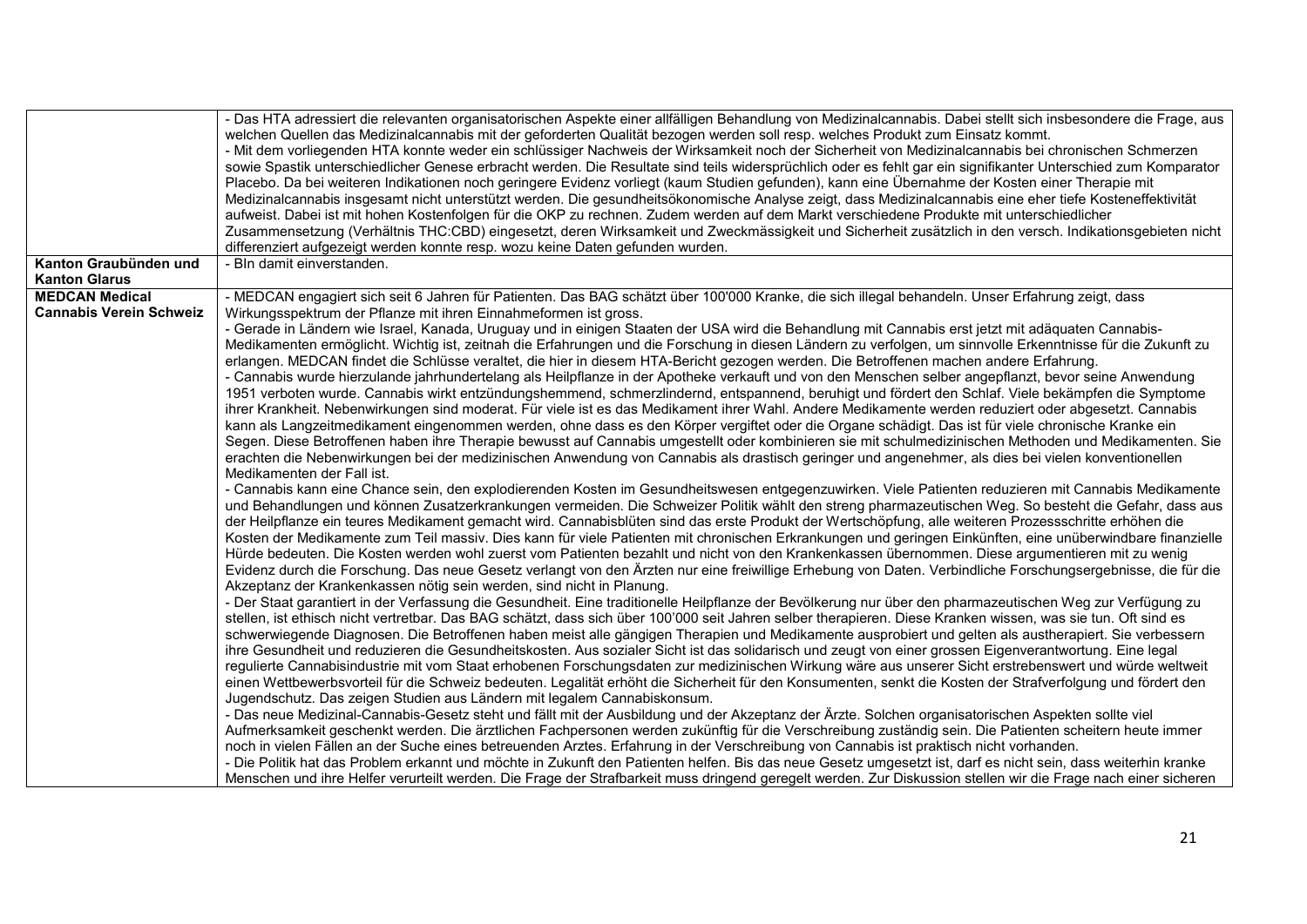|                         | Übergangslösung für die Patienten in den Raum. Unser Vorschlag sind Eigenanbau oder Medical Cannabis Social Clubs, in denen Patienten mit einem Rezept                |
|-------------------------|-----------------------------------------------------------------------------------------------------------------------------------------------------------------------|
|                         | vom Arzt gemeinschaftlich Cannabis anpflanzen dürfen.                                                                                                                 |
| Schweizerische          | - Erfahrungen mit anderen kontrollierten Substanzen (insbesondere Opioide) zeigen, dass eine möglichst einfache Zugänglichkeit zusammen mit einer engen               |
| Akademie der            | Begleitung durch Fachpersonen nicht zu einer Zunahme des Missbrauchs führen, sondern diesen verhindern können. Dies hat auch eine US-Studie mit Marinol®              |
| <b>Pharmazeutischen</b> | (Dronabinol) gezeigt.                                                                                                                                                 |
| Wissenschaften          | - Organisatorische Herausforderungen, die im HTA angesprochen werden, können in der Schweiz mit dem funktionierenden Logistik-Netzwerk von Produktion,                |
|                         | Kontrolle und Abgabe in Apotheken problemlos adressiert werden. Das grösste Hindernis ist die aktuelle Bürokratie, administrative Hürden und die damit                |
|                         | verbundenen hohen Kosten, die den sinnvollen Einsatz von Cannabis- und THC-basierten Medikamenten erschweren.                                                         |
|                         | - Siehe oben und Stellungnahme der SGCM-SSCM. Prof. Dr. pharm. Rudolf Brenneisen, welcher den HTA-Report für die SAPhW kurzkommentiert hat, ist                       |
|                         | Vorstandsmitglied und Geschäftsführer der SGCM-SSCM und hat deren Bericht mitgearbeitet.                                                                              |
| Dr.med. Claude Vaney in | - At first sight, the authors conclusions, given these considerations it is neither possible to conclude that medical cannabis is an efficacious and safe treatment   |
| the name of SMSS        | option for chronic pain and spasticity, nor to conclude that medical cannabis is not efficacious and safe for the treatment of chronic pain and spasticity." sound as |
| <b>Society</b>          | an offence to a plant whose benefit and safety to ease pain and spasticity has been known for decades, if not for centuries, and as provocation to the many           |
|                         | patients with Multiple Sclerosis reporting regularly that cannabis has changed their life by alleviating their pain and given them a good night sleep by calming an   |
|                         | overactive bladder.                                                                                                                                                   |
|                         | Alternatively, it could well be that the authors had Albert Einstein's quote in mind "Not everything that counts can be counted, and not everything that can be       |
|                         | counted counts", and have humbly realised how difficult it is to focus research on pain, a subjective experience we cannot count. (Toye F. British Journal of Pain    |
|                         | $2015$ ).                                                                                                                                                             |
|                         | - If they had done so, as the EAN panel did using a GRADE methodology, they would have realised that for nabiximols there is a moderate evidence to reduce            |
|                         | spasticity, whereas for Baclofen and Tizanidin the evidence is only low (EAN Recommendations - 2020). Similarly, the Italian panel formulating guidelines on          |
|                         | spasticity agreed that there is enough evidence to recommend cannabinoids, particularly nabiximols, for the treatment of spasticity in MS. Whereas the strength       |
|                         | of the recommendation was strong for nabiximols, it turned out to be weak for Baclofen and Tizanidine." (Comi G. 2019). Expressed in numbers, Baclofen                |
|                         | reduces spasticity on MAS by 0.58, Nabiximols by 0.3 to 3.3 (Torres Moreno MC. 2018). The question arises why nabiximols has not been proposed as a first line        |
|                         | treatment for spasticity in MS?                                                                                                                                       |
|                         | - Acknowledging that access to this drug will improve quality of life of the MS community, the MS Trust (British equivalent to the SMSG) was extremely pleased        |
|                         | by this decision. The SMSG would be equally delighted if the FOPH would make Sativex and other Cannabis products widely available for MS patients after a             |
|                         | fairer assessment of their cost effectiveness.                                                                                                                        |
|                         | - Since in CH the reimbursement of medical Cannabis depends at present on the "good will" of the insurance companies, the authors have rightly pointed out the        |
|                         | social & ethical consequences the patients not having the financial possibilities to pay for this medication have to face. A recent survey by the Swiss MS Registry   |
|                         | reveals that about 15% of the MS population are currently using Cannabis for medical reasons. Interestingly, only a third of these patients are taking Sativex®, a    |
|                         | third are taking cannabis-based extemporaneous preparations prepared by a few authorized Swiss pharmacies, and the last third consume Cannabis probably               |
|                         | illegally, by growing the plant in their garden or buying it on the black market. While latter solutions cannot be encouraged, the focus should be on promoting the   |
|                         | production of Cannabis extracts using hemp, grown in CH. We are in the privileged situation to have the soil and the know how to do so, probably at a cheaper         |
|                         | rate than Sativex®.                                                                                                                                                   |
|                         | - MS patient were delighted to read recently these encouraging lines on the homepage of the FOPH:                                                                     |
|                         | "In recent years, the demand for treatments with cannabis has risen sharply in CH. In 2019 alone, the FOPH has issued almost 3000 exceptional licenses. This          |
|                         | is administratively burdensome and no longer corresponds to the exceptional character envisaged by the Narcotics Law. With the proposed revision of the law,          |
|                         | the Federal Council wants to make a better use of the potential of cannabis as a medicine. Patients should have access to cannabis medicines with as little           |
|                         | bureaucracy as possible. The amendment intends to accelerate the start of therapy and to facilitate access to treatment with medicinal cannabis products through      |
|                         | a reduction in bureaucratic hurdles. In the future, the responsibility for treatment with cannabis medicinal products is to lie entirely with physicians."            |
|                         | We hope that the precious data gathered this way will strengthen the evidence of the benefits of medical Cannabis.                                                    |
|                         | - Unfortunately, medical cannabis will not alter the course of MS in spite of its neuroprotective properties. However, based on my 25 year's experience listening to  |
|                         | my PwMS taking these products, it is evident that for many medical Cannabis will lessen spasticity and reduce pain. This in accordance to the review by Allen et      |